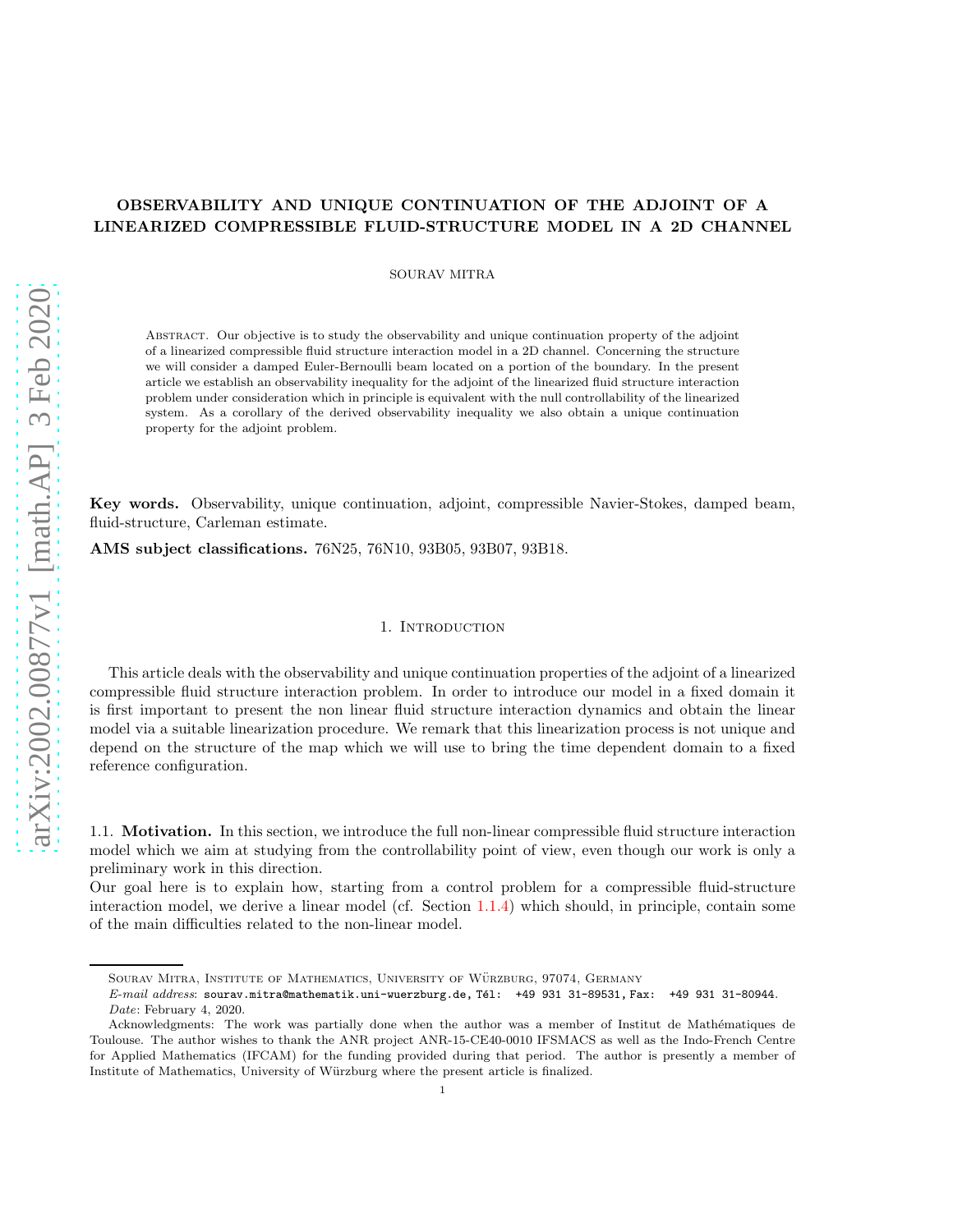1.1.1. The non-linear model. We first define a few notations corresponding to the fluid and the structural domain. Let  $d > 0$  be a constant and  $\Omega = (0, d) \times (0, 1)$ . We set

$$
\Gamma_s = (0, d) \times \{1\}, \quad \Gamma_\ell = (0, d) \times \{0\}, \quad \Gamma = \Gamma_s \cup \Gamma_\ell.
$$

For a given function

$$
\beta: \Gamma_s \times (0, \infty) \to (-1, \infty),
$$

which will correspond to the displacement of the one dimensional beam, let us denote by  $\Omega_t$  and  $\Gamma_{s,t}$  the following sets

$$
\Omega_t = \{(x, y) \mid x \in (0, L), \quad 0 < y < 1 + \beta(x, t)\} \quad \text{= domain of the fluid at time } t,
$$
\n
$$
\Gamma_{s,t} = \{(x, y) \mid x \in (0, L), \quad y = 1 + \beta(x, t)\} \quad \text{= the beam at time } t.
$$

The reference configuration of the beam is  $\Gamma_s$  and we set

$$
\Sigma_T = \Gamma \times (0, T), \qquad \Sigma_T^s = \Gamma_s \times (0, T), \n\widetilde{\Sigma}_T^s = \cup_{t \in (0, T)} \Gamma_{s,t} \times \{t\}, \qquad \Sigma_T^\ell = \Gamma_\ell \times (0, T), \nQ_T = \Omega \times (0, T), \qquad \widetilde{Q}_T = \cup_{t \in (0, T)} \Omega_t \times \{t\}.
$$
\n(1.1)



FIGURE 1. Domain  $\Omega_t$ .

We consider a fluid with density  $\rho$  and velocity u. The fluid structure interaction system coupling the compressible Navier-Stokes and the damped Euler-Bernoulli beam equation is modeled by the following equations

<span id="page-1-0"></span>
$$
\begin{cases}\n\partial_t \rho + \text{div}(\rho u) = 0 & \text{in } \widetilde{Q_T}, \\
\rho(\partial_t u + (u \cdot \nabla)u) - \mu \Delta u - (\mu + \mu') \nabla \text{div} u + \nabla p(\rho) = 0 & \text{in } \widetilde{Q_T}, \\
\partial_{tt} \beta - \partial_{txx} \beta + \partial_{xxx} \beta = (T_f)_2 & \text{on } \Sigma_T^s.\n\end{cases}
$$
\n(1.2)

We assume that at the fluid structure interface the following impermeability condition holds

$$
u(\cdot, t) \cdot n_t = (0, \partial_t \beta) \cdot n_t \quad \text{on} \quad \Sigma^s_T,
$$
\n
$$
(1.3)
$$

where  $n_t$  is the outward unit normal to  $\Gamma_{s,t}$  given by

$$
n_t = -\frac{\partial_x \beta}{\sqrt{1 + (\partial_x \beta)^2}} \vec{e}_1 + \frac{1}{\sqrt{1 + (\partial_x \beta)^2}} \vec{e}_2, \qquad (\vec{e}_1 = (1, 0) \text{ and } \vec{e}_2 = (0, 1)).
$$

<span id="page-1-2"></span>The fixed boundary  $\Sigma_T^{\ell}$  is assumed to be impermeable and here the impermeability condition is given as follows

<span id="page-1-1"></span>
$$
u(\cdot, t) \cdot n = 0 \quad \text{on} \quad \Sigma_T^{\ell}, \tag{1.4}
$$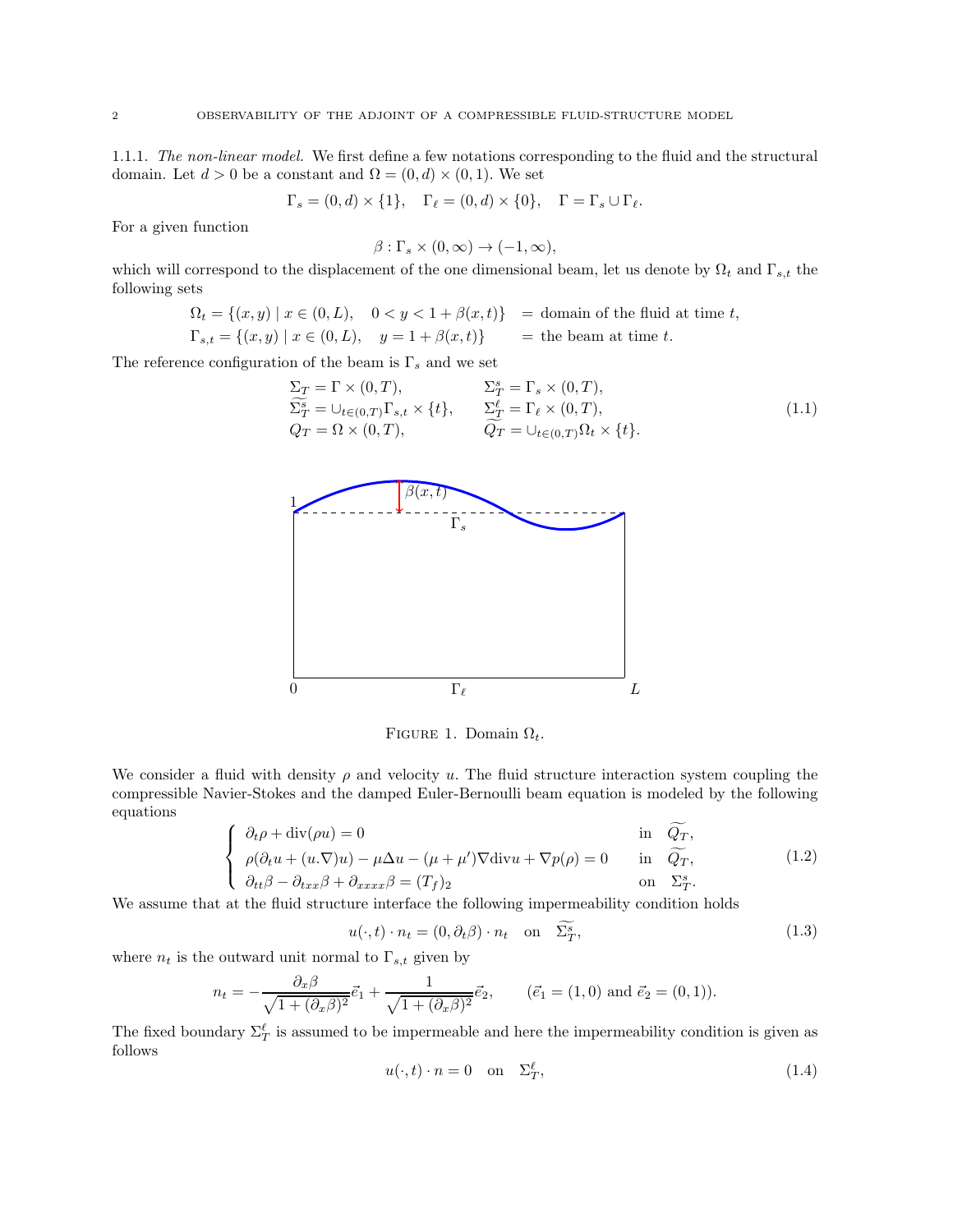<span id="page-2-3"></span>where n is the unit outward normal to  $\Gamma_{\ell}$ . The fluid boundary is supplemented with the following slip condition

$$
\operatorname{curl}(u) = 0 \quad \text{on} \quad \widetilde{\Sigma}_T^s \cup \Sigma_T^l, \tag{1.5}
$$

where curl $u = \left(\frac{\partial u_1}{\partial y} - \frac{\partial u_2}{\partial x}\right)$ , denotes the vorticity of the vector field u. In the system  $(1.2)$ , the real constants  $\mu$ ,  $\mu'$  are the Lamé coefficients which are supposed to satisfy

$$
\mu > 0, \quad (\mu' + 2\mu) > 0.
$$

In our case the fluid is isentropic i.e. the pressure  $p(\rho)$  is only a function of the fluid density  $\rho$  and is given by

$$
p(\rho) = a\rho^{\gamma},
$$

where  $a > 0$  and  $\gamma > 1$  are positive constants.

We assume that there exists a constant external force  $P_{ext} > 0$  which acts on the beam. We then introduce the positive constant  $\bar{\rho}$  defined by the relation

$$
P_{ext} = a\overline{\rho}^{\gamma}.
$$

<span id="page-2-4"></span>To incorporate this external forcing term  $P_{ext}$  into the system of equations [\(1.2\)](#page-1-0), we introduce the following

<span id="page-2-2"></span>
$$
P(\rho) = p(\rho) - P_{ext} = a\rho^{\gamma} - a\overline{\rho}^{\gamma}.
$$
\n(1.6)

The non-homogeneous source term of the beam equation  $(T_f)_2$  is the net surface force on the structure which is the resultant of force exerted by the fluid on the structure and the external force  $P_{ext}$  and it is assumed to be of the following simplified form

$$
(T_f)_2 = \left(-\left(\mu' + 2\mu\right)(\text{div}u)I_d \cdot n_t + P n_t\right)|_{\Gamma_{s,t}} \sqrt{1 + (\partial_x \beta)^2} \cdot \vec{e}_2 \quad \text{on} \quad \Sigma_T^s,\tag{1.7}
$$

where  $I_d$  is the identity matrix.

<span id="page-2-5"></span>**Remark 1.1** (The physical model and simplification.). The stress tensor corresponding to a Newtonian fluid with velocity u and pressure p is of the following form:

$$
\mathbb{S}(u, p) = (2\mu D(u) + \mu' \text{div } uI_d) - pI_d,
$$
\n(1.8)

where  $D(u)$  is the symmetric gradient given by

<span id="page-2-0"></span>
$$
D(u) = \frac{1}{2}(\nabla u + \nabla^T u).
$$

In view of the expression [\(1.8\)](#page-2-0) of the stress tensor, the net force acting on the beam should be given as follows:

<span id="page-2-1"></span>
$$
(T_f)_{2}^{ph} = ([-2\mu D(u) - \mu'divuI_d] \cdot n_t + Pn_t) |_{\Gamma_{s,t}} \sqrt{1 + (\partial_x \beta)^2} \cdot \vec{e}_2 \quad on \quad \Sigma_T^s. \tag{1.9}
$$

Instead of using the force  $(1.9)$ , we assume, for technical reasons (see Remark [2.1\)](#page-11-0), that the net force acting on the beam is given by [\(1.7\)](#page-2-2).

Although this might seem physically irrelevant, let us point out that the resulting simplified model [\(1.2\)](#page-1-0)-  $(1.3)-(1.4)-(1.5)-(1.6)-(1.7)$  $(1.3)-(1.4)-(1.5)-(1.6)-(1.7)$  $(1.3)-(1.4)-(1.5)-(1.6)-(1.7)$  $(1.3)-(1.4)-(1.5)-(1.6)-(1.7)$  $(1.3)-(1.4)-(1.5)-(1.6)-(1.7)$  $(1.3)-(1.4)-(1.5)-(1.6)-(1.7)$  $(1.3)-(1.4)-(1.5)-(1.6)-(1.7)$  $(1.3)-(1.4)-(1.5)-(1.6)-(1.7)$  $(1.3)-(1.4)-(1.5)-(1.6)-(1.7)$  admits an energy equality which is explained in the following.

Assuming the data and the unknowns  $\rho$ , u and  $\beta$  are periodic in the x direction, we can formally derive the following energy dissipation law for the system  $(1.2)$ - $(1.3)$ - $(1.4)$ - $(1.5)$ - $(1.6)$ - $(1.7)$  (the detailed computation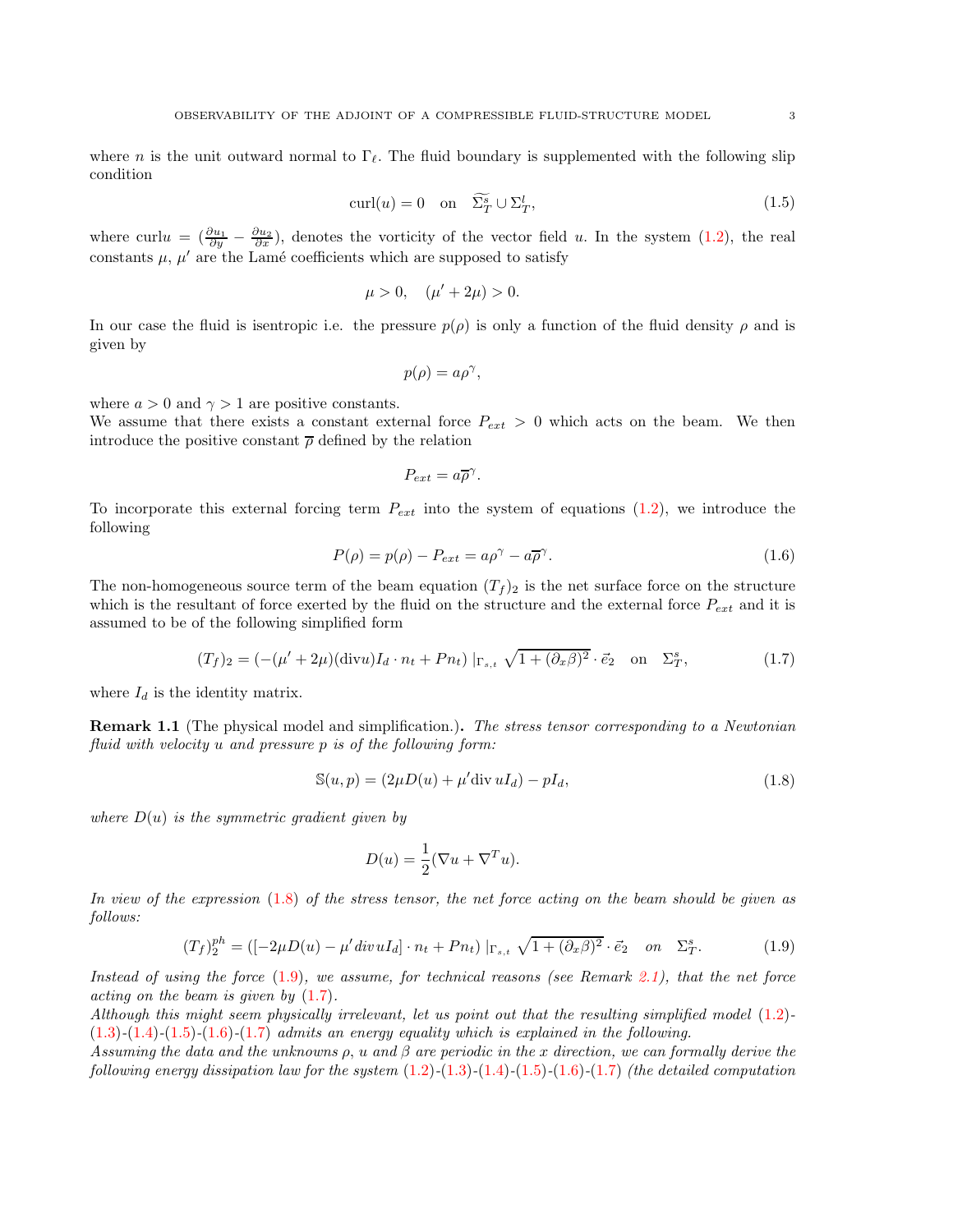can be found in Section [\[29,](#page-41-0) p. 211, Appendix])

$$
\frac{1}{2}\frac{d}{dt}\left(\int_{\Omega_{\beta(t)}}\rho|u|^{2} dx\right) + \frac{d}{dt}\left(\int_{\Omega_{\beta(t)}}\frac{a}{(\gamma-1)}\rho^{\gamma} dx\right) + \frac{1}{2}\frac{d}{dt}\left(\int_{0}^{L}|\partial_{t}\beta|^{2} dx\right) \n+ \frac{1}{2}\frac{d}{dt}\left(\int_{0}^{L}|\partial_{xx}\beta|^{2} dx\right) + \mu \int_{\Omega_{\beta(t)}}|\text{curl}u|^{2} dx + (\mu'+2\mu)\int_{\Omega_{\beta(t)}}|\text{div}u|^{2} dx \n+ \int_{0}^{L}|\partial_{tx}\beta|^{2} dx = -P_{ext}\int_{\Gamma_{s}}\partial_{t}\beta.
$$
\n(1.10)

Let us also point out that a similar simplified expression of stress tensor was considered in  $[21]$  and  $[20]$ . We would like to refer the readers to the Remark [2.3](#page-13-0) for the technical details behind considering the simplified model  $(1.2)$ - $(1.3)$ - $(1.4)$ - $(1.5)$ - $(1.6)$ - $(1.7)$ .

<span id="page-3-1"></span>1.1.2. Control problem and extension arguments. Our goal will be to discuss a control problem with controls acting from the boundary in the x-variable. So far, we did not make precise the boundary conditions in the x-variable, as the controls we shall consider will precisely act on these boundaries. But in fact, the boundary control functions will never appear explicitly, as we will first do an extension argument in the direction of the channel and then study the distributed controllability for [\(1.2\)](#page-1-0)-[\(1.3\)](#page-1-1)-  $(1.4)-(1.5)-(1.6)-(1.7)$  $(1.4)-(1.5)-(1.6)-(1.7)$  $(1.4)-(1.5)-(1.6)-(1.7)$  $(1.4)-(1.5)-(1.6)-(1.7)$  $(1.4)-(1.5)-(1.6)-(1.7)$  $(1.4)-(1.5)-(1.6)-(1.7)$  $(1.4)-(1.5)-(1.6)-(1.7)$  in the extended domain with controls localized in the extension of the domain. We thus take  $L > 0$  and embed  $\Gamma_s$  into  $\mathbb{T}_L \times \{1\}$  and  $\Omega$  into  $\mathbb{T}_L \times (0,1)$  where  $\mathbb{T}_L$  is the one dimensional torus identified with  $(-L, d+L)$  with periodic conditions. Then we consider the controls  $v_{\rho}\chi_{\tilde{\omega}_t}$  (for the density),  $v_u \chi_{\tilde{\omega}_t}$  (for the velocity) and  $v_{\beta} \chi_{\tilde{\omega}_{1,t}}$  (for the beam), where  $\chi_{\tilde{\omega}_t}$  and  $\chi_{\tilde{\omega}_{1,t}}$  are the characteristics functions of the sets  $\tilde{\omega}_t$  and  $\tilde{\omega}_{1,t}$  which are defined as follows

$$
\widetilde{\omega}_t = \{(x, y) \mid x \in [-L, 0), 0 < y < 1 + \beta(x, t)\} \cup \{(x, y) \mid x \in (d, d + L], \quad 0 < y < 1 + \beta(x, t)\},\
$$
\n
$$
\widetilde{\omega}_{1,t} = \{(x, y) \mid x \in [-L, 0), y = 1 + \beta(x, t)\} \cup \{(x, y) \mid x \in (d, d + L], \quad y = 1 + \beta(x, t)\}.\tag{1.11}
$$

To write the control system we further introduce the following notations

<span id="page-3-0"></span>
$$
\begin{aligned}\n\Omega_t^{ex} &= \{ (x, y) \mid x \in \mathbb{T}_L, \quad 0 < y < 1 + \beta(x, t) \} \\
\mathbb{P}_{s,t}^{ex} &= \{ (x, y) \mid x \in \mathbb{T}_L, \quad y = 1 + \beta(x, t) \} \\
\end{aligned}\n\} = \text{extended domain of the fluid at time } t,
$$

Our control system then reads as follows

$$
\begin{cases}\n\partial_t \rho + \text{div}(\rho u) = v_\rho \chi_{\tilde{\omega}_t} & \text{in } \cup_{t \in (0,T)} \Omega_t^{ex} \times \{t\}, \\
\rho(\partial_t u + (u.\nabla)u) - \mu \Delta u - (\mu + \mu')\nabla \text{div}u + \nabla P(\rho) = v_u \chi_{\tilde{\omega}_t} & \text{in } \cup_{t \in (0,T)} \Omega_t^{ex} \times \{t\}, \\
u_2 = \partial_t \beta + \partial_x \beta u_1 & \text{on } \cup_{t \in (0,T)} \Gamma_{s,t}^{ex} \times \{t\}, \\
u_2 = 0 & \text{on } (\mathbb{T}_L \times \{0\}) \times (0,T), \\
\text{curl}(u) = 0 & \text{on } (\mathbb{T}_L \times \{0\}) \times (0,T), \\
u(\cdot, 0) = u_0 & \text{in } \mathbb{T}_L \times (0,1), \\
\rho(\cdot, 0) = \rho_0 & \text{in } \mathbb{T}_L \times (0,1), \\
\partial_{tt} \beta - \partial_{txx} \beta + \partial_{xxx} \beta = (T_f)_2 + v_\beta \chi_{\tilde{\omega}_{1,t}} & \text{on } (\mathbb{T}_L \times \{1\}) \times (0,T), \\
\beta(\cdot, 0) = \beta_0 & \text{and } \partial_t \beta(\cdot, 0) = \beta_1 & \text{in } \mathbb{T}_L \times \{1\}.\n\end{cases}
$$
\n(1.12)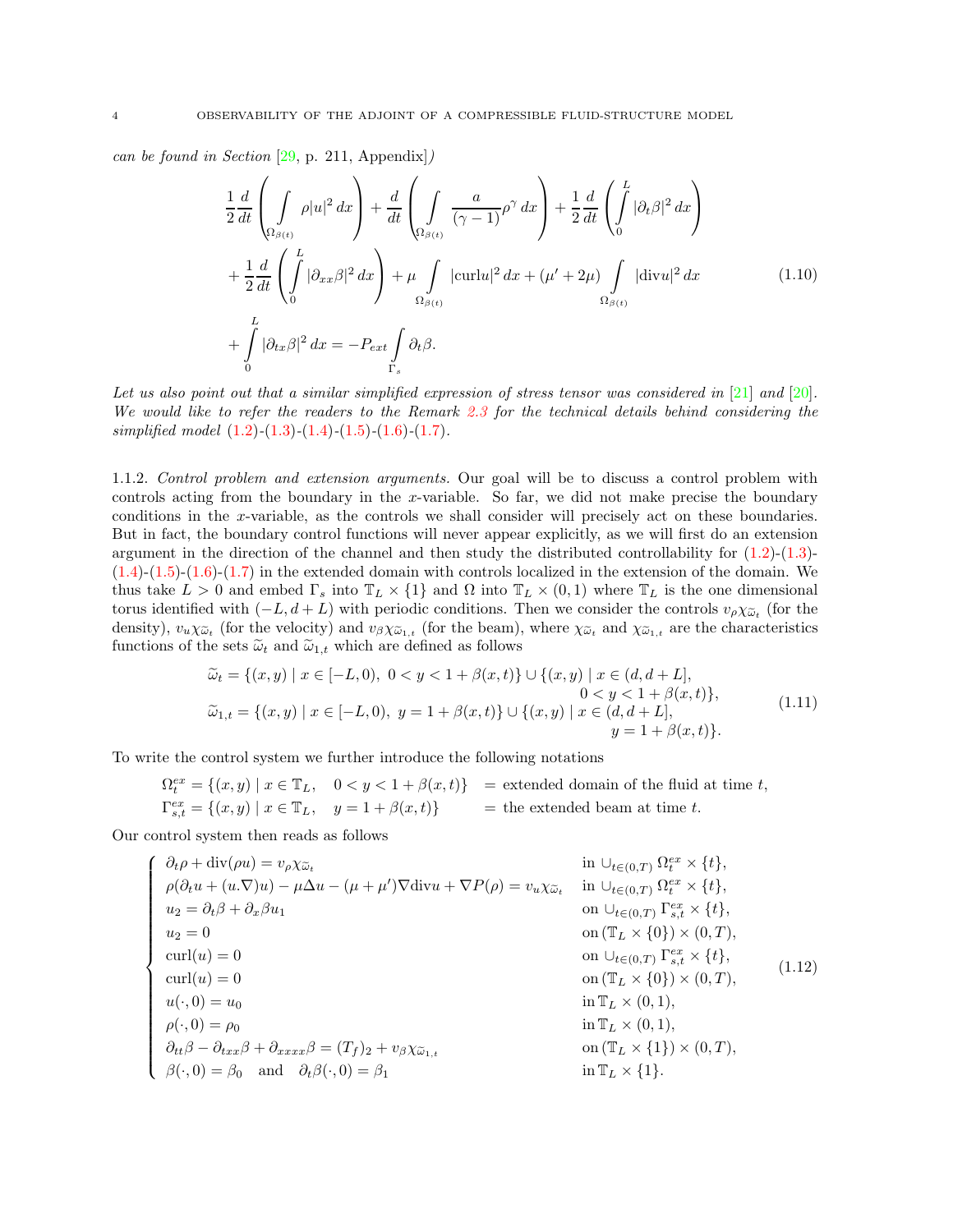It is standard to deduce a boundary controllability result for the system  $(1.2)-(1.3)-(1.4)-(1.5)-(1.6)-(1.7)$  $(1.2)-(1.3)-(1.4)-(1.5)-(1.6)-(1.7)$  $(1.2)-(1.3)-(1.4)-(1.5)-(1.6)-(1.7)$  $(1.2)-(1.3)-(1.4)-(1.5)-(1.6)-(1.7)$  $(1.2)-(1.3)-(1.4)-(1.5)-(1.6)-(1.7)$  $(1.2)-(1.3)-(1.4)-(1.5)-(1.6)-(1.7)$  $(1.2)-(1.3)-(1.4)-(1.5)-(1.6)-(1.7)$  $(1.2)-(1.3)-(1.4)-(1.5)-(1.6)-(1.7)$  $(1.2)-(1.3)-(1.4)-(1.5)-(1.6)-(1.7)$  $(1.2)-(1.3)-(1.4)-(1.5)-(1.6)-(1.7)$ from a controllability result of the system  $(1.12)$  by restricting the data at the boundaries in the x-variable.

1.1.3. Transformation of the problem to a fixed domain. To transform the system [\(1.12\)](#page-3-0) in the reference configuration, for  $\beta$  satisfying  $1 + \beta(x, t) > 0$  for all  $(x, t) \in \mathbb{T}_L \times (0, T)$ , we introduce the following changes of variables

<span id="page-4-0"></span>
$$
\Phi_{\beta(t)} : \Omega_t^{ex} \longrightarrow \mathbb{T}_L \times (0,1) \quad \text{defined by}
$$
\n
$$
\Phi_{\beta(t)}(x, y) = (x, z) = \left(x, \frac{y}{1 + \beta(x, t)}\right),
$$
\n
$$
\Phi_{\beta} : \bigcup_{t \in (0,T)} \Omega_t^{ex} \times \{t\} \longrightarrow (\mathbb{T}_L \times (0,1)) \times (0,T) \quad \text{defined by}
$$
\n
$$
\Phi_{\beta}(x, y, t) = (x, z, t) = \left(x, \frac{y}{1 + \beta(x, t)}, t\right).
$$
\n(1.13)

**Remark 1.2.** It is easy to prove that for each  $t \in [0,T)$ , the map  $\Phi_{\beta(t)}$  is a  $C^1-$  diffeomorphism from  $\Omega_t^{ex}$  onto  $\mathbb{T}_L \times (0,1)$  provided that  $(1 + \beta(x,t)) > 0$ , for all  $x \in \mathbb{T}_L$  and that  $\beta(\cdot,t) \in C^1(\Gamma_s)$ .

Observe that the map  $\Phi_{\beta(t)}$  can be uniquely extended to the boundary  $\Gamma_{s,t}^{ex}$  with values in  $\mathbb{T}_L \times \{1\}$ , by using the same formula  $(1.13)_1$ . With the change of variable  $\Phi_{\beta(t)}$  (introduced in  $(1.13)$ ), the control zones in the reference configuration are written as follows

<span id="page-4-2"></span>
$$
\omega = ((-L, 0) \times (0, 1)) \cup ((d, d + L) \times (0, 1)) = {\Phi_{\beta(t)}(x, y) | (x, y) \in \widetilde{\omega}_t},
$$
  
\n
$$
\omega_1 = ((-L, 0) \times \{1\}) \cup ((d, d + L) \times \{1\}) = {\Phi_{\beta(t)}(x, y) | (x, y) \in \widetilde{\omega}_{1, t}}.
$$
\n(1.14)

We set the following notations

<span id="page-4-1"></span>
$$
\begin{aligned}\n\widehat{\rho}(x, z, t) &= \rho(\Phi_{\beta}^{-1}(x, z, t)), \ \widehat{u}(x, z, t) = (\widehat{u}_1, \widehat{u}_2) = u(\Phi_{\beta}^{-1}(x, z, t)), \\
&\forall (x, z, t) \in (\mathbb{T}_L \times (0, 1)) \times (0, T), \\
\widehat{\rho}_0(x, z) &= \rho_0(\Phi_{\beta(0)}^{-1}(x, z)), \ \widehat{u}_0(x, z) = u_0(\Phi_{\beta(0)}^{-1}(x, z)), \ \ \forall (x, z) \in \mathbb{T}_L \times (0, 1), \\
v_{\widehat{\rho}} \chi_{\omega}(x, z, t) &= v_{\rho} \chi_{\widetilde{\omega}}(\Phi_{\beta}^{-1}(x, z, t)), \ v_{\widetilde{u}} \chi_{\omega}(x, z, t) = v_{u} \chi_{\widetilde{\omega}}(\Phi_{\beta}^{-1}(x, z, t)), \\
&\forall (x, z, t) \in (\mathbb{T}_L \times (0, 1)) \times (0, T), \\
v_{\beta} \chi_{\omega_1}(x, 1, t) &= v_{\beta} \chi_{\widetilde{\omega}_1}(\Phi_{\beta}^{-1}(x, 1, t)), \ \ \forall x \in \mathbb{T}_L \text{ and } \forall t \in (0, T).\n\end{aligned} \tag{1.15}
$$

After transformation the nonlinear control problem [\(1.12\)](#page-3-0) is rewritten as following

$$
\begin{cases}\n\partial_t \hat{\rho} + \left[\frac{1}{(1+\beta)}(\hat{u}_2 - z\partial_t \beta - z\hat{u}_1 \partial_x \beta)\right] \cdot \nabla \hat{\rho} + \hat{\rho} \text{div}\hat{u} \\
= F_1(\hat{\rho}, \hat{u}, \beta) + v_{\hat{\rho}} \chi_{\omega} & \text{in } (\mathbb{T}_L \times (0,1)) \times (0,T), \\
\hat{\rho}(\partial_t \hat{u} + (\hat{u} \cdot \nabla)\hat{u}) - \mu \Delta \hat{u} - (\mu' + \mu) \nabla (\text{div}\hat{u}) + \nabla P(\hat{\rho}) \\
= F_2(\hat{\rho}, \hat{u}, \beta) + v_{\hat{u}} \chi_{\omega} & \text{in } (\mathbb{T}_L \times (0,1)) \times (0,T), \\
\hat{u} \cdot n = \hat{u}_2 = \partial_t \beta + \partial_x \beta \hat{u}_1 & \text{on } (\mathbb{T}_L \times \{1\}) \times (0,T), \\
\hat{u}(\cdot, t) \cdot n = 0 & \text{on } (\mathbb{T}_L \times \{0\}) \times (0,T), \\
\text{curl}\hat{u} = \frac{\beta \partial_z \hat{u}_1}{(1+\beta)} - \frac{z \partial_x \beta \partial_z \hat{u}_2}{(1+\beta)} & \text{on } ((\mathbb{T}_L \times \{0,1) \times (0,T), (\{1.16}) \times (0,T), (\{1.16}) \times (0,T), (\{1.16}) \times (0,T), \\
\hat{u}(\cdot, 0) = \hat{u}_0 & \text{in } \mathbb{T}_L \times (0,1), \\
\hat{\rho}(\cdot, 0) = \hat{\rho}_0 & \text{in } \mathbb{T}_L \times (0,1), \\
\partial_{tt} \beta - \partial_{txx} \beta + \partial_{xxx} \beta & = (-(\mu' + 2\mu) \text{div}u + P(\hat{\rho})) + F_3(\hat{\rho}, \hat{u}, \beta) + v_{\beta} \chi_{\omega_1} & \text{on } (\mathbb{T}_L \times \{1\}) \times (0,T), \\
\beta(0) = \beta_0 & \text{and } \partial_t \beta(0) = \beta_1 & \text{in } \mathbb{T}_L \times \{1\},\n\end{cases}
$$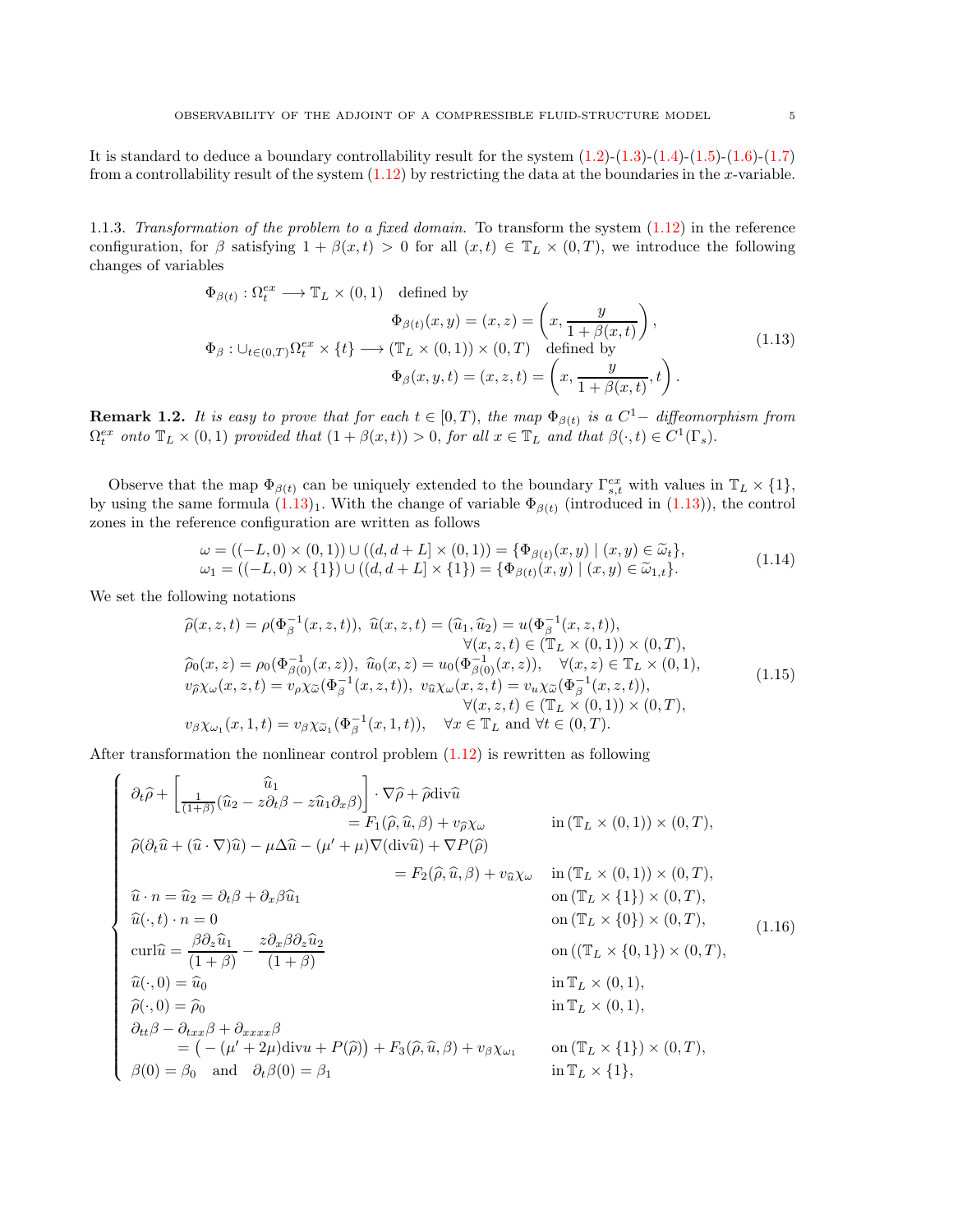where the non homogeneous terms  $F_1(\hat{\rho}, \hat{u}, \beta)$ ,  $F_2(\hat{\rho}, \hat{u}, \beta)$  and  $F_3(\hat{\rho}, \hat{u}, \beta)$ , are non linear in its arguments and are given by

<span id="page-5-2"></span>
$$
F_{1}(\hat{\rho}, \hat{u}, \beta) = \frac{1}{(1+\beta)} \left( z \partial_{z} \hat{u}_{1} \partial_{x} \beta \hat{\rho} + \beta \hat{\rho} \partial_{z} \hat{u}_{2} \right),
$$
  
\n
$$
F_{2}(\hat{\rho}, \hat{u}, \beta) = -\beta \hat{\rho} \partial_{t} \hat{u} + z \hat{\rho} \partial_{z} \hat{u} \partial_{t} \beta - \beta \hat{\rho} \hat{u}_{1} \partial_{x} \hat{u} + \hat{u}_{1} \partial_{z} \hat{u} \partial_{x} \beta \hat{\rho} z + \mu \left( \beta \partial_{xx} \hat{u} - \frac{\beta \partial_{zz} \hat{u}}{(1+\beta)} \right)
$$
  
\n
$$
-2 \partial_{x} \beta z \partial_{xz} \hat{u} + \frac{\partial_{zz} \hat{u} z^{2} (\partial_{x} \beta)^{2}}{(1+\beta)} + \partial_{z} \hat{u} \left( \frac{(1+\beta) z \partial_{xx} \beta - 2 (\partial_{x} \beta)^{2} z}{(1+\beta)} \right) + (\mu + \mu').
$$
  
\n
$$
\left[ \beta \hat{\partial}_{xx} u_{1} - \partial_{xz} \hat{u}_{1} z \partial_{x} \beta - \partial_{x} \beta z (\partial_{xz} \hat{u}_{1} - \frac{\partial_{zz} \hat{u}_{1} z \partial_{x} \beta}{(1+\beta)}) + \partial_{z} \hat{u}_{1} \left( \frac{(1+\beta) z \partial_{xx} \beta - 2 (\partial_{x} \beta)^{2} z}{(1+\beta)} \right) \right]
$$
  
\n
$$
- \frac{\partial_{x} \beta \partial_{z} \hat{u}_{2}}{(1+\beta)} - \frac{\partial_{x} \beta z \partial_{zz} \hat{u}_{1}}{(1+\beta)}
$$
  
\n
$$
- \frac{\partial_{x} \beta \partial_{z} \hat{u}_{1}}{(1+\beta)} - \frac{\partial_{x} \beta z \partial_{zz} \hat{u}_{1}}{(1+\beta)} - \frac{\beta \partial_{zz} \hat{u}_{2}}{(1+\beta)}
$$
  
\n
$$
- (\beta \partial_{x} P(\hat{\rho}) - \partial_{z} P(\hat{\rho}) z \partial_{x} \beta) \vec{e}_{1},
$$
  
\n
$$
F_{3}(\hat{\rho}, \hat{
$$

and n denotes the unit normal to the boundary  $(\mathbb{T}_L \times \{0, 1\})$  of the extended reference domain  $(\mathbb{T}_L \times (0, 1)),$ i.e.

<span id="page-5-3"></span>
$$
n = \begin{cases} (0,1) & \text{on } \Gamma_s, \\ (0,-1) & \text{on } \Gamma_l. \end{cases}
$$

<span id="page-5-0"></span>Since  $\beta = 0$  on  $\mathbb{T}_L \times \{0\}$ , (as we do not consider a structure on  $\mathbb{T}_L \times \{0\}$ ) [\(1.16\)](#page-4-1)<sub>5</sub> of course implies that curl  $\hat{u} = 0$  on  $\mathbb{T}_L \times \{0\}.$ 

1.1.4. A control problem for the linearized model around the stationary state  $(\bar{\rho}, \bar{u}, 0)$ . We first pose the question of local exact controllability to the steady state  $(\overline{\rho}, \overline{u}, 0)$ , where

$$
\overline{\rho} > 0
$$
 is such that  $P_{ext} = a\overline{\rho}^{\gamma}$  and  $\overline{u} = \begin{pmatrix} \overline{u}_1 \\ 0 \end{pmatrix}$ ,  $\overline{u}_1 > 0$  is a constant, (1.18)

which is obviously a stationary solution of the system  $(1.2)-(1.3)-(1.4)-(1.5)-(1.6)-(1.7)$  $(1.2)-(1.3)-(1.4)-(1.5)-(1.6)-(1.7)$  $(1.2)-(1.3)-(1.4)-(1.5)-(1.6)-(1.7)$  $(1.2)-(1.3)-(1.4)-(1.5)-(1.6)-(1.7)$  $(1.2)-(1.3)-(1.4)-(1.5)-(1.6)-(1.7)$  $(1.2)-(1.3)-(1.4)-(1.5)-(1.6)-(1.7)$  $(1.2)-(1.3)-(1.4)-(1.5)-(1.6)-(1.7)$  $(1.2)-(1.3)-(1.4)-(1.5)-(1.6)-(1.7)$  $(1.2)-(1.3)-(1.4)-(1.5)-(1.6)-(1.7)$  $(1.2)-(1.3)-(1.4)-(1.5)-(1.6)-(1.7)$  or  $(1.12)$  without the control functions.

To be more precise, if  $(\rho_0, u_0, \beta_0, \beta_1)$  is close in a suitable topology to  $(\bar{\rho}, \bar{u}, 0, 0)$ , then the question of local exact controllability of [\(1.12\)](#page-3-0), aims in finding control functions  $(v_\rho, v_u, v_\beta)$  such that the solution of  $(1.12)$  satisfies  $(\rho(T), u(T), \beta(T), \partial_t \beta(T)) = (\overline{\rho}, \overline{u}, 0, 0).$ 

Since we give a sense to the solution of system  $(1.12)$  by posing it into a fixed domain, i.e the system [\(1.16\)](#page-4-1) we will rather talk about the controllability of  $(\hat{\rho}, \hat{u}, \beta, \partial_t \beta)$  around  $(\overline{\rho}, \overline{u}, 0, 0)$ . Of course  $(\overline{\rho}, \overline{u}, 0)$ is also a stationary solution to  $(1.16)$  without the control functions.

The following change of unknowns

<span id="page-5-1"></span>
$$
\widetilde{\sigma} = \widehat{\rho} - \overline{\rho}, \quad \widetilde{u} = \widehat{u} - \overline{u}, \quad \beta = \beta - 0,
$$
\n(1.19)

reduces the controllability problem to the state  $(\bar{\rho}, \bar{u}, 0, 0)$  for  $(\hat{\rho}, \hat{u}, \beta, \partial_t \beta)$  into a local null controllability problem for  $(\tilde{\sigma}, \tilde{u}, \beta, \partial_t \beta)$ .

We further introduce the following notations corresponding to the control functions which are consistent with the new unknowns defined in  $(1.19)$ .

$$
v_{\tilde{\sigma}} \chi_{\omega} = v_{\tilde{\rho}} \chi_{\omega}, \quad v_{\tilde{u}} \chi_{\omega} = v_{\tilde{u}} \chi_{\omega}.
$$
\n(1.20)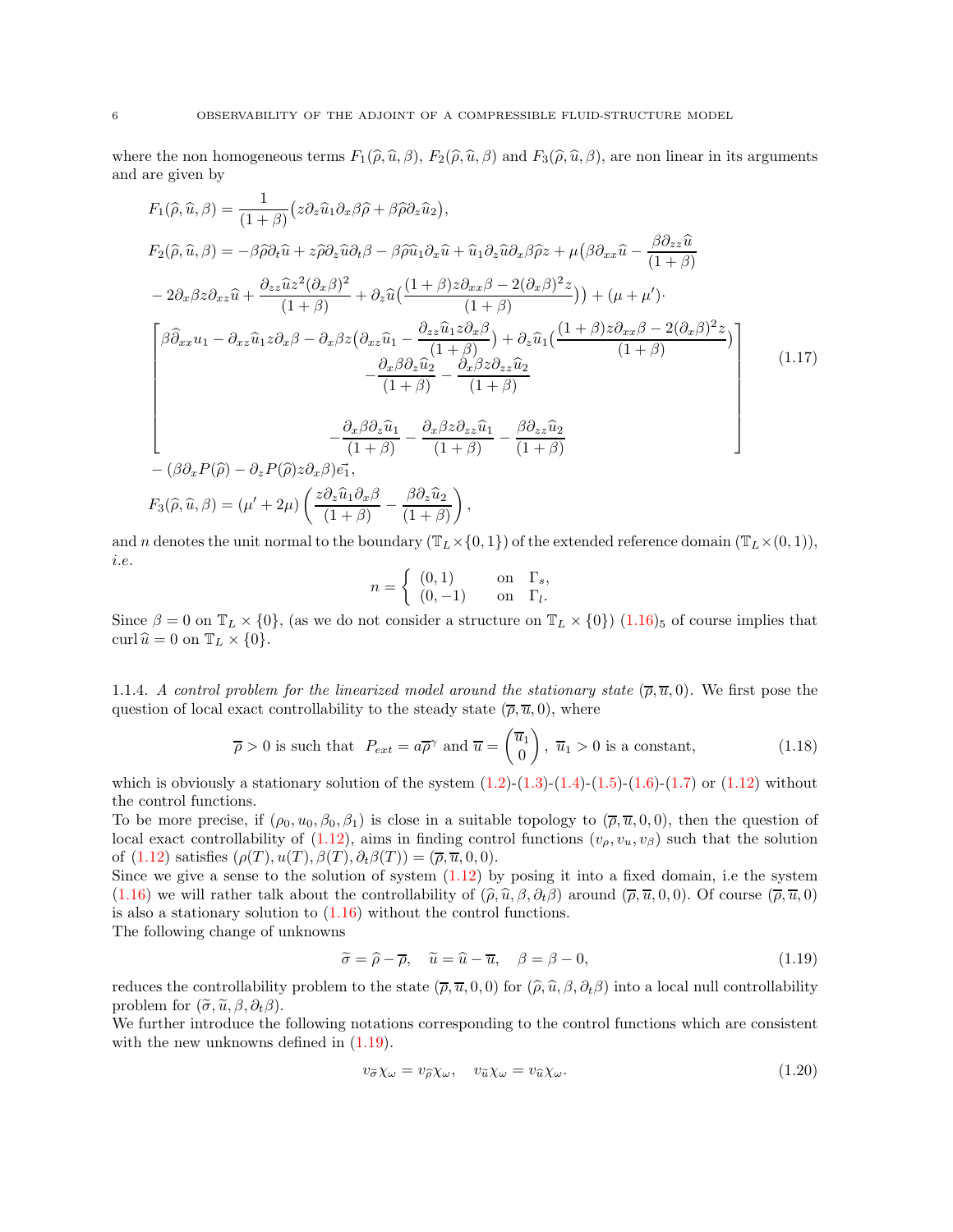In fact, as we would like to obtain a local null-controllability problem for  $(\tilde{\sigma}, \tilde{u}, \beta, \partial_t \beta)$ , it seems reasonable to start by considering the linearized problem around the state  $(0, 0, 0, 0)$ . Starting from system  $(1.16)$ and the non-linear terms [\(1.17\)](#page-5-2) and dropping all the non-linear terms in  $(\tilde{\sigma}, \tilde{u}, \beta, \partial_t \beta)$ , we obtain

<span id="page-6-0"></span>
$$
\begin{cases}\n\frac{\partial_t \widetilde{\sigma} + \overline{u}_1 \partial_x \widetilde{\sigma} + \overline{\rho} \text{div} \widetilde{u} = v_{\widetilde{\sigma}} \chi_{\omega} & \text{in } (\mathbb{T}_L \times (0,1)) \times (0,T), \\
\overline{\rho}(\partial_t \widetilde{u} + \overline{u}_1 \partial_x \widetilde{u}) - \mu \Delta \widetilde{u} - (\mu' + \mu) \nabla (\text{div} \widetilde{u}) \\
+ P'(\overline{\rho}) \nabla \widetilde{\sigma} = v_{\widetilde{u}} \chi_{\omega} & \text{in } (\mathbb{T}_L \times (0,1)) \times (0,T), \\
\widetilde{u} \cdot n = \widetilde{u}_2 = \partial_t \beta + \overline{u}_1 \partial_x \beta & \text{on } (\mathbb{T}_L \times \{1\}) \times (0,T), \\
\widetilde{u}(\cdot, t) \cdot n = 0 & \text{on } (\mathbb{T}_L \times \{0\}) \times (0,T), \\
\text{curl} \widetilde{u} = 0 & \text{on } ((\mathbb{T}_L \times \{0,1\}) \times (0,T), \\
\widetilde{u}(\cdot, 0) = \widehat{u}_0 - \overline{u} = \widetilde{u}_0 & \text{in } \mathbb{T}_L \times (0,1), \\
\widetilde{\sigma}(\cdot, 0) = \widehat{\rho}_0 - \overline{\rho} = \widetilde{\sigma}_0 & \text{in } \mathbb{T}_L \times (0,1), \\
\partial_{tt} \beta - \partial_{txx} \beta + \partial_{xxx} \beta & = (-(\mu' + 2\mu) \text{div} \widetilde{u} + P'(\overline{\rho}) \widetilde{\sigma}) + v_{\beta} \chi_{\omega_1} & \text{on } (\mathbb{T}_L \times \{1\}) \times (0,T), \\
\beta(0) = \beta_0 & \text{and } \partial_t \beta(0) = \beta_1 & \text{in } \mathbb{T}_L \times \{1\}.\n\end{cases}
$$
\n(1.21)

In the present article we will prove an observability inequality corresponding to the adjoint of the system [\(1.21\)](#page-6-0). The observability inequality proved here implies by duality the null controllability of the linear system [\(1.21\)](#page-6-0). But the observation will be obtained using strong norms of the unknowns which will only allow the attainment of the null controllability result for  $(1.21)$  in a very weak sense *(i.e in some negative*) order Sobolev spaces), which are not enough to pass from the null controllability of the linear system  $(1.21)$  to the local exact controllability of the non linear model  $(1.16)$ . This is the reason why we will only present the observability result for the adjoint of [\(1.21\)](#page-6-0) without stating the corresponding controllability of [\(1.21\)](#page-6-0) in negative order Sobolev spaces.

1.2. Main result: Observability of the adjoint of  $(1.21)$ . In order to study the null controllability of the linearized problem [\(1.21\)](#page-6-0), the classical strategy is to prove the observability of the adjoint system of [\(1.21\)](#page-6-0). Here, the adjoint system of [\(1.21\)](#page-6-0), computed with respect to the scalar product  $L^2(\mathbb{T}_L \times (0,1)) \times$  $L^2(\mathbb{T}_L \times (0,1)) \times L^2(\mathbb{T}_L \times \{1\}) \times L^2(\mathbb{T}_L \times \{1\}),$  reads as follows:

<span id="page-6-1"></span>
$$
\begin{cases}\n-\partial_t \sigma - \overline{u}_1 \partial_x \sigma - P'(\overline{\rho}) \text{div} v = 0 & \text{in } (\mathbb{T}_L \times (0,1)) \times (0,T), \\
-\overline{\rho}(\partial_t v + \overline{u}_1 \partial_x v) - \mu \Delta v - (\mu' + \mu) \nabla (\text{div} v) - \overline{\rho} \nabla \sigma = 0 & \text{in } (\mathbb{T}_L \times (0,1)) \times (0,T), \\
v \cdot n = v_2 = \psi & \text{on } (\mathbb{T}_L \times \{1\}) \times (0,T), \\
v(\cdot, t) \cdot n = 0 & \text{on } (\mathbb{T}_L \times \{0\}) \times (0,T), \\
\text{curl} v = 0 & \text{on } ((\mathbb{T}_L \times \{0\}) \times (0,T), \\
v(\cdot, T) = v_T & \text{in } \mathbb{T}_L \times (0,1), \\
\sigma(\cdot, T) = \sigma_T & \text{in } \mathbb{T}_L \times (0,1), \\
\partial_{tt} \psi + \partial_{txx} \psi + \partial_{xxxx} \psi & = (\partial_t + \overline{u}_1 \partial_x) [(\mu' + 2\mu) \text{div} v + \overline{\rho} \sigma] & \text{on } (\mathbb{T}_L \times \{1\}) \times (0,T), \\
\psi(T) = \psi_T & \text{and } \partial_t \psi(T) = \psi_T^{\perp} & \text{in } \mathbb{T}_L \times \{1\}.\n\end{cases}
$$
\n(1.22)

The well-posedness of system [\(1.22\)](#page-6-1) is stated as the following result, which is proved in Section [2.1:](#page-10-0)

### <span id="page-6-2"></span>Theorem 1.3. Let

$$
(\sigma_T, v_T, \psi_T, \psi_T^1) \in H^2(\mathbb{T}_L \times (0, 1)) \times H^3(\mathbb{T}_L \times (0, 1)) \times H^3(\mathbb{T}_L \times \{1\})
$$
  
 
$$
\times H^1(\mathbb{T}_L \times \{1\})
$$
 (1.23)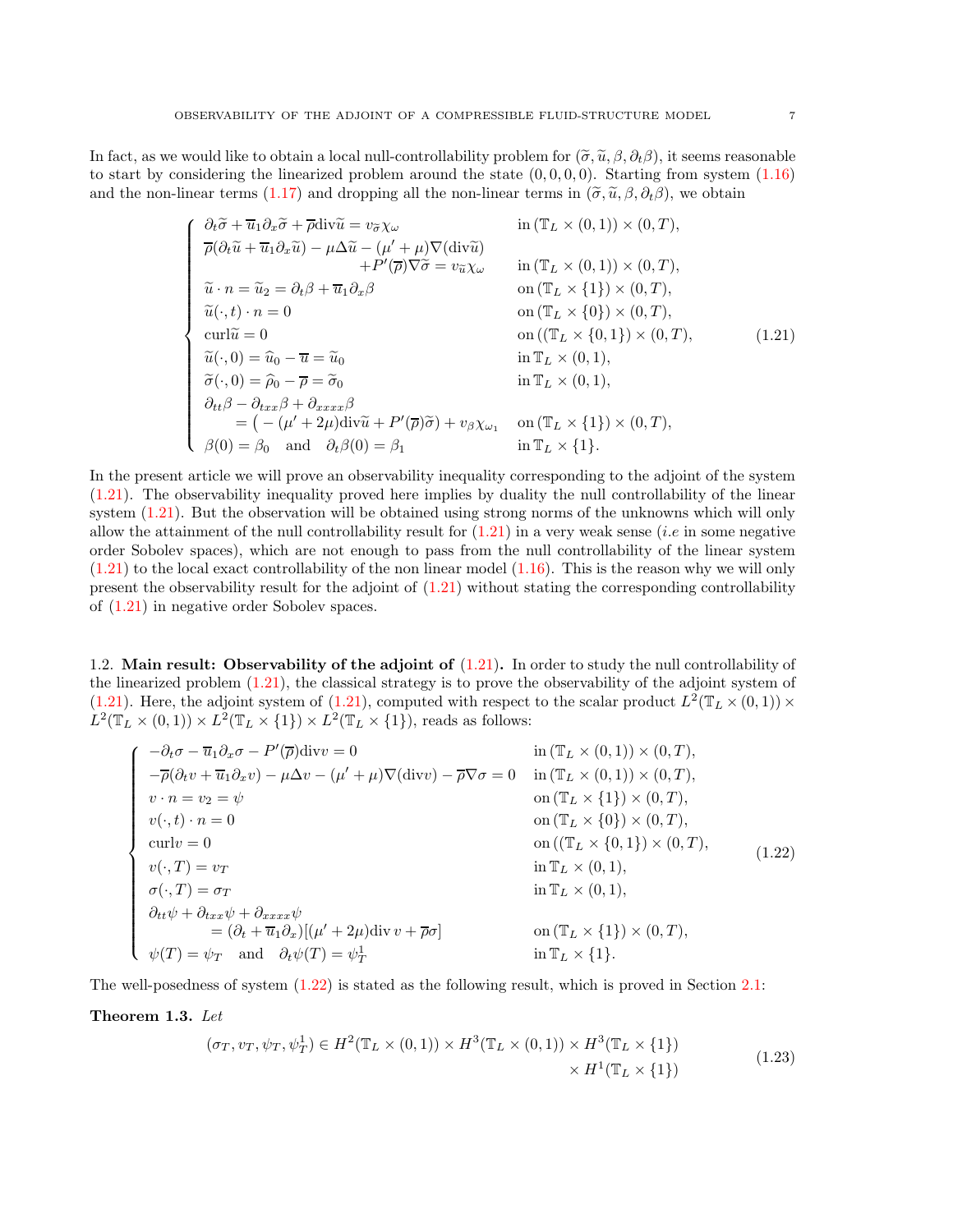and the following compatibility relations hold

<span id="page-7-0"></span>
$$
(i) (a) \t v_T \cdot n = (v_T)_2 = \psi_T, \t on \mathbb{T}_L \times \{1\},\n(b) \t v_T \cdot n = (v_T)_2 = 0, \t on \mathbb{T}_L \times \{0\},\n(ii) \t curl v_T = 0, \t on \mathbb{T}_L \times \{0,1\}\n(iii) (a) \t  $-\overline{u}_1 \partial_x (v_T)_2 + \frac{\mu}{\overline{\rho}} \Delta (v_T)_2 + \frac{(\mu + \mu')}{\overline{\rho}} \partial_z (\text{div } v_T)$   
\n $-\partial_z \sigma_T = \psi_T^1$  \t on \mathbb{T}_L \times \{1\},  
\n(b) \t  $-\overline{u}_1 \partial_x (v_T)_2 + \frac{\mu}{\overline{\rho}} \Delta (v_T)_2 + \frac{(\mu + \mu')}{\overline{\rho}} \partial_z (\text{div } v_T)$   
\n $-\partial_z \sigma_T = 0$  \t on \mathbb{T}_L \times \{0\}.
$$
 (1.24)

Then the system [\(1.22\)](#page-6-1) admits a unique solution  $(\sigma, v, \psi)$  which satisfies the following regularity

$$
\begin{cases}\n\sigma \in C^{0}([0, T]; H^{2}(\mathbb{T}_{L} \times (0, 1))) \cap C^{1}([0, T]; H^{1}(\mathbb{T}_{L} \times (0, 1))), \\
v \in L^{2}(0, T; H^{3}(\mathbb{T}_{L} \times (0, 1))) \cap H^{1}(0, T; H^{2}(\mathbb{T}_{L} \times (0, 1))) \\
\cap H^{2}(0, T; L^{2}(\mathbb{T}_{L} \times (0, 1))), \\
\psi \in L^{2}(0, T; H^{4}(\mathbb{T}_{L} \times \{1\})) \cap H^{1}(0, T; H^{2}(\mathbb{T}_{L} \times \{1\}))) \\
\cap H^{2}(0, T; L^{2}(\mathbb{T}_{L} \times \{1\})).\n\end{cases} (1.25)
$$

Remark 1.4. A similar well posedness result can be proved for the linear primal problem  $(1.21)$  which we do not state here. For the statement and the proof of this result one can consult  $[29,$  Theorem 4.1.3, p. 153] and [\[29,](#page-41-0) Sec 4.2.2, p. 172].

<span id="page-7-1"></span>The central result of the present article is the observability inequality of the adjoint system [\(1.22\)](#page-6-1): **Theorem 1.5.** Let  $(\overline{\rho}, \overline{u}, 0)$  be as in [\(1.18\)](#page-5-3),  $T > 0$  be such that

<span id="page-7-6"></span><span id="page-7-2"></span>
$$
T > \frac{d}{\overline{u}_1},\tag{1.26}
$$

<span id="page-7-3"></span>and

<span id="page-7-5"></span><span id="page-7-4"></span>
$$
L = 3\overline{u}_1 T > 0.\tag{1.27}
$$

There exists a positive constant  $C$  such that for all

$$
(\sigma_T, v_T, \psi_T, \psi_T^1) \in H^2(\mathbb{T}_L \times (0, 1)) \times H^3(\mathbb{T}_L \times (0, 1)) \times H^3(\mathbb{T}_L \times \{1\})
$$
  
 
$$
\times H^1(\mathbb{T}_L \times \{1\}), \tag{1.28}
$$

satisfying the compatibility conditions [\(1.24\)](#page-7-0), then the solution  $(\sigma, v, \psi)$  of the problem [\(1.22\)](#page-6-1) (in the sense of Theorem [1.3\)](#page-6-2) satisfies the following observability inequality:

$$
\|\sigma(\cdot,0)\|_{H^1(\mathbb{T}_L\times(0,1))} + \|v(\cdot,0)\|_{H^2(\mathbb{T}_L\times(0,1))} + \|(\psi(\cdot,0),\partial_t\psi(\cdot,0))\|_{H^3(\mathbb{T}_L\times\{1\}))\times H^1(\mathbb{T}_L\times\{1\})} \leq C \|\psi\|_{L^2(\omega_1^T)} + C \|v\|_{L^2(0,T;H^2(\omega))\cap H^1(0,T;H^1(\omega))} + C \|\sigma\|_{L^2(0,T;H^1(\omega))}. \tag{1.29}
$$

where the notations  $\omega$  and  $\omega_1$  for the observation sets were introduced in [\(1.14\)](#page-4-2) and  $\omega_T = \omega \times (0,T)$ ,  $\omega_1^T = \omega_1 \times (0, T).$ 

Comments on the choice of T and L in Theorem 1.[5:](#page-7-1) We recall  $(1.26)$  and  $(1.27)$ . The condition [\(1.26\)](#page-7-2) means that the time of observability should be greater than the time taken to cross the channel length d by a particle moving with a velocity  $(\overline{u}_1, 0)$ . This condition is imposed due to the hyperbolic nature of the transport equation satisfied by  $\sigma$  in the system [\(1.22\)](#page-6-1). In fact this condition plays a key role in obtaining the observability estimate for a hyperbolic transport equation in Section [3.4.](#page-25-0) Our proof in Section [3.4](#page-25-0) depends on a duality argument and a controllability result for the dual to the problem considered in Section [3.4](#page-25-0) which is obtained in  $[14]$ . Hence one can consult  $[14]$  for a more explicit construction of the controlled trajectory where the restriction of the final time [\(1.26\)](#page-7-2) comes into play.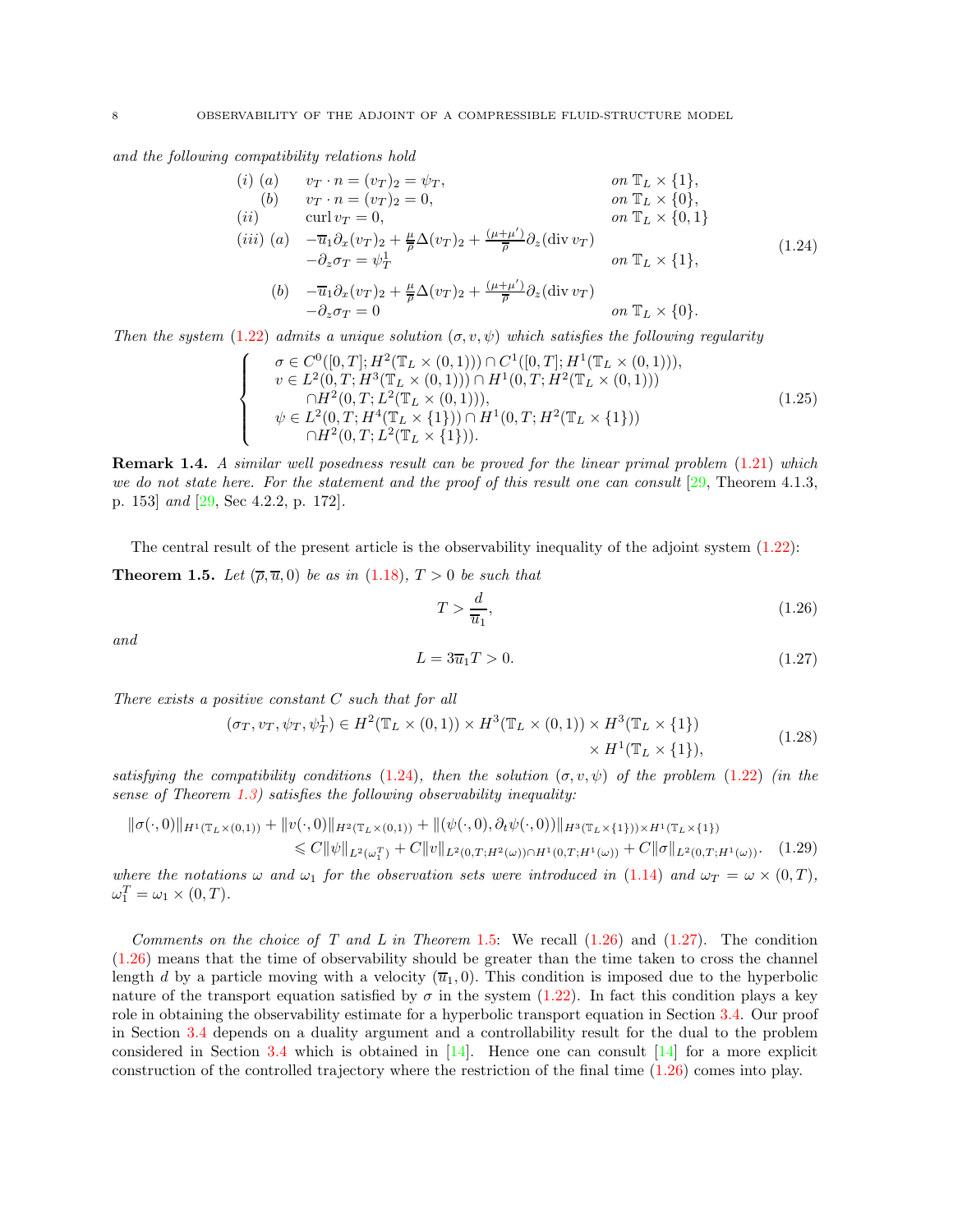The role of [\(1.27\)](#page-7-3) can be better explained after we define some Carleman weights in Section [3.](#page-13-1) Hence we refer the readers to the Remark [3.1](#page-14-0) for the explanation behind choosing L as in  $(1.27)$ . Still, let us mention that from the control point of view, the value of  $L > 0$  does not play any role in the restriction argument presented in Section [1.1.2.](#page-3-1)

The following is a corollary to Theorem [1.5](#page-7-1) and corresponds to the unique continuation property for the system [\(1.22\)](#page-6-1):

<span id="page-8-0"></span>Corollary 1.6. Let  $(\overline{\rho}, \overline{u}, 0)$  be as in [\(1.18\)](#page-5-3),  $T > 0$  and  $L > 0$  satisfies [\(1.26\)](#page-7-2) and [\(1.27\)](#page-7-3). Further let  $(\sigma_T, v_T, \psi_T, \psi_T^1)$  satisfies [\(1.28\)](#page-7-4). If the solution  $(\sigma, v, \psi)$  of the problem [\(1.22\)](#page-6-1) (in the sense of Theorem [1.3\)](#page-6-2) solves  $(\sigma, v) = (0, 0)$  in  $\omega_T$  and  $\psi = 0$  in  $\omega_1^T$ , then

$$
(\sigma, v, \psi) = 0 \quad in \quad ((\mathbb{T}_L \times (0, 1)) \times (0, T))^2 \times ((\mathbb{T}_L \times \{1\}) \times (0, T)),
$$

where  $\omega_T = \omega \times (0, T)$ ,  $\omega_1^T = \omega_1 \times (0, T)$ .

The proof of Corollary [1.6](#page-8-0) will follow from an intermediate step in the proof of Theorem [1.5.](#page-7-1) The proof is included in Section [4.3.](#page-32-0)

Remark 1.7. Roughly speaking observability inequality is a quantified version of unique continuation property. In that sense observability inequality is stronger than unique continuation property. As a special case the results Theorem [1.5](#page-7-1) and Corollary [1.6](#page-8-0) implies the observability and unique continuation of the adjoint of linearized compressible Navier-Stokes equations in a 2D channel where the fluid velocity satisfies the Navier-slip boundary condition without friction at the lateral boundaries *i.e* 

$$
v \cdot n = 0 \quad and \quad (2\mu D(v) + \mu' \operatorname{div} v I_d)n \cdot \vec{\tau} = 0 \text{ on } (\mathbb{T}_L \times \{0, 1\}),
$$

where n and  $\vec{\tau}$  respectively denotes the normal and tangent to the boundary. To the best of our knowledge this result is new in itself. The only articles so far dealing with the controllability and observability issues of compressible Navier-Stokes equations in dimension more than one are  $[14]$  and  $[32]$  where the problem is posed in a torus.

1.3. Ideas and Strategy. Now we will briefly discuss our ideas and strategy to prove Theorem [1.5.](#page-7-1) The underlying idea behind the proof of Theorem [\(1.5\)](#page-7-1) is the identification of the suitable unknowns to track down the dynamics of  $(\sigma, v, \psi)$ . It is well known that the coupling of  $\sigma$  and v is strong. When considering the primal problem [\(1.21\)](#page-6-0), the dynamics between  $\tilde{\sigma}$ ,  $\tilde{u}$  can be made simpler by introducing the effective viscous flux, see  $\left[\frac{28}{3}\right]$  and  $\left[\frac{17}{7}\right]$ . For the adjoint problem, a similar quantity, already used in [\[14\]](#page-40-2), also simplifies the description of the dynamics:

$$
q = (\mu' + 2\mu) \text{div} \, v + \overline{\rho} \sigma. \tag{1.30}
$$

This can be termed as the dual version of the effective viscous flux. Now in our case it is important to identify the behavior of  $q$  at the boundaries and specially at the fluid solid interface. This way we obtain a closed loop system solved by  $(\sigma, q, \psi)$ . For details we refer the readers to Section [2.](#page-10-1) One can in particular look into the system  $(2.3)$  to observe that unlike the coupling between  $\sigma$  and v in system [\(1.22\)](#page-6-1), the coupling between  $\sigma$  and q is of lower order. Also it is easier to deal with  $(\sigma, q, \psi)$ , since it has less degrees of freedom in comparison with  $(\sigma, v, \psi)$ . We use this new set of unknowns  $(\sigma, q, \psi)$  both to prove the well posedness result stated in Theorem [1.3](#page-6-2) and the observability Theorem [1.5.](#page-7-1) In Section [2](#page-10-1) we prove Theorem [1.3.](#page-6-2)

Next we focus in proving an observability inequality for the system satisfied by  $(\sigma, q, \psi)$ . In that direction we first separately study the observability inequalities of some scalar equations *i.e* an adjoint damped beam equation, an adjoint heat equation and an adjoint transport equation. The observability estimates for the adjoint damped beam and the adjoint heat equations rely on Carleman estimates while for the adjoint transport equation we use a duality argument and some controllability estimates motivated from [\[14\]](#page-40-2). The main difficulty here is to obtain these separate observability estimates with a single goal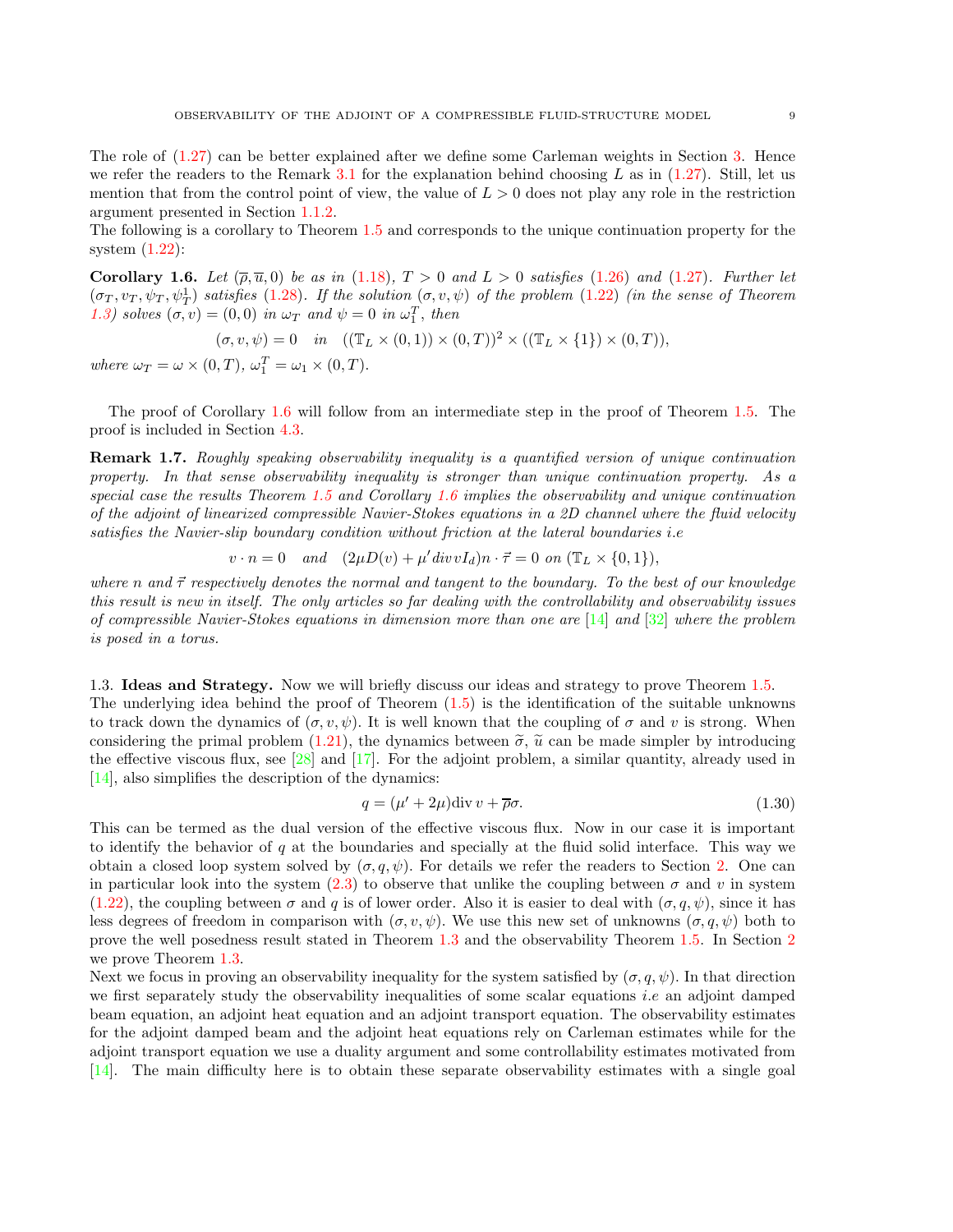of combining them suitably to obtain an observability for the coupled system solved by  $(\sigma, q, \psi)$ . For the parabolic hyperbolic couplings this question is handled in the articles  $[1]$ ,  $[14]$  (for compressible Navier-Stokes equations),  $[32]$  (for compressible heat conducting fluid) and  $[8]$  (for damped viscoelasticity equations). The idea is to use compatible weight functions for the parabolic and hyperbolic equations so that the resulting observability estimates can be suitably combined. In our case along with a parabolic hyperbolic coupling there is a direct coupling between q and  $\psi$  at the fluid boundary (see the system  $(2.3)$  for details). Hence to use the ideas from [\[1\]](#page-40-4), [\[8\]](#page-40-5) and [\[14\]](#page-40-2) in our case there is not many options other than considering a one dimensional weight function, since the beam is one dimensional. We introduce such weight function in Section [3.1.](#page-13-2) Then using this weight function we state a Carleman estimate for the adjoint damped beam equation, see Section [3.2](#page-15-0) for details. This Carleman estimate is taken from a very recent article  $[30]$  or more appropriately from  $[29, p. 182,$  Section 4.3.2]. Then using the same weight function for an adjoint heat equation with Neumann boundary condition we recover a Carleman estimate proved in [\[18\]](#page-40-6). Of course the weight functions considered in [\[18\]](#page-40-6) and the present article are not the same. This Carleman estimate is included in Section [3.3.](#page-15-1) In the beginning of Section [3.3,](#page-15-1) we also point out the difference between our weight function used in proving the Carleman estimate for an adjoint heat equation with the one standard in the literature. Then the same weight function is used to obtain an observability estimate for an adjoint transport equation in Section [3.4.](#page-25-0) This is done first by obtaining some controllability estimates in the spirit of [\[14\]](#page-40-2) followed by a duality argument.

Next in Section [4](#page-28-0) we combine the Carleman estimates obtained in Section [3.](#page-13-1) First using suitably large values of the Carleman parameters we are able to prove an inequality corresponding to the unique continuation property for the system satisfied by  $(\sigma, q, \psi)$ . This inequality is explicitly given by [\(4.9\)](#page-31-0). It is not surprising to obtain an estimate of the form [\(4.9\)](#page-31-0) by combining three different observability estimates. In fact as it is well known that the Carleman parameters quantify the compactness of a system hence our strategy to obtain the inequality  $(4.9)$  strongly relates on the proof of Step 1 in Theorem [1.3,](#page-6-2) where we prove the well posedness of [\(2.3\)](#page-11-1) by gaining a time integrability of a suitable fixed point map. After this unique continuation estimate is used to show an observability estimate of  $(\sigma, q, \psi)$  at some intermediate time, see [\(4.10\)](#page-31-1) for details. We further use a well posedness result for the system satisfied by  $(\sigma, q, \psi)$ to obtain an observability estimate over  $(\sigma, q, \psi)$  at initial time  $t = 0$ . Finally using this observability estimate over  $(\sigma, q, \psi)(\cdot, 0)$  we recover an observability estimate of  $(\sigma, div v, \psi)(\cdot, 0)$ , which combined with an observability inequality of curl  $v(\cdot, 0)$  furnishes the desired inequality [\(1.29\)](#page-7-5).

1.4. Related bibliography. Concerning the incompressible Navier-Stokes equations in a 2D domain one can find a result proving the local exact controllability to trajectories with localized boundary control in [\[23\]](#page-40-7). It is assumed in [\[23\]](#page-40-7) that the fluid satisfies no vorticity boundary condition in the complement of the control part of the boundary. Local exact controllability to trajectories for incompressible Navier-Stokes equations in a 3D domain with distributed control and homogeneous Dirichlet boundary condition can be found in [\[26\]](#page-41-4). With less regularity assumption on the target trajectory the result in [\[26\]](#page-41-4) was improved in  $[19]$ . We would also like to mention the article  $[24]$  for the local exact distributed controllability to trajectories for incompressible Navier-Stokes equations in a 3D domain with non linear Navier-slip boundary condition. In all of these articles the fluid is assumed to be homogeneous i.e the fluid density is constant. In a very recent article [\[2\]](#page-40-10) the authors prove the local exact boundary controllability to smooth trajectories for a non homogeneous incompressible Navier-Stokes equation in a three dimensional domain. For global controllability results for incompressible Navier-Stokes equations we refer the readers to [\[12\]](#page-40-11), [\[7\]](#page-40-12) and the references therein.

Now we quote a few articles dealing with the controllability issues of fluid structure interaction models. In fact to the best of our knowledge the only known results concerning the controllability issues of a fluid structure interaction problem in dimension greater than one deals with the motion of a rigid body inside a incompressible fluid modeled by Navier-Stokes equations where the structural motion are given by the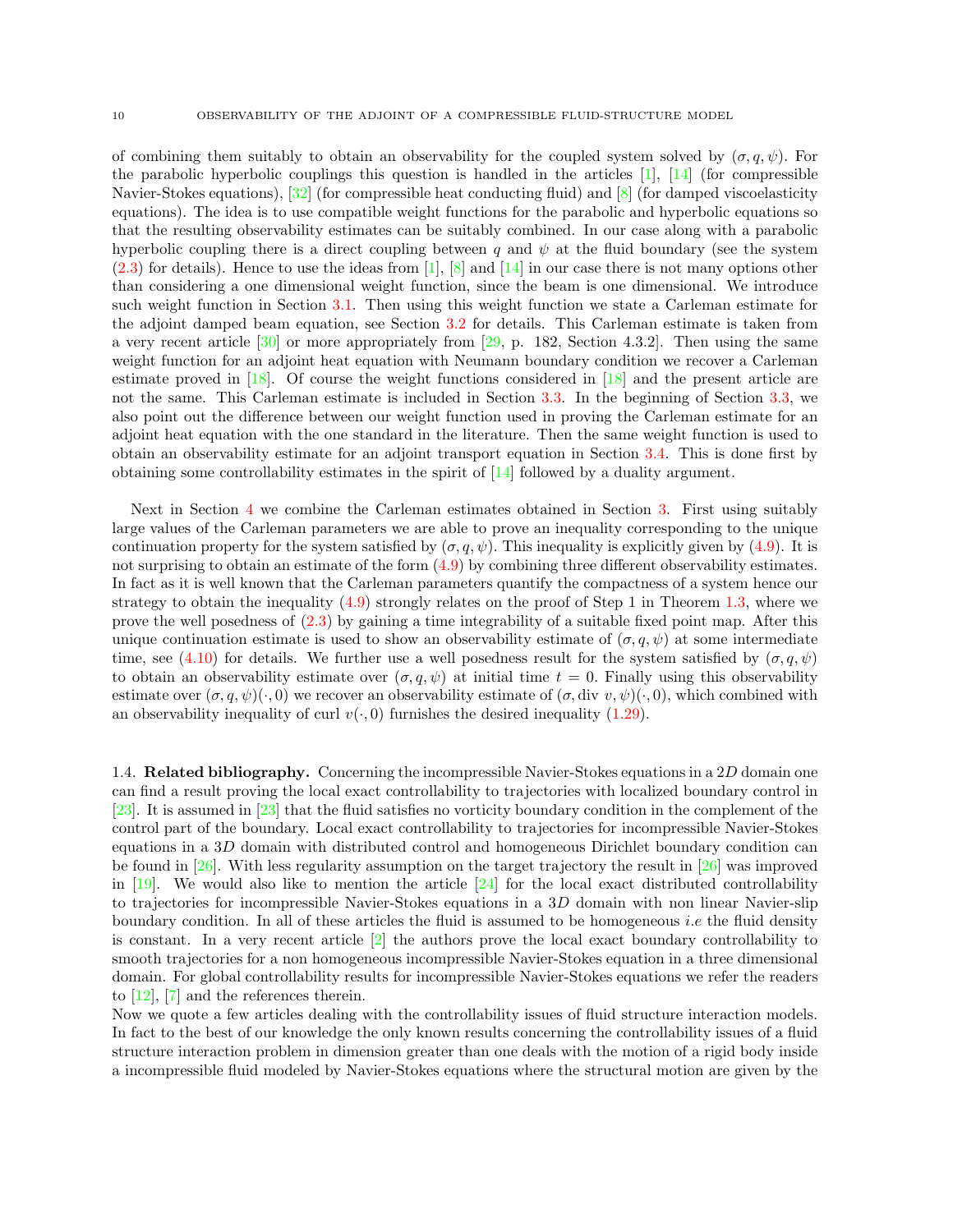balance of linear and angular momentum. Local null controllability of such an interaction problem in dimension two can be found in [\[5\]](#page-40-13) and [\[25\]](#page-41-5). In dimension three a local null controllability for such a system is proved in  $[4]$ . The article  $[34]$  deals with the problem of feedback stabilization (in infinite time) for an incompressible fluid structure interaction problem in a 2D channel where the structure appears at the fluid boundary and is modeled by an Euler-Bernoulli damped beam, the one we consider in  $(1.21)_{8}$ - $(1.21)$ 9. To our knowledge so far there does not exist any article dealing with the finite time controllability of a fluid structure interaction problem (neither for incompressible nor compressible fluids) in dimension more than one where the structure appears at the fluid boundary. We would also like to refer the readers to [\[22\]](#page-40-15), [\[40\]](#page-41-7) and [\[41\]](#page-41-8) for observability estimates individually for the Euler-Bernoulli plate equations and Kirchoff plate systems without damping.

We also like to quote a few articles from the literature dealing with the controllability issues of compressible Navier-Stokes equation. In fact our strategy to handle the coupling of the fluid velocity and density in the system [\(1.21\)](#page-6-0) amounts in introducing a new unknown namely the effective viscous flux and this strategy is inspired from the article  $[14]$ . The article  $[15]$  concerns the motion of a fluid in dimension one whereas [\[14\]](#page-40-2) and [\[32\]](#page-41-1) deal with fluid flows in dimension two and three. For the controllability issues of one dimensional compressible Navier Stokes equations we also refer the readers to [\[10\]](#page-40-17) and [\[11\]](#page-40-18). Concerning the unique continuation property of incompressible Stokes and Oseen equations we refer the readers to [\[16\]](#page-40-19) and [\[37\]](#page-41-9). For the use of Carleman estimates in proving controllability and unique continuation properties of parabolic and elliptic PDE's one can also consult  $[36]$ . The article  $[14]$  dealing with the local exact controllability of the compressible Navier-Stokes equations set in a three dimensional torus of course proves observability results for the adjoint of the corresponding linearized system which is stronger than unique continuation. But to the best of our knowledge there is no unique continuation result available even for linear compressible Navier-Stokes equations (without the structure) in dimension more than one where the domain is not entirely a torus. As a particular situation Corollary [1.6](#page-8-0) implies the unique continuation property for the adjoint of linear compressible Navier-Stokes equations in a 2D channel  $\mathbb{T}_L \times (0,1)$  where the fluid velocity solves Navier-slip boundary conditions without friction at the lateral boundaries of the channel.

1.5. Outline. Section [2](#page-10-1) is devoted for the proof of the well posedness result Theorem [1.3.](#page-6-2) In Section [3](#page-13-1) we prove several observability estimates. More precisely in Section [3.2](#page-15-0) we state a Carleman estimate for the adjoint of a damped beam equation, in Section [3.3](#page-15-1) we prove Carleman estimate for the adjoint of a heat equation and finally in Section [3.4](#page-25-0) we prove some observability estimates for a transport equation. In Section [4,](#page-28-0) we suitably combine the Carleman estimates obtained in Section [3](#page-13-1) to furnish the proof of the central result Theorem [1.5.](#page-7-1) We also include the proof of Corollary [1.6](#page-8-0) in Section [4.3.](#page-32-0) The final Section [5](#page-32-1) contains the proof of Lemma [2.2,](#page-11-2) which is a intermediate step in proving Theorem [1.5,](#page-7-1) and a result on parabolic regularization, Lemma [5.1](#page-39-0) which in turn is used during the proof of Lemma [4.1.](#page-28-1)

# 2. Well posedness result for the adjoint problem [\(1.22\)](#page-6-1)

<span id="page-10-1"></span>This section is devoted for the proof of Theorem [1.3.](#page-6-2) As it turns out, this proof will also give some insights of the strength of the various coupling between the equations in [\(1.22\)](#page-6-1), which will also help in the proof of Theorem [1.5.](#page-7-1)

<span id="page-10-0"></span>2.1. **Proof of Theorem [1.3.](#page-6-2)** The proof is divided into two main steps. The first one consists in introducing the new unknown

<span id="page-10-2"></span>
$$
q = (\mu' + 2\mu) \text{div} \, v + \overline{\rho} \sigma,\tag{2.1}
$$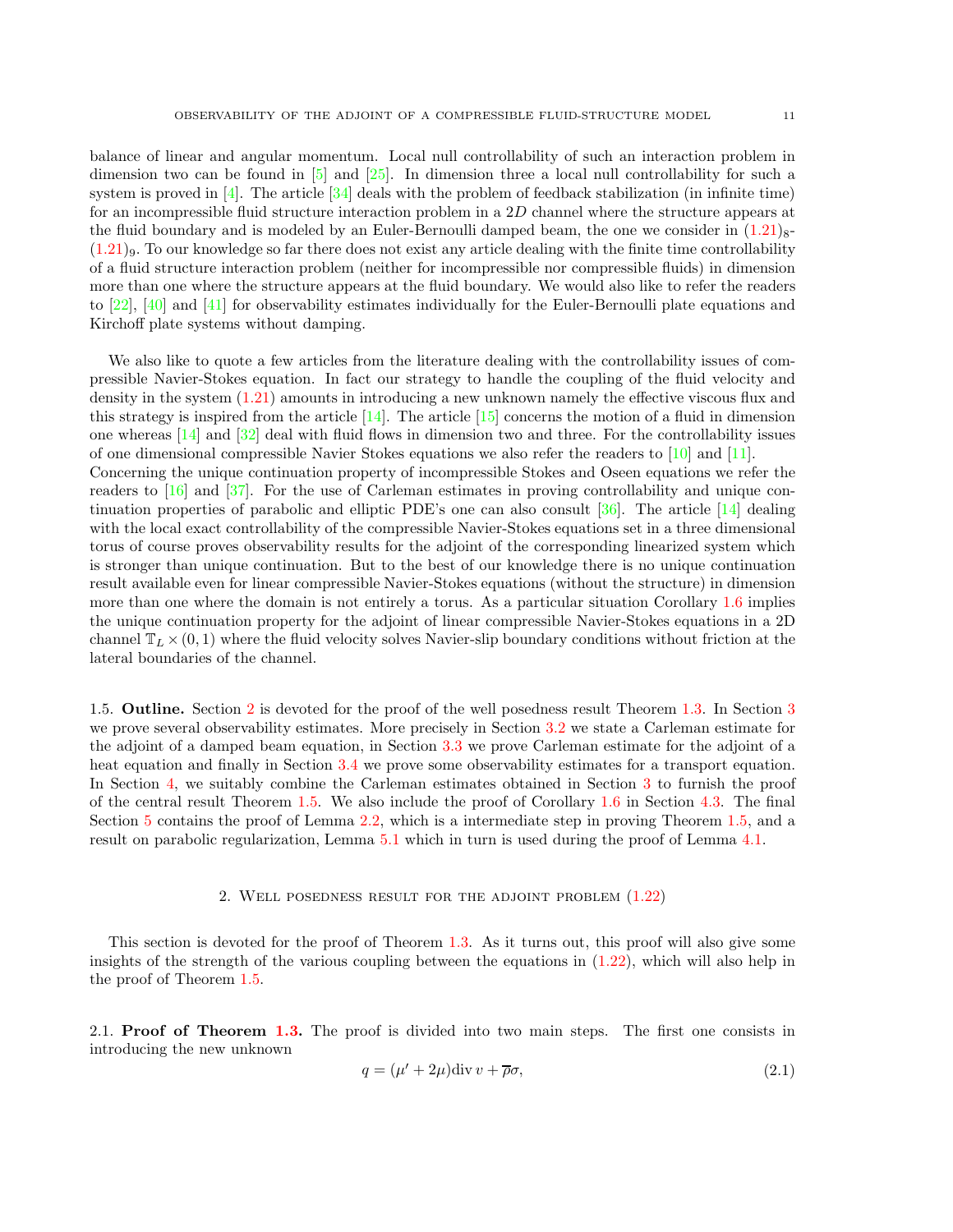and looking at the system satisfied by  $(\sigma, q, \beta)$ , which turns out to be easier to analyze than the full system [\(1.22\)](#page-6-1). The second step will then consist in deducing from the regularity on  $(\sigma, q, \beta)$  suitable estimates for the function  $v$  in  $(1.22)$ .

<span id="page-11-0"></span>**Remark 2.1.** The unknown q in  $(2.1)$  can be interpreted as the dual version of the effective viscous flux introduced for instance in  $[28]$ , see also  $[17]$ . In fact, this quantity already appeared in  $[14]$  when studying the controllability properties of a compressible fluid (without structure and controls acting on the whole boundary), where it helps to weaken the coupling of the parabolic and hyperbolic effects of the system. Here, the interesting point is that this quantity is also suitable to deal with the coupling with the structure lying on the boundary. There, we strongly use that the force acting on the beam is given by [\(1.7\)](#page-2-2) instead of the more natural one  $(1.9)$ , which would not yield such a clean understanding of the coupling between the fluid and the structure.

2.1.1. Step 1. The system satisfied by  $(\sigma, q, \beta)$ . We first derive the system that  $(\sigma, q, \beta)$  should satisfy provided  $(\sigma, v, \beta)$  satisfies [\(1.22\)](#page-6-1) and has the regularity given by [\(1.25\)](#page-7-6). Indeed, these regularities allow to take the trace of  $\nabla^2 v$  and  $\nabla \sigma$  a.e on  $(\mathbb{T}_L \times \{0,1\}) \times (0,T)$ . Hence we can consider the trace of the equation  $(1.22)_2$  $(1.22)_2$  and use  $(1.22)_3$ - $(1.22)_5$  to have the following a.e on  $((\mathbb{T}_L \times \{1\})) \times (0,T)$ :

$$
0 = -\overline{\rho}(\partial_t v_2 + \overline{u}_1 \partial_x v_2) - \mu(\partial_{xx} v_2 + \partial_{zz} v_2) - (\mu + \mu')(\partial_{xz} v_1 + \partial_{zz} v_2) - \overline{\rho} \partial_z \sigma = -\overline{\rho}(\partial_t \psi + \overline{u}_1 \partial_x \psi) - (\mu' + 2\mu)(\partial_{xz} v_1 + \partial_{zz} v_2) - \overline{\rho} \partial_z \sigma (using (1.22)_3, (1.22)_5) = -\overline{\rho}(\partial_t \psi + \overline{u}_1 \partial_x \psi) - \partial_z q.
$$
 (2.2)

Similarly one can obtain that on the boundary  $(\mathbb{T}_L \times \{0\}) \times (0,T)$ , q satisfies

<span id="page-11-3"></span><span id="page-11-1"></span>
$$
\partial_z q = 0
$$
 a.e on  $(\mathbb{T}_L \times \{0\}) \times (0, T)$ .

Hence with the formal calculations above and using  $(1.22)$  we obtain the following system satisfied by the unknowns  $(\sigma, q, \psi)$ :

$$
\begin{cases}\n-\partial_t \sigma - \overline{u}_1 \partial_x \sigma + \frac{P'(\overline{\rho}) \overline{\rho}}{\nu} \sigma = \frac{P'(\overline{\rho})}{\nu} q & \text{in } (\mathbb{T}_L \times (0,1)) \times (0,T), \\
-(\partial_t q + \overline{u}_1 \partial_x q) - \frac{\nu}{\overline{\rho}} \Delta q - \frac{P'(\overline{\rho}) \overline{\rho}}{\nu} q = -\frac{P'(\overline{\rho}) \overline{\rho}^2}{\nu} \sigma & \text{in } (\mathbb{T}_L \times (0,1)) \times (0,T), \\
\partial_z q = -\overline{\rho} (\partial_t \psi + \overline{u}_1 \partial_x \psi) & \text{on } (\mathbb{T}_L \times \{1\}) \times (0,T), \\
\partial_z q = 0 & \text{on } (\mathbb{T}_L \times \{0\}) \times (0,T), \\
q(\cdot, T) = q_T & \text{in } \mathbb{T}_L \times (0,1), \\
\sigma(\cdot, T) = \sigma_T & \text{in } \mathbb{T}_L \times (0,1), \\
\partial_{tt} \psi + \partial_{txx} \psi + \partial_{xxx} \psi = (\partial_t + \overline{u}_1 \partial_x) q & \text{on } (\mathbb{T}_L \times \{1\}) \times (0,T), \\
\psi(T) = \psi_T & \text{and } \partial_t \psi(T) = \psi_T^1 & \text{in } \mathbb{T}_L \times \{1\},\n\end{cases} (2.3)
$$

where  $\nu = (\mu' + 2\mu)$ , and  $q_T = \nu \text{div} v_T + \overline{\rho} \sigma_T$ . The well-posedness result for the system [\(2.3\)](#page-11-1) is stated in form of the following lemma:

<span id="page-11-2"></span>**Lemma 2.2.** There exists a constant  $C > 0$  such that for any

$$
(\sigma_T, q_T, \psi_T, \psi_T^1) \in H^1(\mathbb{T}_L \times (0, 1)) \times H^2(\mathbb{T}_L \times (0, 1)) \times H^3(\mathbb{T}_L \times \{1\}) \times H^1(\mathbb{T}_L \times \{1\})
$$
\n
$$
(2.4)
$$

satisfying the following compatibility conditions

<span id="page-11-5"></span><span id="page-11-4"></span>
$$
(i) \partial_z q_T = -\overline{\rho}(\psi_T^1 + \overline{u}_1 \partial_x \psi_T) \text{ on } \mathbb{T}_L \times \{1\},
$$
  

$$
(ii) \partial_z q_T = 0 \text{ on } \mathbb{T}_L \times \{0\},
$$
  
(2.5)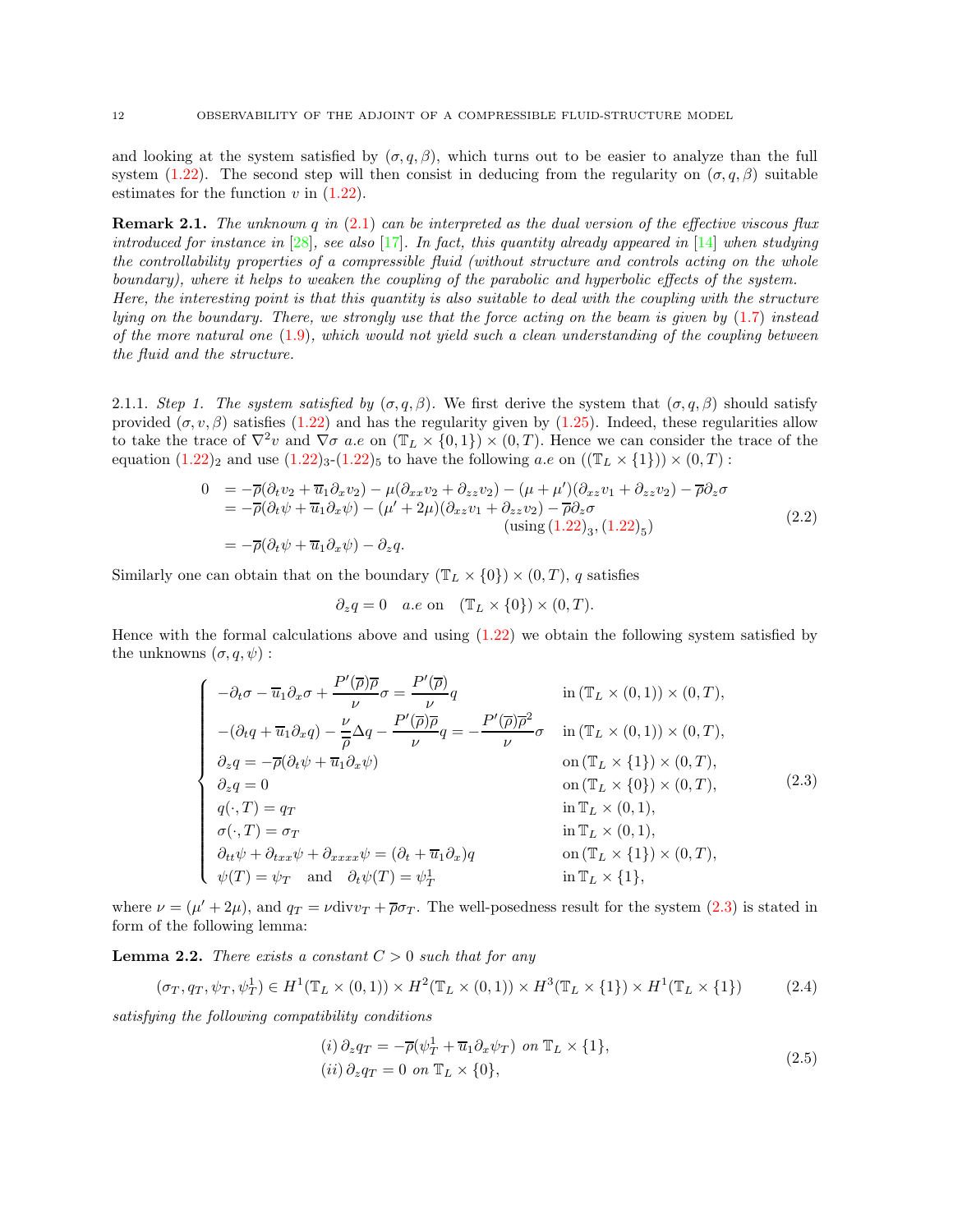the system [\(2.3\)](#page-11-1) admits a unique solution  $(\sigma, q, \psi)$  which satisfies

<span id="page-12-0"></span>
$$
\sigma \in C^{0}([0, T]; H^{1}(\mathbb{T}_{L} \times (0, 1))) \cap C^{1}([0, T]; L^{2}(\mathbb{T}_{L} \times (0, 1))),
$$
\n
$$
q \in L^{2}(0, T; H^{3}(\mathbb{T}_{L} \times (0, 1))) \cap H^{3/2}(0, T; L^{2}(\mathbb{T}_{L} \times (0, 1))),
$$
\n
$$
\psi \in L^{2}(0, T; H^{4}(\mathbb{T}_{L} \times \{1\})) \cap H^{1}(0, T; H^{2}(\mathbb{T}_{L} \times \{1\}))
$$
\n
$$
\cap H^{2}(0, T; L^{2}(\mathbb{T}_{L} \times \{1\})).
$$
\n(2.6)

and the following estimate

 $\sqrt{ }$  $\int$ 

 $\overline{\mathcal{L}}$ 

$$
\|\sigma\|_{C^{0}([0,T];H^{1}(\mathbb{T}_{L}\times(0,1)))\cap C^{1}([0,T];L^{2}(\mathbb{T}_{L}\times(0,1)))}+\|q\|_{C^{0}([0,T];H^{2}(\mathbb{T}_{L}\times(0,1)))}+\|\psi\|_{C^{0}([0,T];H^{3}(\mathbb{T}_{L}\times\{1\}))\cap C^{1}([0,T];H^{1}(\mathbb{T}_{L}\times\{1\}))}\n\leq C(\|q_{T}\|_{H^{2}(\mathbb{T}_{L}\times(0,1))}+\|\sigma_{T}\|_{H^{1}(\mathbb{T}_{L}\times(0,1))}+\|(\psi_{T},\psi_{T}^{1})\|_{H^{3}(\mathbb{T}_{L}\times\{1\})\times H^{1}(\mathbb{T}_{L}\times\{1\})}).
$$
\n(2.7)

The proof of Lemma [2.2](#page-11-2) is included in Section [5.](#page-32-1)

Next using Lemma [2.2](#page-11-2) we will obtain the regularities for v and further prove that the triplet  $(\sigma, v, \psi)$ solves the system [1.22.](#page-6-1)

2.1.2. Step 2: Constructing v. In order to complete the proof of the existence of a solution  $(\sigma, v, \psi)$  of [\(1.22\)](#page-6-1), we first set  $q_T = \nu \text{div} v_T + \overline{\rho} \sigma_T$  and solve the system [\(2.3\)](#page-11-1) with initial data  $(\sigma_T, q_T, \psi_T, \psi_T^1)$ . Note that the regularity and compatibility conditions of the initial data  $(\sigma_T, v_T, \psi_T, \psi_T^1)$  in Theorem [1.3](#page-6-2) precisely imply the regularity and compatibility conditions of  $(\sigma_T, q_T, \psi_T, \psi_T^1)$  required by Lemma [2.2,](#page-11-2) so that Lemma [2.2](#page-11-2) applies, yielding functions  $(\sigma, q, \psi)$  solving [\(2.3\)](#page-11-1). Besides, if  $\sigma_T \in H^2(\mathbb{T}_L \times (0, 1))$ , it is clear that the solution  $\sigma$  of  $(2.3)_{(1)}$  in fact satisfies

<span id="page-12-1"></span>
$$
\sigma \in C^0([0,T];H^2(\mathbb{T}_L \times (0,1))) \cap C^1([0,T];H^1(\mathbb{T}_L \times (0,1))),
$$

since the source term of the transport equation belongs to  $C^0([0,T];H^1(\mathbb{T}_L\times(0,1)))$  (by interpolation from  $(2.6)_2$ ). For a detailed proof one can imitate the arguments used in proving [\[31,](#page-41-11) Theorem 2.4]. We then construct the function  $v$  by solving the equation

$$
\begin{cases}\n-\overline{\rho}(\partial_t v + \overline{u}_1 \partial_x v) - \mu \Delta v - (\mu' + \mu) \nabla(\text{div}v) - \overline{\rho} \nabla \sigma = 0 & \text{in } (\mathbb{T}_L \times (0,1)) \times (0,T), \\
v \cdot n = v_2 = \psi & \text{on } (\mathbb{T}_L \times \{1\}) \times (0,T), \\
v(\cdot, t) \cdot n = 0 & \text{on } (\mathbb{T}_L \times \{0\}) \times (0,T), \\
\text{curl}v = 0 & \text{on } (\mathbb{T}_L \times \{0,1\}) \times (0,T), \\
v(\cdot, T) = v_T & \text{in } \mathbb{T}_L \times (0,1).\n\end{cases}
$$
\n(2.8)

Note that we already know the regularity of the source terms  $\bar{\rho} \nabla \sigma$  and  $\psi$  from [\(2.6\)](#page-12-0), so this step only consists in constructing a solution to a parabolic equation with source terms having given regularities. One can prove the following regularities of  $v$ :

<span id="page-12-2"></span>
$$
v \in L^2(0, T; H^3(\mathbb{T}_L \times (0, 1))) \cap H^1(0, T; H^2(\mathbb{T}_L \times (0, 1))) \cap H^2(0, T; L^2(\mathbb{T}_L \times (0, 1))) \tag{2.9}
$$

solving the system  $(2.8)$ . The proof of such a parabolic regularity result for the system  $(2.8)$  with no vorticity boundary condition is classical in the literature. For the details of the proof we refer the readers to [\[29,](#page-41-0) p. 168, Section 4.2.1.2].

With the strong regularity framework [\(2.9\)](#page-12-2) and with  $\sigma$  in the space [\(2.6\)](#page-12-0) one can verify the formal argument [\(2.2\)](#page-11-3) and conclude that the triplet  $(\sigma, v, \psi)$  solves the system [\(1.22\)](#page-6-1) in the functional framework  $(1.25).$  $(1.25).$ 

Now in order to prove the uniqueness of the solution  $(\sigma, v, \psi)$  of  $(1.22)$  in the spaces  $(1.25)$ , we proceed as follows. Let us assume that there exists two solutions  $(\sigma_1, v_1, \psi_1)$  and  $(\sigma_2, v_2, \psi_2)$  to the problem [\(1.22\)](#page-6-1) in the functional spaces [\(1.25\)](#page-7-6) with the same initial datum. The strong regularities of  $v_1$  (as well as  $v_2$ ) and  $\sigma_1$  (as well as  $\sigma_2$ ) allows us to verify that  $(\sigma_1, q_1, \psi_1)$  and  $(\sigma_2, q_2, \psi_2)$  solves [\(2.3\)](#page-11-1), where

$$
q_1 = (\nu \operatorname{div} v_1 + \overline{\rho} \sigma_1)
$$
 and  $q_2 = (\nu \operatorname{div} v_2 + \overline{\rho} \sigma_2).$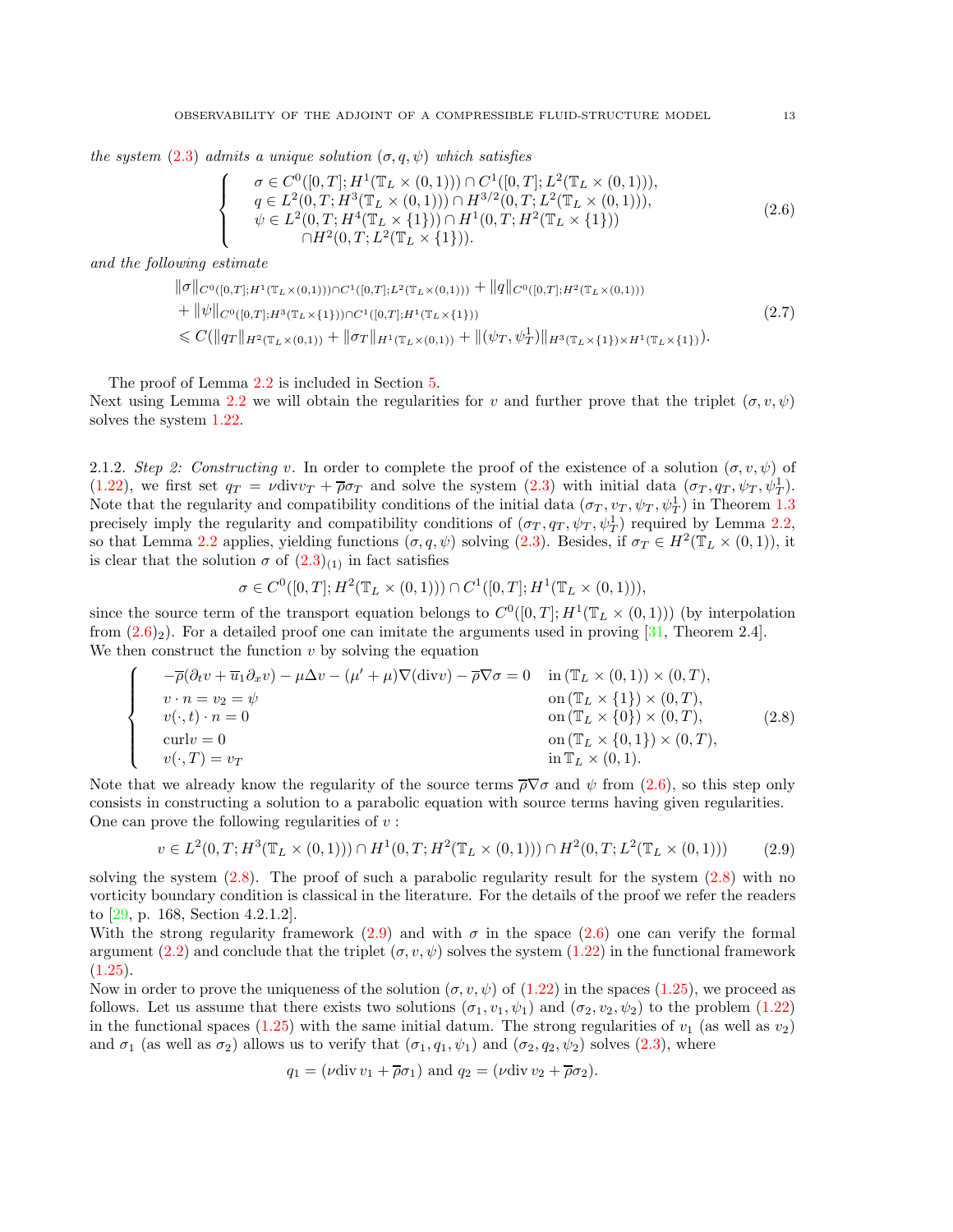But the solution of the system  $(2.3)$  is unique (thanks to the Banach fixed point argument used in  $Step\ 2$ ) in the framework [\(2.6\)](#page-12-0). Hence  $\sigma_1 = \sigma_2$  and  $\psi_1 = \psi_2$ . Now one observes that  $v_1$  (respectively  $v_2$ ) solves [\(2.8\)](#page-12-1) with  $(\sigma_1, \psi_1)$  (respectively  $(\sigma_2, \psi_2)$ ). Since  $(\sigma_1, \psi_1) = (\sigma_2, \psi_2)$ , from the uniqueness of the solution to the linear problem [\(2.8\)](#page-12-1) we infer that  $v_1 = v_2$ . Hence the solution to the problem [\(1.22\)](#page-6-1) is unique in the functional framework [\(1.25\)](#page-7-6).

This concludes the proof of Theorem [1.3.](#page-6-2)

<span id="page-13-0"></span>**Remark 2.3.** At this point the role of the dual version of effective viscous flux  $q$  is clear in order to prove the existence result Theorem [1.3.](#page-6-2) We now explain more clearly the reason behind considering the simplified model  $(1.2)$ - $(1.3)$ - $(1.4)$ - $(1.5)$ - $(1.6)$ - $(1.7)$  instead of using the more physical expression  $(1.9)$ (recall Remark [1.1\)](#page-2-5). In our analysis we use the dual version of effective viscous flux to reduce the strength of the parabolic hyperbolic coupling in the system  $(1.22)$ . With the simplified expression  $(1.7)$  of the net surface force on the beam we are able to write the adjoint of the linearization of the system  $(1.2)$ - $(1.3)$ - $(1.4)-(1.5)-(1.6)$  $(1.4)-(1.5)-(1.6)$  $(1.4)-(1.5)-(1.6)$  $(1.4)-(1.5)-(1.6)$  $(1.4)-(1.5)-(1.6)$ - $(1.7)$  as a closed loop system in terms of the unknowns: dual of fluid density, beam displacement and q. On the other hand it does not seem to be possible if one considers the expression [\(1.9\)](#page-2-1) for the net force acting on the beam. In some sense the effective viscous flux does not prove to be a good unknown to weaken the parabolic hyperbolic coupling near the boundary for the adjoint to the system  $(1.2)$ - $(1.3)$ - $(1.4)$ - $(1.5)$ - $(1.6)$ - $(1.9)$ .

## 3. Carleman estimates for scalar equations

<span id="page-13-1"></span>From now onwards we fix our final time horizon  $T$  and the length  $L$  of our torus such that they satisfy  $(1.26)$  and  $(1.27)$  respectively.

The goal of this section is to provide Carleman estimates for the various equations involved in the system [\(1.22\)](#page-6-1), in particular:

- a Carleman estimate for the beam equation set in the torus;
- a Carleman estimate for the heat equation with non-homogeneous Neumann boundary conditions;
- a Carleman estimate for the transport equation.

One of the difficulties of our work is that, in order to prove Theorem [1.5,](#page-7-1) one should be able to couple all these Carleman estimates in a suitable way. In order to do that, we will consider one weight function which allows to derive Carleman estimates for the beam equation, the heat equation and the transport equation simultaneously.

## <span id="page-13-2"></span>3.1. Construction of the weight function. 1. We first introduce a function  $\eta$  on  $\mathbb{T}_L$  such that

$$
\eta \in C^{6}(\mathbb{T}_{L}), \ \eta(x) > 0 \text{ in } \mathbb{T}_{L},
$$
  
inf { $\left|\nabla \eta(x)\right| \mid x \in \mathbb{T}_{L} \setminus \left\{ \left(-3\overline{u}_{1}T, -2\overline{u}_{1}T\right) \cup \left(d + \overline{u}_{1}T, d + 3\overline{u}_{1}T\right) \right\} \right\} > 0,$  (3.1)

2. Now we define  $\eta^0 \in C^6(\mathbb{T}_L \times [0,T])$  as follows

<span id="page-13-4"></span>
$$
\eta^{0}(x,t) = \eta(x - \overline{u}_{1}t) \quad \text{for all} \quad (x,t) \in \mathbb{T}_{L} \times [0,T],
$$
\n(3.2)

<span id="page-13-6"></span>*i.e*  $\eta^0$  solves

<span id="page-13-5"></span><span id="page-13-3"></span>
$$
(\partial_t + \overline{u}_1 \partial_x)\eta^0 = 0 \quad \text{in} \quad (\mathbb{T}_L \times (0, 1)) \times (0, T). \tag{3.3}
$$

In view of  $(3.1)$ , one can easily verify the following

$$
\inf \{ |\nabla \eta^{0}(x,t)| \mid (x,t) \in [-\overline{u}_{1}T, d+\overline{u}_{1}T] \times [0,T] \} > 0,
$$
\n(3.4)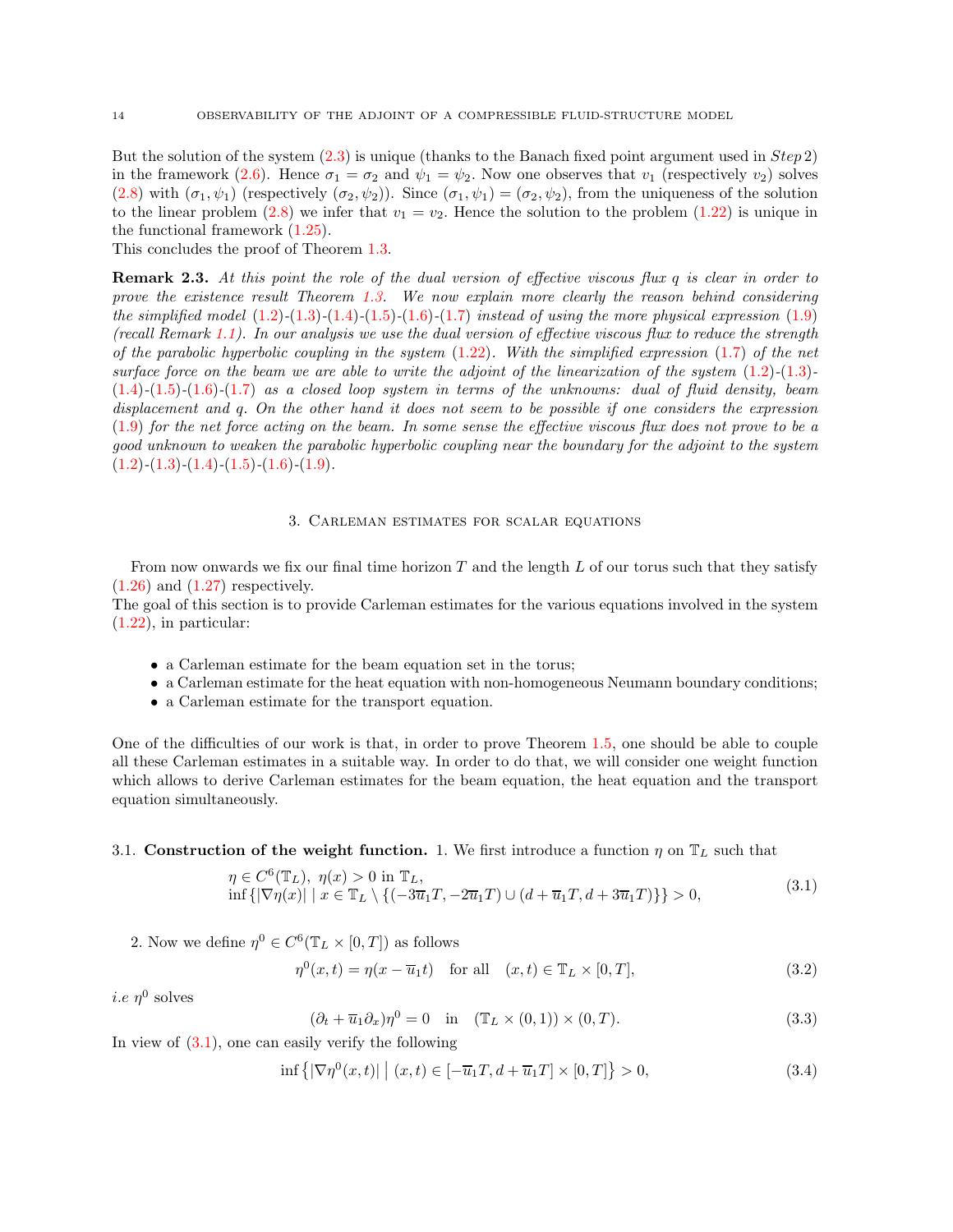3. Next we will define a weight function in the time variable. Let  $T_0 > 0$ ,  $T_1 > 0$ , small enough such that

<span id="page-14-2"></span>
$$
2T_0 + 2T_1 < T - \frac{d}{\overline{u_1}}.\tag{3.5}
$$

Now we choose a weight function  $\theta(t) \in C^4(0,T)$  such that

$$
\theta(t) = \begin{cases}\n\frac{1}{t^2}, & \forall t \in [0, T_0], \\
\theta \text{ is strictly decreasing} & \forall t \in [T_0, 2T_0], \\
1 & \forall t \in [2T_0, T - 2T_1], \\
\theta \text{ is strictly increasing} & \forall t \in [T - 2T_1, T - T_1], \\
\frac{1}{(T - t)^2}, & \forall t \in [T - T_1, T].\n\end{cases}
$$
\n(3.6)

Observe that  $\theta(t)$  blows up at the terminal points  $\{0\}$  and  $\{T\}$  of the interval  $(0, T)$ . 4. In view of  $\eta^0(x,t)$  and  $\theta(t)$  we finally introduce the following weight functions in  $\mathbb{T}_L \times [0,T]$ ,

$$
\begin{cases}\n\phi(x,t) = \theta(t)(e^{6\lambda \|\eta^0\|_{\infty}} - e^{\lambda(\eta^0(x,t) + 4\|\eta^0\|_{\infty})}), \\
\xi(x,t) = \theta(t)e^{\lambda(\eta^0(x,t) + 4\|\eta^0\|_{\infty})},\n\end{cases}
$$
\n(3.7)

where  $\lambda \geq 1$  is a positive parameter.

<span id="page-14-0"></span>**Remark 3.1.** Recall that we have fixed  $L = 3\overline{u}_1T$ . The reason lies in the choice [\(3.2\)](#page-13-4) of  $\eta^0$  which travels along  $\mathbb{T}_L$  with a velocity  $\overline{u}_1$ . Of course this choice plays a very important role in Section [3.4](#page-25-0) while obtaining an observability estimate for a hyperbolic transport equation. In that case the domain  $(0, d) \times (0, 1)$  needs to be embedded in  $\mathbb{T}_L \times (0,1)$ , for L large enough such that  $\inf\{|\nabla \eta^0(x,t)|\}$  is positive in a neighborhood of  $(0, d) \times (0, 1)$ , since this is crucial to obtain parabolic Carleman estimates. Now the choice  $L = 3\overline{u}_1T$ serves this purpose and provides enough room so that  $(3.4)$  holds.

From now on we will denote by c, a generic strictly positive small constant and by  $C$ , a large constant, where both of them are independent of the parameters  $s \geq 1$  and  $\lambda \geq 1$ . In our computations afterwards we will frequently use the following estimates, valid on  $\mathbb{T}_{\tau} \times (0, T)$ .

but computations afterwards we win frequency use the nonowing estimates, value on 
$$
\mathbb{I}_L \times (0,1)
$$
:

$$
|\partial_x^{(i)}\phi| \leq C\lambda^i \xi \quad \text{for all } i \in \{1, 2, 3, 4\},
$$
  
\n
$$
|\partial_t \phi| \leq C\lambda \xi^{3/2}, \quad |\partial_{tt}\phi| \leq C\lambda^2 \xi^2, \quad |\partial_{tx}\phi| \leq C\lambda^2 \xi^{3/2}, \quad |\partial_{txx}\phi| \leq C\lambda^3 \xi^{3/2},
$$
  
\n
$$
|\partial_{txxx}\phi| \leq C\lambda^4 \xi^{3/2}, \quad |\partial_{ttx}\phi| \leq C\lambda^3 \xi^2 \quad \text{and} \quad |\partial_{ttxx}\phi| \leq C\lambda^4 \xi^2,
$$
\n(3.8)

<span id="page-14-4"></span>and

$$
\begin{aligned} |\partial_x^{(i)}\xi| &\leq C\lambda^i\xi \quad \text{for all } i \in \{1,2,3,4\},\\ |\partial_t\xi| &\leq C\lambda\xi^{3/2}, \quad |\partial_{tt}\xi| \leq C\lambda^2\xi^2, \quad |\partial_{tx}\xi| \leq C\lambda^2\xi^{3/2}, \quad |\partial_{txx}\xi| \leq C\lambda^3\xi^{3/2} \\ |\partial_{txxx}\xi| &\leq C\lambda^4\xi^{3/2}, \quad |\partial_{ttx}\xi| \leq C\lambda^3\xi^2 \quad \text{and} \quad |\partial_{ttxx}\xi| \leq C\lambda^4\xi^2, \end{aligned} \tag{3.9}
$$

and, for  $\lambda$  large enough, for all  $(x, t) \in [-\overline{u}_1T, d + \overline{u}_1T] \times (0, T)$  and  $i \in \{2, 4\},$ 

<span id="page-14-5"></span><span id="page-14-3"></span><span id="page-14-1"></span>
$$
-\partial_x^{(i)} \phi = \partial_x^{(i)} \xi \ge c\lambda^i \xi. \tag{3.10}
$$

For convenience, we further introduce the following shorthand notations which will be used from now onwards mainly for writing the domain of integrals.

$$
Q_T^{ex} = (\mathbb{T}_L \times (0, 1)) \times (0, T), \quad \omega_T = \omega \times (0, T),
$$
  
\n
$$
\mathbb{T}_T^1 = (\mathbb{T}_L \times \{1\}) \times (0, T), \quad \mathbb{T}_T^0 = (\mathbb{T}_L \times \{0\}) \times (0, T),
$$
  
\n
$$
\omega_T^T = \omega_1 \times (0, T), \tag{3.11}
$$

where  $\omega$  and  $\omega_1$  was introduced in [\(1.14\)](#page-4-2).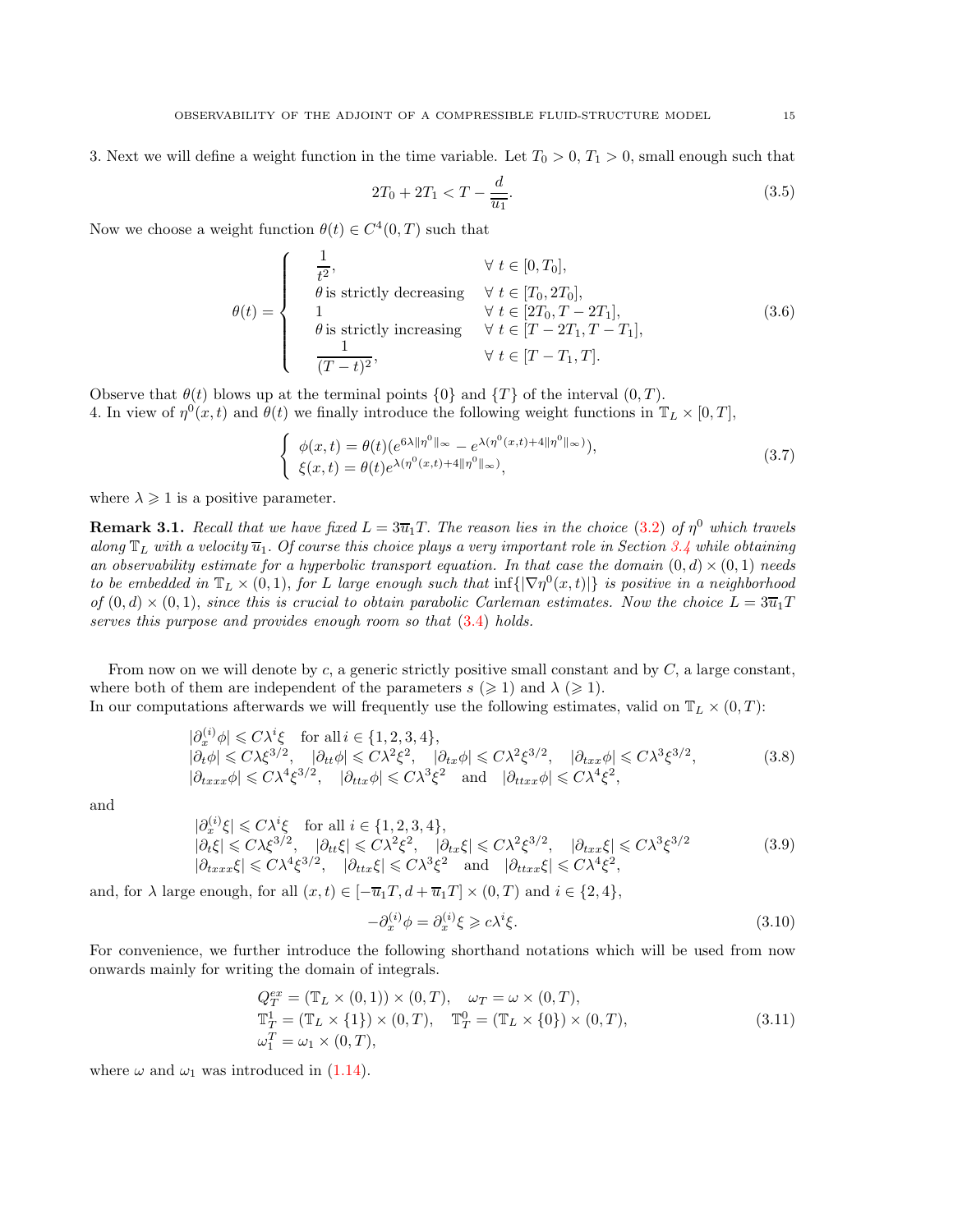<span id="page-15-0"></span>3.2. Carleman estimate for an adjoint damped beam equation. In the following section we state a Carleman estimate for the adjoint of the damped beam equation:

<span id="page-15-2"></span>
$$
\begin{cases}\n\partial_{tt}\psi + \partial_{txx}\psi + \partial_{xxxx}\psi = f_{\psi} & \text{in } \mathbb{T}_T^1, \\
\psi(.,T) = \psi_T, \quad \partial_t\psi(.,T) = \psi_T^1 & \text{in } \mathbb{T}_L \times \{1\}.\n\end{cases}
$$
\n(3.12)

The main theorem of this section is stated as follows

<span id="page-15-3"></span>**Theorem 3.2.** There exist constants  $C > 0$ ,  $s_0 \geq 1$ ,  $\lambda_0 \geq 1$  such that for all  $\psi$  solving [\(3.12\)](#page-15-2) with initial datum  $\psi_T \in H^3(\mathbb{T}_L)$  and  $\psi_T^1 \in H^1(\mathbb{T}_L)$  and source term  $f_{\psi} \in L^2(\mathbb{T}_T^1)$ , for all  $s \geq s_0$ , and  $\lambda \geq \lambda_0$ ,

$$
s^{7} \lambda^{8} \iint_{\mathbb{T}_{T}^{1}} \xi^{7} |\psi|^{2} e^{-2s\phi} + s^{5} \lambda^{6} \iint_{\mathbb{T}_{T}^{1}} \xi^{5} |\partial_{x} \psi|^{2} e^{-2s\phi} + s^{3} \lambda^{4} \iint_{\mathbb{T}_{T}^{1}} \xi^{3} (|\partial_{xx} \psi|^{2} + |\partial_{t} \psi|^{2}) e^{-2s\phi} + s \lambda^{2} \iint_{\mathbb{T}_{T}^{1}} \xi (|\partial_{tx} \psi|^{2} + |\partial_{xxx} \psi|^{2}) e^{-2s\phi} + \frac{1}{s} \iint_{\mathbb{T}_{T}^{1}} \frac{1}{\xi} (|\partial_{tt} \psi|^{2} + |\partial_{txx} \psi|^{2} + |\partial_{xxxx} \psi|^{2}) e^{-2s\phi}  $\leq C \iint_{\mathbb{T}_{T}^{1}} |f_{\psi}|^{2} e^{-2s\phi} + Cs^{7} \lambda^{8} \iint_{\omega_{1}^{T}} \xi^{7} |\psi|^{2} e^{-2s\phi},$  (3.13)
$$

where the notations  $\mathbb{T}_T^1$  and  $\omega_1^T$  were introduced in [\(3.11\)](#page-14-1).

We will not go into the details of the proof of Theorem [3.2](#page-15-3) but only comment on it with suitable reference.

Comment on the proof of Theorem [3.2.](#page-15-3) The Carleman estimate stated in Theorem [3.2](#page-15-3) is already proved in the article [\[30\]](#page-41-3) but with a difference in the weight functions  $\eta^0(x,t)$  and  $\theta(t)$ . To be precise unlike [\[30\]](#page-41-3), in the present article we have used a weight function  $\eta^0(x,t)$  which depends on the time variable and further the definition [\(3.6\)](#page-14-2) of  $\theta(t)$  also varies from the one used in [\[30,](#page-41-3) p. 2, (1.6)]. This only leads to minor modifications in the estimates [\(3.8\)](#page-14-3) and [\(3.9\)](#page-14-4). The proof of Theorem [3.2](#page-15-3) can be carried out essentially in a similar way as the proof of Carleman estimate  $[30,$  Theorem 1.3]. For a detailed proof of Theorem [3.2](#page-15-3) with the weight functions defined in Section [3.1](#page-13-2) we refer the readers to [\[29,](#page-41-0) p. 182, Section  $4.3.2$ ].

<span id="page-15-1"></span>3.3. Carleman estimate for an adjoint heat equation. In this section we consider the following adjoint heat equation:

<span id="page-15-4"></span>
$$
\begin{cases}\n-\frac{\overline{\rho}}{\nu}\partial_t q - \Delta q = f_1 & \text{in } Q_T^{ex}, \\
\partial_z q = f_2 & \text{on } \mathbb{T}_T^1, \\
\partial_z q = 0 & \text{on } \mathbb{T}_T^0, \\
q(.,T) = q_T & \text{in } \mathbb{T}_L \times (0,1),\n\end{cases}
$$
\n(3.14)

where  $f_1 \in L^2(Q_T^{ex}), f_2 \in L^2(\mathbb{T}_T^1)$ .

<span id="page-15-5"></span>**Theorem 3.3.** There exist positive constants  $C$ ,  $s_1 \geq 1$  and  $\lambda_1 \geq 1$  such that for all

$$
f_1 \in L^2(Q_T^{ex}), \quad \text{and} \quad f_2 \in L^2(\mathbb{T}_T^1),
$$
 (3.15)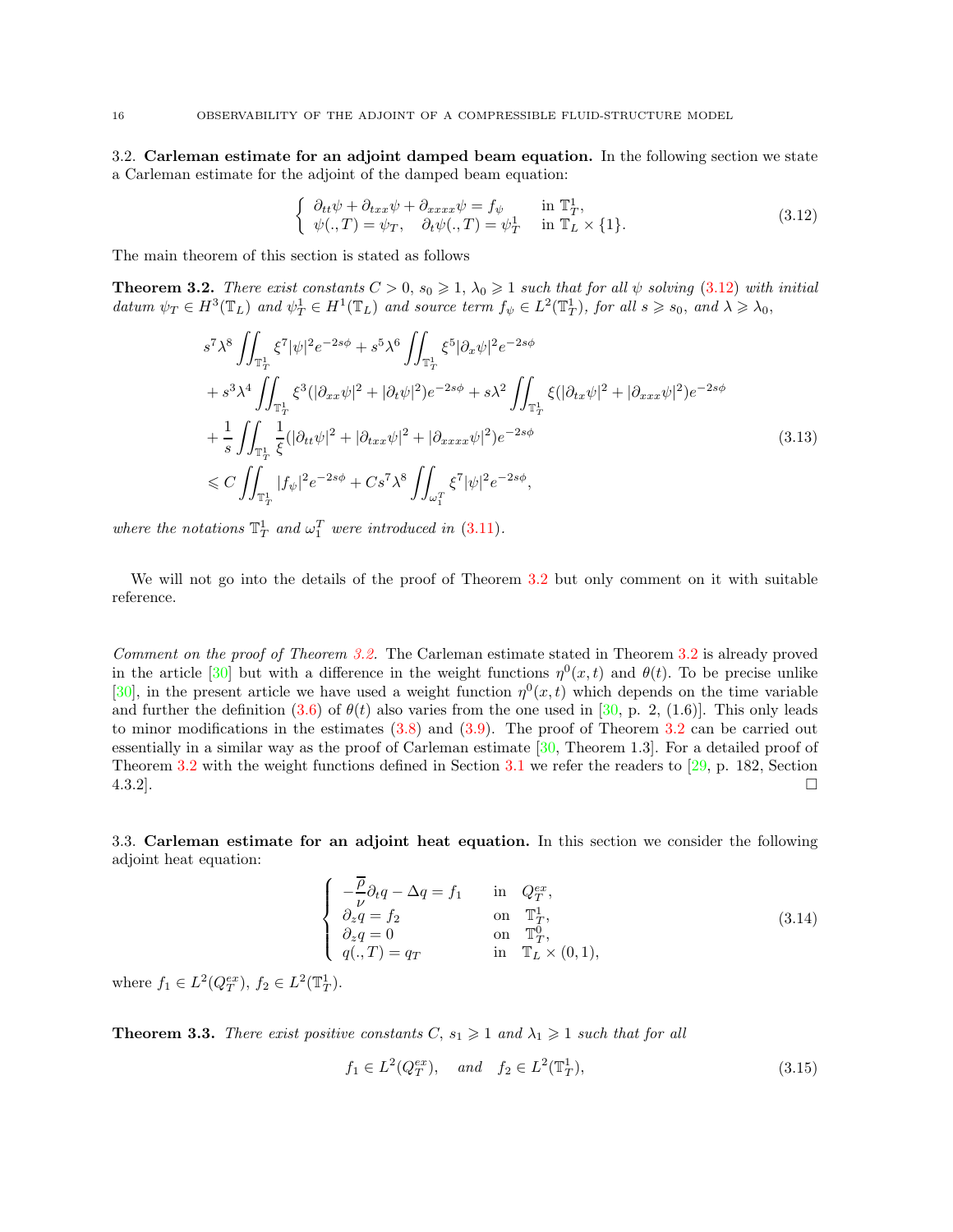for all  $q_T \in L^2(\mathbb{T}_L \times (0,1)),$  for all  $s \geqslant s_1$  and  $\lambda \geqslant \lambda_1$ , the weak solution q of  $(3.14)$  satisfies the following inequality

<span id="page-16-4"></span>
$$
\iint_{Q_T^{ex}} e^{-2s\phi} (s\lambda^2 \xi |\nabla q|^2 + s^3 \lambda^4 \xi^3 |q|^2) + s^2 \lambda^3 \iint_{\mathbb{T}_T^1} e^{-2s\phi} \xi^2 |q|^2
$$
\n
$$
\leq C \left( \iint_{Q_T^{ex}} e^{-2s\phi} |f_1|^2 + s\lambda \iint_{\mathbb{T}_T^1} e^{-2s\phi} \xi |f_2|^2 + s^3 \lambda^4 \iint_{\omega_T} e^{-2s\phi} \xi^3 |q|^2 \right),
$$
\n(3.16)

where the notations  $Q_T^{ex}$ ,  $\mathbb{T}_T^1$  and  $\omega_T$  are introduced in [\(3.11\)](#page-14-1).

Theorem [3.3](#page-15-5) will be proved mainly by using the similar line of arguments as used to prove [\[18,](#page-40-6) Theorem 1]. The difference with [\[18\]](#page-40-6) occurs in the construction of the weight functions. To be precise, the weight  $\theta(t)$  in time is defined in [\[18\]](#page-40-6) as  $\theta(t) = \frac{1}{t(T-t)}$ , whereas in our case  $\theta(t)$  is as defined in [\(3.6\)](#page-14-2). Further unlike [\[18\]](#page-40-6), the function  $\eta^0$  (defined in [\(3.2\)](#page-13-4)) travels in time with a constant velocity  $\overline{u}_1$ . Both of these differences can be classically handled just by using the estimates [\(3.8\)](#page-14-3), [\(3.9\)](#page-14-4) and [\(3.10\)](#page-14-5) of  $\xi$  and  $\phi$ . One can also consult [\[2\]](#page-40-10) for similar issues.

Above all in [\[18\]](#page-40-6) and in most other articles in the literature it is assumed that  $\eta^0$  vanishes at the boundary of the domain. Of course this assumption does not serve our purpose since we are working with a beam at the boundary. In our case,  $\eta^0$  just depends on  $(x, t)$  implying in particular

<span id="page-16-1"></span>
$$
\partial_z \phi = \partial_z \xi = 0 \quad \text{on} \quad \mathbb{T}_T^1 \cup \mathbb{T}_T^0. \tag{3.17}
$$

Using this property, we still recover the same Carleman estimate for the heat equation with non homogeneous boundary condition obtained in [\[18\]](#page-40-6).

Hence without going into the details we will just sketch the main steps of the proof of Theorem [3.3](#page-15-5) and other supporting lemmas, we comment with references for their proofs.

For the proof of Theorem [3.3](#page-15-5) we will need an auxiliary result: a Carleman inequality for heat equation with homogeneous Neumann boundary conditions, stated below:

<span id="page-16-0"></span>**Lemma 3.4.** There exist positive constants  $C$ ,  $s_2 \geq 1$  and  $\lambda_2 \geq 1$  such that for all  $s \geq s_2$ ,  $\lambda \geq \lambda_2$ , for all  $\vartheta_T \in L^2(\mathbb{T}_L \times (0,1)),$  and for all  $f_3 \in L^2(Q_T^{ex}),$  the solution  $\vartheta$  of the following problem

<span id="page-16-2"></span>
$$
\begin{cases}\n-\frac{\overline{\rho}}{\nu}\partial_t\vartheta - \Delta\vartheta = f_3 & \text{in } Q_T^{ex}, \\
\partial_z\vartheta = 0 & \text{on } \mathbb{T}_T^1 \cup \mathbb{T}_T^0, \\
\vartheta(.,T) = \vartheta_T & \text{in } \mathbb{T}_L \times (0,1),\n\end{cases}
$$
\n(3.18)

<span id="page-16-3"></span>satisfies

$$
\iint\limits_{Q_T^{ex}} e^{-2s\phi} \left(s\lambda^2 \xi |\nabla \vartheta|^2 + s^3 \lambda^4 \xi^3 |\vartheta|^2\right)
$$
\n
$$
\leqslant C \left( \iint\limits_{Q_T^{ex}} e^{-2s\phi} |f_3|^2 + s^3 \lambda^4 \iint\limits_{\omega_T} e^{-2s\phi} \xi^3 |\vartheta|^2 \right). \tag{3.19}
$$

Lemma [3.4](#page-16-0) will allow to construct by duality suitable solutions to a control problem: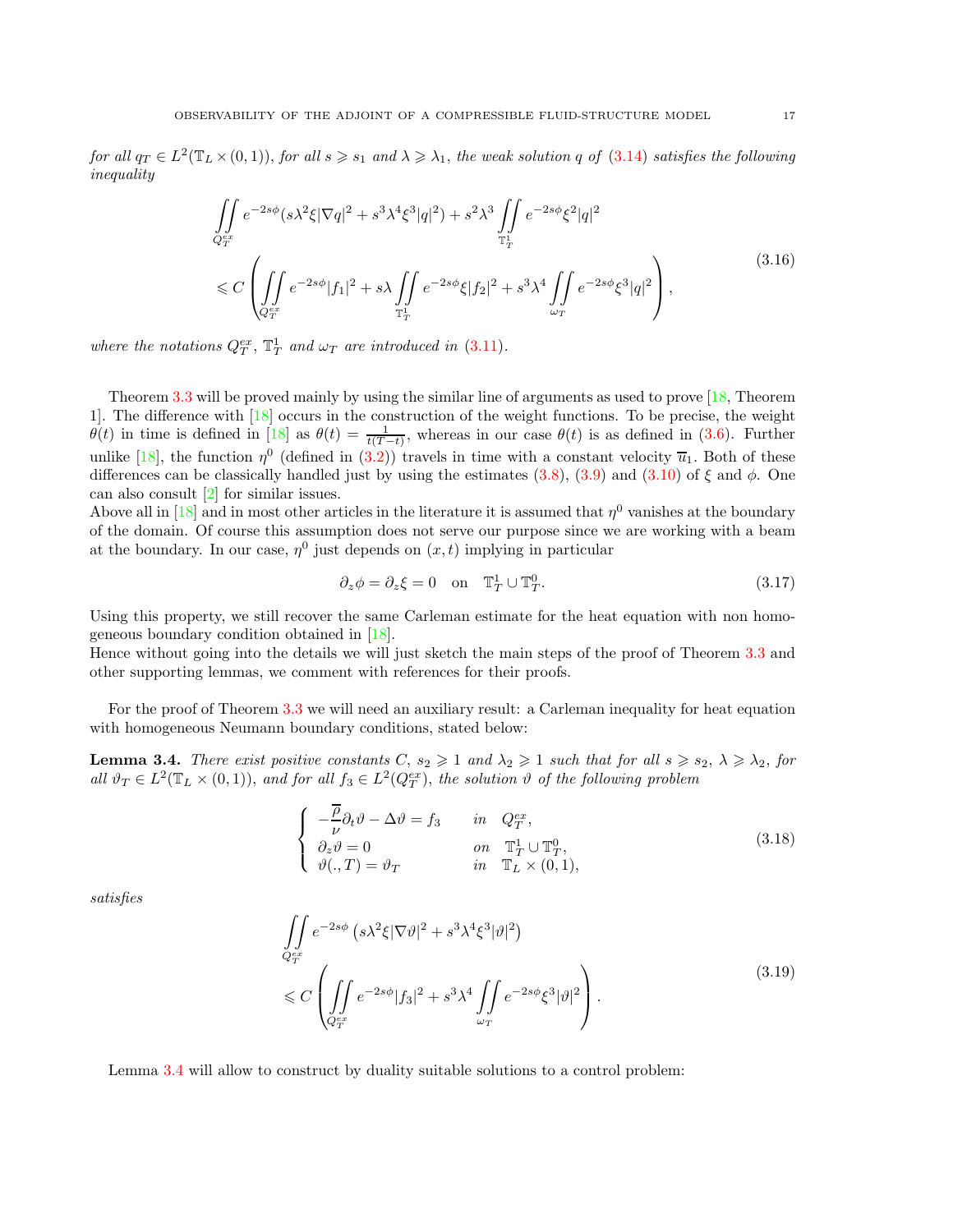<span id="page-17-0"></span>**Lemma 3.5.** There exist positive constants  $C > 0$ ,  $s_3 \geq 1$  and  $\lambda_3 \geq 1$ , such that for all  $s \geq s_3$ ,  $\lambda \geq \lambda_3$ and for all G satisfying

<span id="page-17-2"></span>
$$
\iint\limits_{Q_T^{ex}} \xi^{-3} |G|^2 e^{2s\phi} < \infty,
$$
\n(3.20)

there exists a solution  $(Y, H)$  of the following control problem

<span id="page-17-3"></span>
$$
\begin{cases}\n\frac{\overline{\rho}}{\nu}\partial_t Y - \Delta Y = G + H\chi_\omega & \text{in } Q_T^{ex}, \\
\partial_z Y = 0 & \text{on } \mathbb{T}_T^1 \cup \mathbb{T}_T^0, \\
Y(\cdot, 0) = 0 & \text{in } \mathbb{T}_L \times (0, 1), \\
Y(\cdot, T) = 0 & \text{in } \mathbb{T}_L \times (0, 1),\n\end{cases}
$$
\n(3.21)

which satisfies

 $Y \in L^2(0,T;H^2(\mathbb{T}_L \times (0,1))) \cap H^1(0,T;L^2(\mathbb{T}_L \times (0,1))) \cap C^0([0,T];H^1(\mathbb{T}_L \times (0,1))).$ and the following estimate:

<span id="page-17-4"></span>
$$
s^{3} \lambda^{4} \iint\limits_{Q_{T}^{ex}} |Y|^{2} e^{2s\phi} + s \lambda^{2} \iint\limits_{Q_{T}^{ex}} \xi^{-2} |\nabla Y|^{2} e^{2s\phi} + s^{2} \lambda^{3} \iint\limits_{\mathbb{T}_{T}^{1}} \xi^{-1} |Y|^{2} e^{2s\phi} + \iint\limits_{\omega_{T}} \xi^{-3} |H|^{2} e^{2s\phi} \leq C \iint\limits_{Q_{T}^{ex}} \xi^{-3} |G|^{2} e^{2s\phi}.
$$
\n(3.22)

The proof of Theorem [3.3](#page-15-5) then follows from Lemma [3.5](#page-17-0) by duality.

Details of the proof are given hereafter. Section [3.3.1](#page-17-1) is dedicated to the proof of Lemma [3.4,](#page-16-0) Section [3.3.2](#page-20-0) to the proof of Lemma [3.5,](#page-17-0) and Section [3.3.3](#page-22-0) to the proof of Theorem [3.3.](#page-15-5)

In Section [3.3.4,](#page-24-0) we prove an additional result, which is a corollary of Theorem [3.3:](#page-15-5)

<span id="page-17-5"></span>**Corollary 3.6.** There exist positive constants C,  $s_2(> s_1)$  and  $\lambda_2(> \lambda_1)$  (where  $s_1$  and  $\lambda_1$  are the constants as in Theorem [3.3\)](#page-15-5) such that if all the assumptions of Theorem [3.3](#page-15-5) satisfied and if  $s \geq s_2$  and  $\lambda \geq \lambda_2$ , then the solution q of [\(3.14\)](#page-15-4) satisfies the following inequality

$$
\iint_{Q_T^{ex}} e^{-2s\phi} \left(\frac{1}{s\xi} |\nabla q|^2 + s\lambda^2 \xi |q|^2\right) + \lambda \iint_{\mathbb{T}_T^1} e^{-2s\phi} |q|^2
$$
\n
$$
\leq C \left( \frac{1}{s^2 \lambda^2} \iint_{Q_T^{ex}} e^{-2s\phi} \frac{1}{\xi^2} |f_1|^2 + \frac{1}{s\lambda} \iint_{\mathbb{T}_T^1} e^{-2s\phi} \frac{1}{\xi} |f_2|^2 + s\lambda^2 \iint_{\omega_T} e^{-2s\phi} \xi |q|^2 \right),
$$
\n(3.23)

<span id="page-17-1"></span>where the notations  $Q_T^{ex}$ ,  $\mathbb{T}_T^1$  are introduced in [\(3.11\)](#page-14-1).

3.3.1. Proof of Lemma [3.4.](#page-16-0) We set

$$
\vartheta_1 = e^{-s\phi}\vartheta. \tag{3.24}
$$

In view of [\(3.17\)](#page-16-1) one observes that

$$
\partial_z \vartheta_1 = 0 \quad \text{on} \quad \mathbb{T}_T^1 \cup \mathbb{T}_T^0. \tag{3.25}
$$

Besides, with  $f_3$  as in  $(3.18)$ ,  $\vartheta_1$  satisfies

$$
e^{-s\phi} f_3 = e^{-s\phi} \left(-\frac{\bar{\rho}}{\nu} \partial_t \vartheta - \Delta \vartheta\right) = e^{-s\phi} \left(-\frac{\bar{\rho}}{\nu} \partial_t (e^{s\phi} \vartheta_1) - \Delta (e^{s\phi} \vartheta_1)\right) = \mathcal{P}_{\phi} \vartheta_1,
$$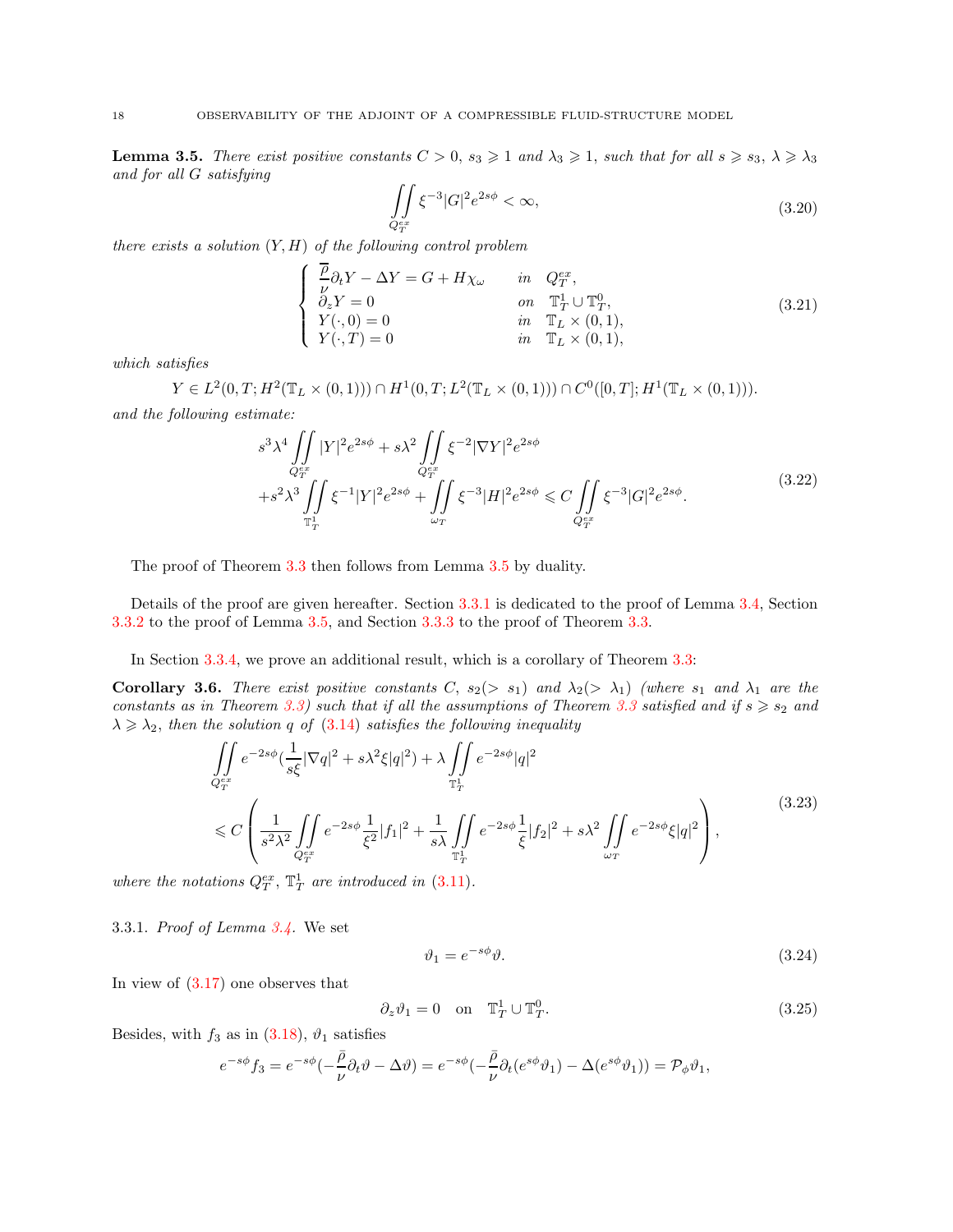where the operator  $\mathcal{P}_{\phi}$  can be written as

<span id="page-18-1"></span>
$$
\mathcal{P}_{\phi} = \mathcal{P}_1 \vartheta_1 + \mathcal{P}_2 \vartheta_1 + \mathcal{R} \vartheta_1,
$$

where

$$
\mathcal{P}_1 \vartheta_1 = -\frac{\bar{\rho}}{\nu} \partial_t \vartheta_1 + 2s\lambda \xi \nabla \eta^0 \cdot \nabla \vartheta_1 + 2s\lambda^2 |\nabla \eta^0|^2 \xi \vartheta_1,
$$
  
\n
$$
\mathcal{P}_2 \vartheta_1 = -\Delta \vartheta_1 - \frac{\bar{\rho}}{\nu} s \partial_t \phi \vartheta_1 - s^2 \lambda^2 \xi^2 |\nabla \eta^0|^2 \vartheta_1,
$$
  
\n
$$
\mathcal{R} \vartheta_1 = -s\lambda \Delta \eta^0 \xi \vartheta_1 + s\lambda^2 |\nabla \eta^0|^2 \xi \vartheta_1.
$$
\n(3.26)

We then use that  $\mathcal{P}_1 \vartheta_1 + \mathcal{P}_2 \vartheta_1 = f_3 e^{-s\phi} - \mathcal{R} \vartheta_1$  and then

$$
\iint\limits_{Q_T^{ex}} |\mathcal{P}_1 \vartheta_1|^2 + \iint\limits_{Q_T^{ex}} |\mathcal{P}_2 \vartheta_1|^2 + 2 \iint\limits_{Q_T^{ex}} \mathcal{P}_1 \vartheta_1 \mathcal{P}_2 \vartheta_1 = \iint\limits_{Q_T^{ex}} |f_3 e^{-s\phi} - \mathcal{R} \vartheta_1|^2
$$
\n
$$
\leq 2 \iint\limits_{Q_T^{ex}} |f_3|^2 e^{-2s\phi} + 2 \iint\limits_{Q_T^{ex}} |\mathcal{R} \vartheta_1|^2.
$$
\n(3.27)

We now compute the scalar product of  $\mathcal{P}_1\vartheta_1$  with  $\mathcal{P}_2\vartheta_1$ . In fact, these computations are very similar to the classical ones, and one should only remark that the integrations by parts do not yield any bad terms on the boundaries of the domain.

We shall write LO.T. to design lower order terms, that is terms which can be bounded as follows:

$$
|L.O.T| \leqslant C\left(\frac{1}{s}+\frac{1}{\lambda}\right)\iint\limits_{Q_T^{ex}} e^{-2s\phi} \left(s\lambda^2\xi|\nabla\vartheta|^2 + s^3\lambda^4\xi^3|\vartheta|^2\right).
$$

From now on we will be frequently using the estimates  $(3.8)$ ,  $(3.9)$  and  $(3.10)$  without mentioning them precisely all the time. This estimates will also be used to furnish the  $'L.O.T'$  terms. Note in particular that we have

$$
\iint\limits_{Q_T^{\rm{or}}} |\mathcal{R}\vartheta_1|^2 = L.O.T.
$$

Computations. We write

$$
\iint\limits_{Q_T^{ex}} \mathcal{P}_1 \vartheta_1 \mathcal{P}_2 \vartheta_1 = \sum_{i,j=1}^3 J_{ij},
$$

where  $J_{i,j}$  is the scalar product of the *i*-th term of  $\mathcal{P}_1\vartheta_1$  with the *j*-th term of  $\mathcal{P}_2\vartheta_1$ . Computation of  $J_{11}$ :

<span id="page-18-0"></span>
$$
J_{11} = \frac{\bar{\rho}}{\nu} \iint\limits_{Q_T^{ex}} \partial_t \vartheta_1 \Delta \vartheta_1 = -\frac{\bar{\rho}}{\nu} \iint\limits_{Q_T^{ex}} \partial_t \left( \frac{|\nabla \vartheta_1|^2}{2} \right) = 0.
$$
 (3.28)

Computation of  $J_{12}$ :

$$
J_{12} = \left(\frac{\bar{\rho}}{\nu}\right)^2 s \iint\limits_{Q_T^{ex}} (\partial_t \vartheta_1 \cdot \vartheta_1) \partial_t \phi = \frac{1}{2} \left(\frac{\bar{\rho}}{\nu}\right)^2 s \iint\limits_{Q_T^{ex}} \partial_t |\vartheta_1|^2 \partial_t \phi
$$
  
= 
$$
-\frac{1}{2} \left(\frac{\bar{\rho}}{\nu}\right)^2 s \iint\limits_{Q_T^{ex}} |\vartheta_1|^2 \partial_{tt} \phi = L.O.T.
$$
 (3.29)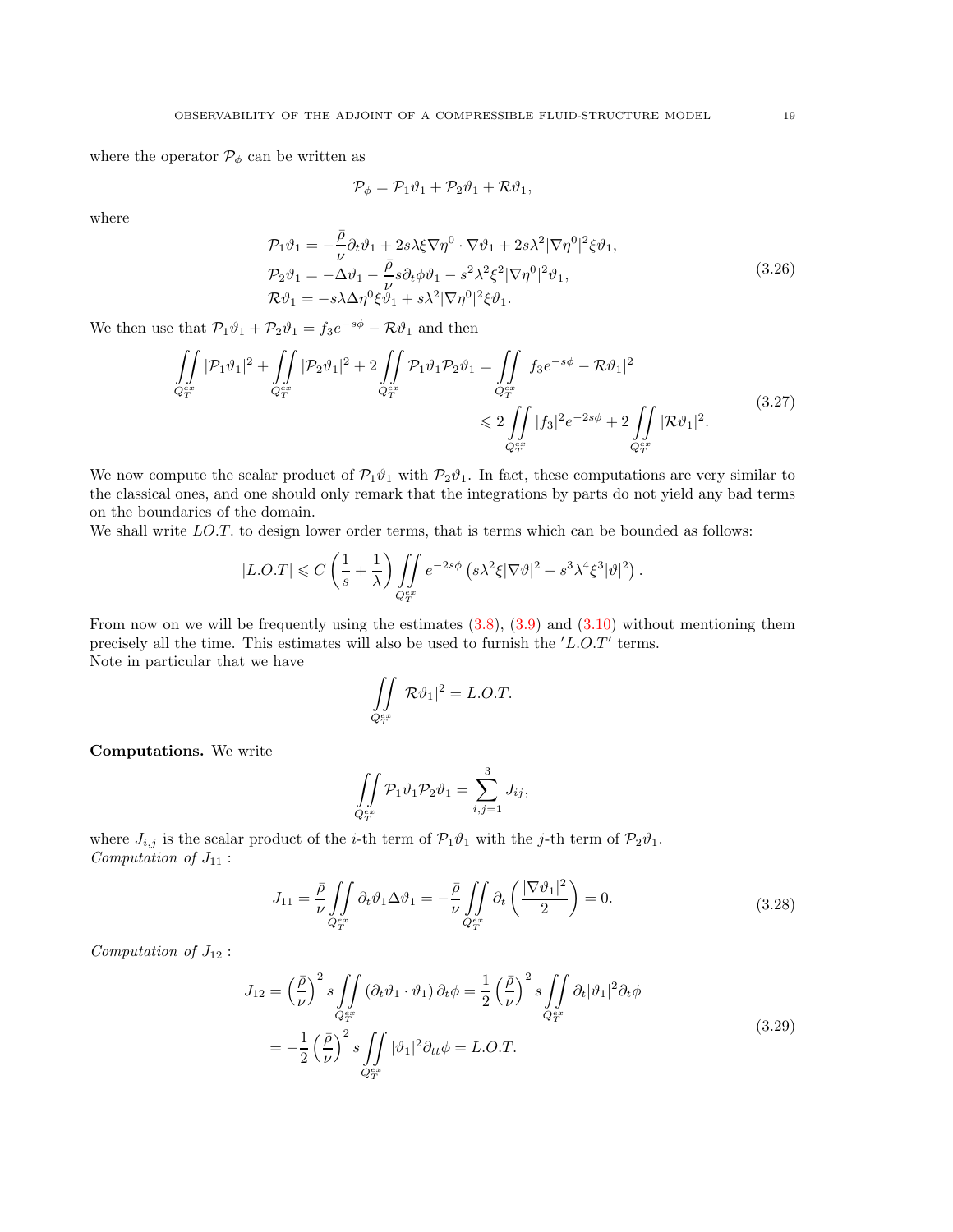Computation of  $J_{13}$ :

<span id="page-19-0"></span>
$$
J_{13} = \frac{\bar{\rho}}{\nu} s^2 \lambda^2 \iint\limits_{Q_T^{ex}} \xi^2 |\nabla \eta^0|^2 \partial_t \vartheta_1 \cdot \vartheta_1 = \frac{\bar{\rho}}{\nu} \frac{s^2 \lambda^2}{2} \iint\limits_{Q_T^{ex}} \partial_t |\vartheta_1|^2 \xi^2 |\nabla \eta^0|^2
$$
  
= 
$$
-\frac{\bar{\rho}}{\nu} \frac{s^2 \lambda^2}{2} \iint\limits_{Q_T^{ex}} |\vartheta_1|^2 \partial_t (\xi^2 |\nabla \eta^0|^2) = L.O.T.
$$
 (3.30)

Computation of  $J_{21}$ :

$$
J_{21} = -2s\lambda \iint_{Q_{T}^{ex}} \xi(\nabla \eta^{0} \cdot \nabla \vartheta_{1}) \Delta \vartheta_{1} = 2s\lambda \iint_{Q_{T}^{ex}} \nabla(\xi(\nabla \eta^{0} \cdot \nabla \vartheta_{1})) \cdot \nabla \vartheta_{1}
$$
  
\n
$$
= 2s\lambda^{2} \iint_{Q_{T}^{ex}} \xi |\nabla \eta^{0} \cdot \nabla \vartheta_{1}|^{2} + 2s\lambda \iint_{Q_{T}^{ex}} \xi(\nabla^{2} \eta^{0} \cdot \nabla \vartheta_{1}) \cdot \nabla \vartheta_{1} + s\lambda \iint_{Q_{T}^{ex}} \xi \nabla \eta^{0} \cdot \nabla |\nabla \vartheta_{1}|^{2}
$$
  
\n
$$
= 2s\lambda^{2} \iint_{Q_{T}^{ex}} \xi |\nabla \eta^{0} \cdot \nabla \vartheta_{1}|^{2} + 2s\lambda \iint_{Q_{T}^{ex}} \xi(\nabla^{2} \eta^{0} \cdot \nabla \vartheta_{1}) \cdot \nabla \vartheta_{1} - s\lambda^{2} \iint_{Q_{T}^{ex}} \xi |\nabla \eta^{0}|^{2} |\nabla \vartheta_{1}|^{2}
$$
  
\n
$$
- s\lambda \iint_{Q_{T}^{ex}} \xi \Delta \eta^{0} |\nabla \vartheta_{1}|^{2}
$$
  
\n
$$
= 2s\lambda^{2} \iint_{Q_{T}^{ex}} \xi |\nabla \eta^{0} \cdot \nabla \vartheta_{1}|^{2} - s\lambda^{2} \iint_{Q_{T}^{ex}} \xi |\nabla \eta^{0}|^{2} |\nabla \vartheta_{1}|^{2} + L.O.T.
$$
  
\n(3.31)

where the third line from the second in [\(3.31\)](#page-19-0) follows because the boundary integral  $\int$  $\mathbb{T}_T^1\cup\mathbb{T}_T^0$  $\xi \partial_z \eta^0 |\nabla \vartheta_1|^2$ 

vanishes since  $\eta^0$  is only a function of  $(x, t)$ . Computation of  $J_{22}$ :

$$
J_{22} = -2\frac{\bar{\rho}}{\nu}s^2 \lambda \iint\limits_{Q_T^{ex}} \xi(\nabla \eta^0 \cdot \nabla \vartheta_1) \partial_t \phi \vartheta_1 = \frac{\bar{\rho}}{\nu}s^2 \lambda \iint\limits_{Q_T^{ex}} \text{div} \left( \partial_t \phi \nabla \eta^0 \xi \right) |\vartheta_1|^2 = L.O.T. \tag{3.32}
$$

Computation of  $J_{23}$ :

$$
J_{23} = -2s^3 \lambda^3 \iint\limits_{Q_T^{ex}} \xi^3 (\nabla \eta^0 \cdot \nabla \vartheta_1) |\nabla \eta^0|^2 \vartheta_1 = s^3 \lambda^3 \iint\limits_{Q_T^{ex}} \text{div}(|\nabla \eta^0|^2 \nabla \eta^0 \xi^3) |\vartheta_1|^2. \tag{3.33}
$$

 $Computation\ of\ J_{31}$ :

$$
J_{31} = -2s\lambda^2 \iint\limits_{Q_T^{ex}} |\nabla \eta^0|^2 \xi \vartheta_1 \Delta \vartheta_1
$$
  
\n
$$
= 2s\lambda^2 \iint\limits_{Q_T^{ex}} |\nabla \eta^0|^2 \xi |\nabla \vartheta_1|^2 + 2s\lambda^2 \iint\limits_{Q_T^{ex}} \nabla (|\nabla \eta^0|^2 \xi) \vartheta_1 \cdot \nabla \vartheta_1
$$
  
\n
$$
= 2s\lambda^2 \iint\limits_{Q_T^{ex}} |\nabla \eta^0|^2 \xi |\nabla \vartheta_1|^2 - s\lambda^2 \iint\limits_{Q_T^{ex}} \Delta (|\nabla \eta^0|^2 \xi) |\vartheta_1|^2
$$
  
\n
$$
= 2s\lambda^2 \iint\limits_{Q_T^{ex}} |\nabla \eta^0|^2 \xi |\nabla \vartheta_1|^2 + L.O.T.
$$
  
\n(3.34)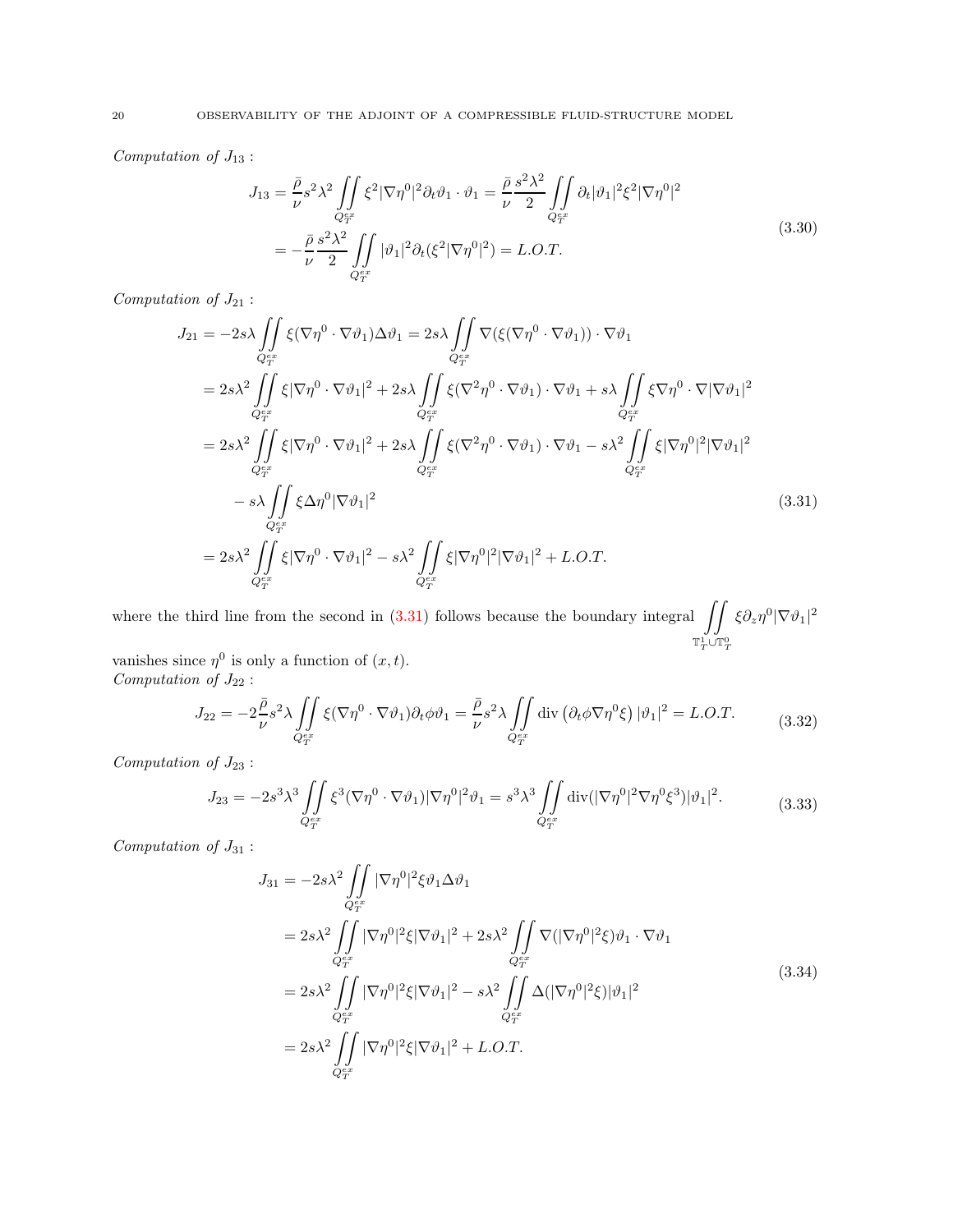Computation of  $J_{32}$ :

<span id="page-20-1"></span>
$$
J_{32} = -2s^2 \lambda^2 \frac{\bar{\rho}}{\nu} \iint\limits_{Q_{T}^{ex}} |\nabla \eta^0|^2 \xi |\vartheta_1|^2 \partial_t \phi = L.O.T.
$$
 (3.35)

Computation of  $J_{33}$ :

$$
J_{33} = -2s^3\lambda^4 \iint\limits_{Q_T^{ex}} \xi^3 |\nabla \eta^0|^4 |\vartheta_1|^2.
$$
 (3.36)

Combining the above computations  $(3.28)-(3.36)$  $(3.28)-(3.36)$ , we obtain the following:

$$
\iint_{Q_T^{ex}} \mathcal{P}_1 \vartheta_1 \mathcal{P}_2 \vartheta_1 = 2s\lambda^2 \iint_{Q_T^{ex}} \xi |\nabla \eta^0 \cdot \nabla \vartheta_1|^2 + s\lambda^2 \iint_{Q_T^{ex}} \xi |\nabla \eta^0|^2 |\nabla \vartheta_1|^2
$$
\n
$$
+ s^3 \lambda^3 \iint_{Q_T^{ex}} |\vartheta_1|^2 \left( \text{div}(|\nabla \eta^0|^2 \nabla \eta^0 \xi^3) - 2\lambda \xi^3 |\nabla \eta^0|^4 \right) + L.O.T.
$$
\n(3.37)

Now, it is not hard to check that

$$
s^3\lambda^3\int\limits_{Q_T^{ex}} |\vartheta_1|^2\Bigg({\rm div}(|\nabla \eta^0|^2\nabla \eta^0 \xi^3)-2\lambda \xi^3|\nabla \eta^0|^4\Bigg)\geqslant c s^3\lambda^4\int\limits_{Q_T^{ex}}\int\limits_{\xi^3} \xi^3|\nabla \eta^0|^4|\vartheta_1|^2-L.O.T.
$$

<span id="page-20-2"></span>We thus immediately deduce from [\(3.4\)](#page-13-5) and [\(3.27\)](#page-18-1) that there exists  $C > 0$  such that for all s and  $\lambda$  large enough,

$$
\iint_{Q_T^{ex}} s\lambda^2 \xi |\nabla \vartheta_1|^2 + \iint_{Q_T^{ex}} s^3 \lambda^4 \xi^3 |\vartheta_1|^2
$$
\n
$$
\leq C \left( \iint_{Q_T^{ex}} e^{-2s\phi} |f_3|^2 + s^3 \lambda^4 \iint_{\tilde{\omega}_T} \xi^3 |\vartheta_1|^2 + s\lambda^2 \iint_{\tilde{\omega}_T} \xi |\nabla \vartheta_1|^2 \right),
$$
\n(3.38)

where  $\tilde{\omega}_T = (\mathbb{T}_L \setminus [-\overline{u}_1T, d+\overline{u}_1T] \times (0, 1)) \times (0, T)$ . Now there are two steps to obtain [\(3.19\)](#page-16-3) from [\(3.38\)](#page-20-2):

- Absorbing the observation in [\(3.38\)](#page-20-2) involving  $\nabla \vartheta_1$  on  $\tilde{\omega}_T$ : This can be done classically by considering a slightly larger set of observation. For instance one can follow the arguments used in [\[2,](#page-40-10) p. 565] or [\[18,](#page-40-6) p. 461].
- One should then come back to the original unknown  $\vartheta$  from  $\vartheta_1$ . This can be done as it is done classically by recalling that  $\vartheta = e^{s\phi}\vartheta_1$ .

<span id="page-20-0"></span>This concludes the proof of Lemma [3.4.](#page-16-0)

3.3.2. Proof of Lemma [3.5.](#page-17-0) The proof of this lemma will follow the arguments used in [\[2,](#page-40-10) Theorem 2.6] and  $[18, p. 446]$  with some modifications.

In order to solve  $(3.21)$  we will introduce a functional  $J$  whose Euler Lagrange equation provides a solution of [\(3.21\)](#page-17-2). For smooth functions  $\vartheta$  on  $\overline{Q_T^{ex}}$  with  $\partial_z \vartheta = 0$  on  $\overline{\mathbb{T}_T^1} \cup \overline{\mathbb{T}_T^0}$ , let us define

$$
J(\vartheta) = \frac{1}{2} \iint\limits_{Q_T^{ex}} |(-\frac{\overline{\rho}}{\nu} \partial_t - \Delta)\vartheta|^2 e^{-2s\phi} + \frac{s^3 \lambda^4}{2} \iint\limits_{\omega_T} \xi^3 |\vartheta|^2 e^{-2s\phi} - \iint\limits_{Q_T^{ex}} G\vartheta. \tag{3.39}
$$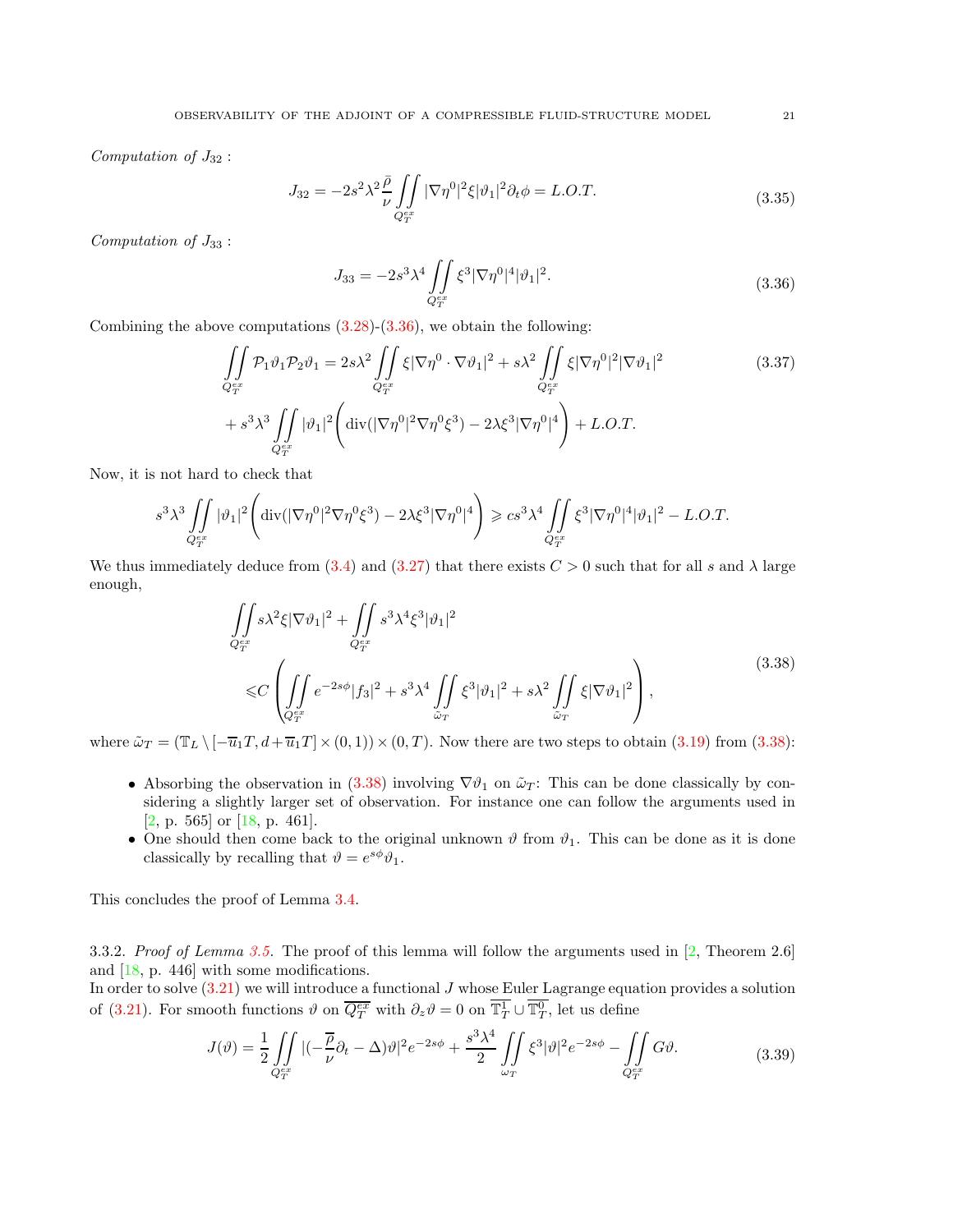We introduce the following space

$$
X_{obs} = \overline{\{\vartheta \in C^{\infty}(\overline{Q_T^{ex}}) \text{ such that } \partial_z \vartheta = 0 \text{ on } \overline{\mathbb{T}_T^1} \cup \overline{\mathbb{T}_T^0}\}}^{\|\cdot\|_{obs}},\tag{3.40}
$$

where  $\|\cdot\|_{obs}$  is the Hilbert norm defined by

$$
\|\vartheta\|_{obs}^2 = \iint\limits_{Q_T^{ex}} |(-\frac{\overline{\rho}}{\nu}\partial_t - \Delta)\vartheta|^2 e^{-2s\phi} + s^3 \lambda^4 \iint\limits_{\omega_T} \xi^3 |\vartheta|^2 e^{-2s\phi}.
$$
 (3.41)

We endow the space  $X_{obs}$  with the Hilbert structure given by  $\|\cdot\|_{obs}$ . Of course, the fact that  $\|\cdot\|_{obs}$  is a norm follows from the Carleman estimate [\(3.19\)](#page-16-3).

Observe that, from the assumption  $(3.20)$  and the Carleman estimate  $(3.19)$ , one has

<span id="page-21-0"></span>
$$
\left| \iint\limits_{Q_T^{ex}} G\vartheta \right| \leqslant C \|\vartheta\|_{obs} \left( \frac{1}{s^3 \lambda^4} \iint\limits_{Q_T^{ex}} \xi^{-3} |G|^2 e^{2s\phi} \right)^{1/2}, \tag{3.42}
$$

for some constant  $C > 0$ . Hence in view of  $(3.42)$ , one observes that the functional J can be uniquely extended as a continuous functional on  $X_{obs}$ . We denote this extension by the notation J itself. The inequality  $(3.42)$  also infers the coercivity of J on  $X_{obs}$ . It is easy to check that J is strictly convex on  $X_{obs}$ . Hence J admits a unique minimizer  $\vartheta_{\min}$  on  $X_{obs}$ .

We further set

<span id="page-21-1"></span>
$$
Y = \left(-\frac{\overline{\rho}}{\nu}\partial_t - \Delta\right)\vartheta_{\min}e^{-2s\phi} \quad \text{and} \quad H = -s^3\lambda^4\xi^3\vartheta_{\min}e^{-2s\phi}\chi_{\omega_T}.\tag{3.43}
$$

From the Euler Lagrange equation of J at  $\vartheta_{\min}$ , for all smooth functions  $\vartheta$  on  $\overline{Q_T^{ex}}$  such that  $\partial_z\vartheta=0$  on  $\overline{T}_T^1 \cup \overline{\mathbb{T}_T^0},$ 

$$
\iint\limits_{Q_T^{ex}} Y(-\frac{\overline{\rho}}{\nu}\partial_t \vartheta - \Delta \vartheta) - \iint\limits_{Q_T^{ex}} G \vartheta - \iint\limits_{\omega_T} H \vartheta = 0,
$$
\n(3.44)

This equation easily implies that the solution Y of  $(3.21)_{(1,2,3)}$  in the sense of transposition with source term  $G + H\chi_{\omega}$  with H given by [\(3.43\)](#page-21-1) coincides with the function Y given by (3.43) and satisfies the null controllability requirement  $Y(\cdot, T) = 0$  in  $\mathbb{T}_L \times (0, 1)$ . Note that, since  $G \in L^2(Q_T^{ex})$  and  $H \in L^2(Q_T^{ex})$ ,

$$
Y \in L^{2}(0,T; H^{2}(\mathbb{T}_{L}\times(0,1)))\cap H^{1}(0,T; L^{2}(\mathbb{T}_{L}\times(0,1)))\cap C^{0}([0,T]; H^{1}(\mathbb{T}_{L}\times(0,1))).
$$

Moreover since  $\vartheta_{\min}$  is the minimizer of J on  $X_{obs}$ , using  $J(\vartheta_{\min}) \leq J(0) = 0$  and  $(3.42)$  one gets

$$
s^3 \lambda^4 \iint\limits_{Q_T^{ex}} |Y|^2 e^{2s\phi} + \iint\limits_{\omega_T} \xi^{-3} |H|^2 e^{2s\phi} \leq C \iint\limits_{Q_T^{ex}} \xi^{-3} |G|^2 e^{2s\phi},\tag{3.45}
$$

for large enough values of the parameters s and  $\lambda$ .

One then follows the arguments used in proving [\[2,](#page-40-10) Theorem 2.6], which mainly consists in a suitable energy estimate, i.e. a multiplication of  $(3.21)$  by  $\xi^{-2}e^{2s\phi}Y$ , to show the following

<span id="page-21-3"></span><span id="page-21-2"></span>
$$
s\lambda^2 \iint\limits_{Q_T^{ex}} \xi^{-2} |\nabla Y|^2 e^{2s\phi} \leq C \iint\limits_{Q_T^{ex}} \xi^{-3} |G|^2 e^{2s\phi},\tag{3.46}
$$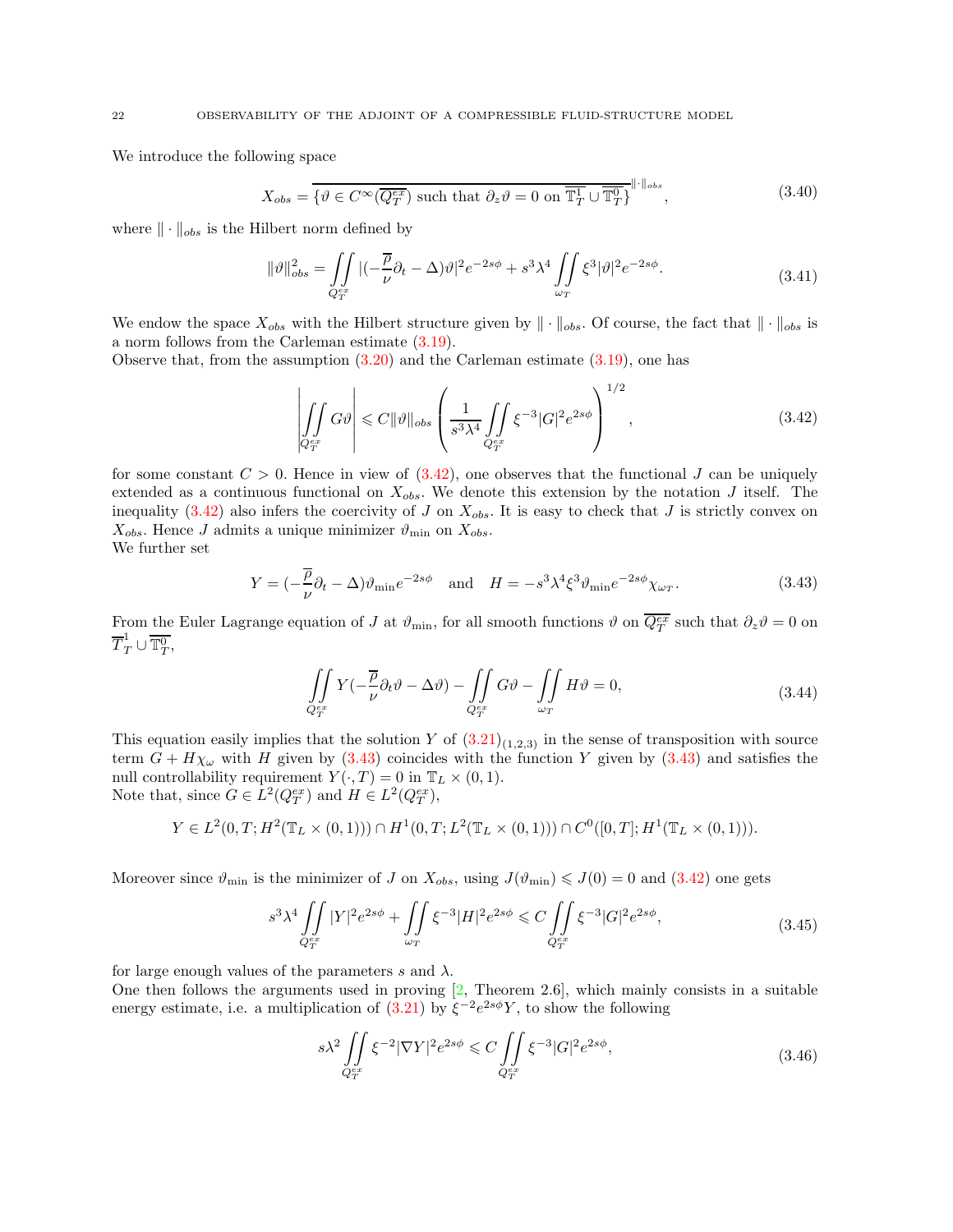for large enough values of the parameters s and  $\lambda$ . In order to finish proving  $(3.22)$  one only needs to show

$$
s^2 \lambda^3 \iint\limits_{\mathbb{T}_T^1} \xi^{-1} |Y|^2 e^{2s\phi} \leq C \iint\limits_{Q_T^{ex}} \xi^{-3} |G|^2 e^{2s\phi},\tag{3.47}
$$

for large enough values of the parameters s and  $\lambda$ . This can be achieved thanks to the estimates  $(3.45)$  and  $(3.46)$ . In this direction we introduce a function

<span id="page-22-2"></span>
$$
\kappa = \kappa(x, z) = \begin{pmatrix} 0 \\ z \end{pmatrix}
$$

on  $\mathbb{T}_L \times (0,1)$ . The function  $\kappa$  verifies

<span id="page-22-1"></span>
$$
\kappa \cdot n = \begin{cases} 1 \text{ on } \mathbb{T}_L \times \{1\}, \\ 0 \text{ on } \mathbb{T}_L \times \{0\}, \end{cases}
$$
 (3.48)

where *n* denotes the unit outward normal to  $\mathbb{T}_L \times \{0,1\}.$ Now we perform the following calculations, using that  $\partial_z(\xi^{-1}e^{2s\phi}) = 0$ :

$$
s^{2} \lambda^{3} \iint_{\mathbb{T}_{T}^{1}} \xi^{-1} |Y|^{2} e^{2s\phi} = s^{2} \lambda^{3} \iint_{Q_{T}^{ex}} \operatorname{div}(\kappa \xi^{-1} |Y|^{2} e^{2s\phi})
$$
  
\n
$$
= s^{2} \lambda^{3} \iint_{Q_{T}^{ex}} \operatorname{div}(\kappa \xi^{-1} e^{2s\phi}) |Y|^{2} + 2s^{2} \lambda^{3} \iint_{Q_{T}^{ex}} \kappa \xi^{-1} e^{2s\phi} Y \cdot \nabla Y
$$
  
\n
$$
= s^{2} \lambda^{3} \iint_{Q_{T}^{ex}} \xi^{-1} e^{2s\phi} |Y|^{2} + 2s^{2} \lambda^{3} \iint_{Q_{T}^{ex}} \kappa \xi^{-1} e^{2s\phi} Y \cdot \nabla Y
$$
  
\n
$$
\leq C \left( s^{3} \lambda^{4} \iint_{Q_{T}^{ex}} |Y|^{2} e^{2s\phi} + s \lambda^{2} \iint_{Q_{T}^{ex}} \xi^{-2} |\nabla Y|^{2} e^{2s\phi} \right).
$$
\n(3.49)

Finally combining the estimates  $(3.45)$ ,  $(3.46)$  and  $(3.49)$  we prove  $(3.47)$ . Hence we conclude the proof of the estimate [\(3.22\)](#page-17-4).

<span id="page-22-0"></span>[3.3.](#page-15-5)3. Proof of Theorem 3.3. Since we only assume that  $f_1 \in Q_T^{ex}$ ,  $f_2 \in L^2(\mathbb{T}_T^1)$ , the solution of the problem [\(3.14\)](#page-15-4) has to be considered in the sense of transposition. In particular, for

$$
Y \in L^{2}(0,T; H^{2}(\mathbb{T}_{L} \times (0,1))) \cap H^{1}(0,T; L^{2}(\mathbb{T}_{L} \times (0,1))) \cap C^{0}([0,T]; H^{1}(\mathbb{T}_{L} \times (0,1))),
$$

satisfying  $\partial_z Y = 0$  on  $\mathbb{T}_T^1 \cup \mathbb{T}_T^0$  with  $Y(\cdot, 0) = Y(\cdot, T) = 0$  in  $\mathbb{T}_L \times (0, 1)$ , we have

$$
\iint\limits_{Q_T^{ex}} f_1 Y = \iint\limits_{Q_T^{ex}} (\frac{\overline{\rho}}{\nu} \partial_t Y - \Delta Y) q - \iint\limits_{\mathbb{T}_T^1} Y f_2
$$
\n(3.50)

We thus choose a particular function  $G$  which satisfies  $(3.20)$ , namely

<span id="page-22-5"></span><span id="page-22-4"></span><span id="page-22-3"></span>
$$
G = \xi^3 q e^{-2s\phi},\tag{3.51}
$$

and  $Y$  the function given by Lemma [3.5,](#page-17-0) so that  $(3.50)$  yields:

$$
\iint\limits_{Q_T^{ex}} \xi^3 |q|^2 e^{-2s\phi} = \iint\limits_{Q_T^{ex}} f_1 Y + \iint\limits_{\mathbb{T}_T^1} Y f_2 - \iint\limits_{Q_T^{ex}} q H \chi_\omega. \tag{3.52}
$$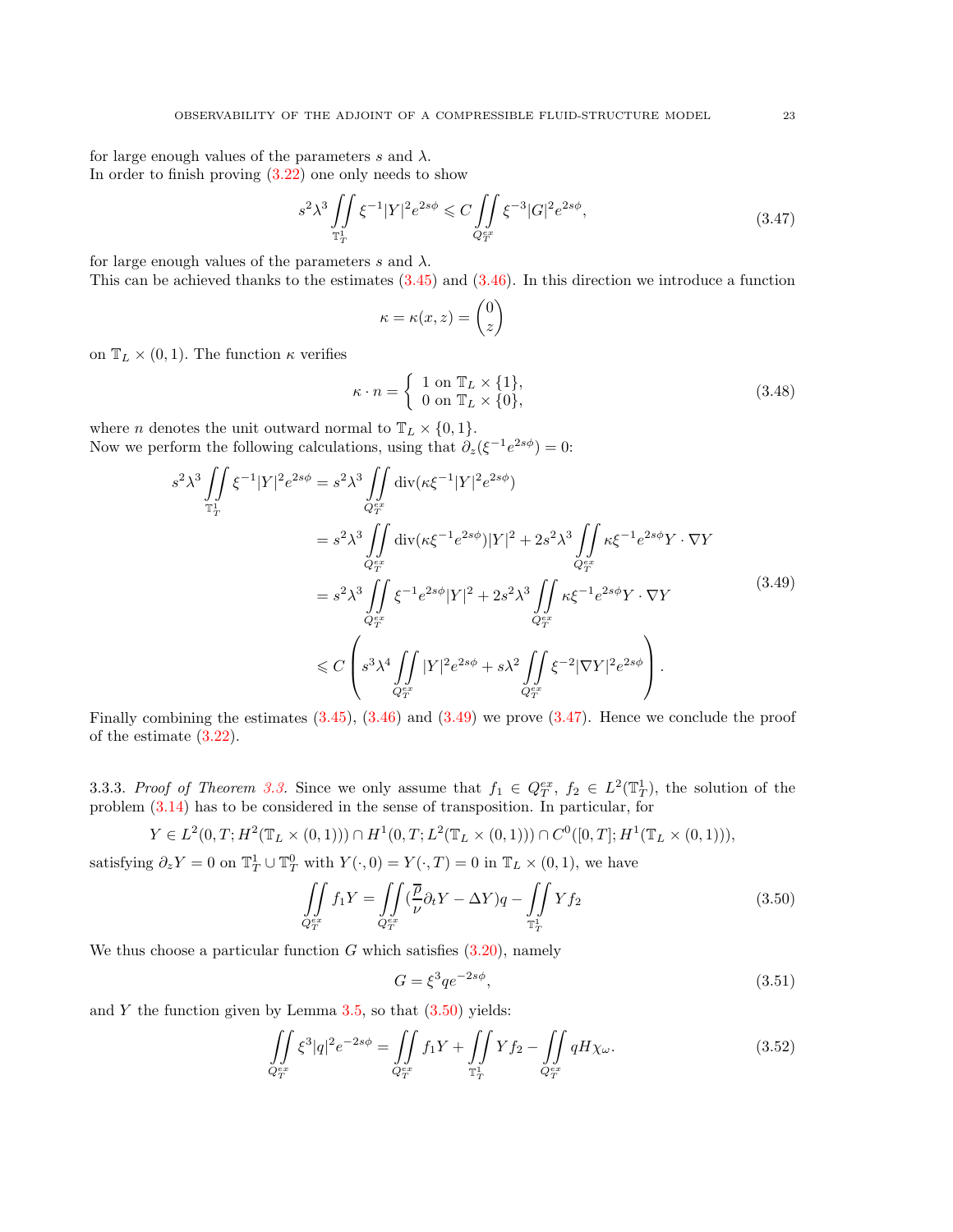With the choice  $(3.51)$  of  $G$ , observe in particular that

$$
\iint\limits_{Q_T^{ex}} \xi^{-3} |G|^2 e^{2s\phi} = \iint\limits_{Q_T^{ex}} \xi^3 |q|^2 e^{-2s\phi}
$$

<span id="page-23-3"></span><span id="page-23-1"></span>.

Besides [\(3.52\)](#page-22-5) furnishes, for all  $\epsilon > 0$ ,

$$
\iint\limits_{Q_T^{ex}} \xi^3 |q|^2 e^{-2s\phi} \leq C \left( \epsilon s^3 \lambda^4 \iint\limits_{Q_T^{ex}} |Y|^2 e^{2s\phi} + \frac{1}{\epsilon s^3 \lambda^4} \iint\limits_{Q_T^{ex}} |f_1|^2 e^{-2s\phi} + \frac{1}{\epsilon} \iint\limits_{\omega_T} \xi^3 |q|^2 e^{-2s\phi} \right. \\ \left. + \epsilon \iint\limits_{\omega_T} \xi^{-3} |H|^2 e^{2s\phi} + \frac{1}{\epsilon s^2 \lambda^3} \iint\limits_{\mathbb{T}_T^1} \xi |f_2|^2 e^{-2s\phi} + \epsilon s^2 \lambda^3 \iint\limits_{\mathbb{T}_T^1} \xi^{-1} |Y|^2 e^{2s\phi} \right). \tag{3.53}
$$

On the other hand with the particular choice  $(3.51)$  of G, the inequality  $(3.22)$  in particular takes the form

<span id="page-23-0"></span>
$$
s^3 \lambda^4 \iint\limits_{Q_T^{ex}} |Y|^2 e^{2s\phi} + s^2 \lambda^3 \iint\limits_{\mathbb{T}_T^1} \xi^{-1} |Y|^2 e^{2s\phi} + \iint\limits_{\omega_T} \xi^{-3} |H|^2 e^{2s\phi} \leq C \iint\limits_{Q_T^{ex}} \xi^3 |q|^2 e^{-2s\phi}.
$$
 (3.54)

Incorporating [\(3.54\)](#page-23-0) in [\(3.53\)](#page-23-1) and choosing small enough value for the parameter  $\epsilon$ , we prove that

$$
s^{3} \lambda^{4} \iint\limits_{Q_{T}^{ex}} \xi^{3} |q|^{2} e^{-2s\phi}
$$
  
\$\leqslant C \left( \iint\limits\_{Q\_{T}^{ex}} e^{-2s\phi} |f\_{1}|^{2} + s \lambda \iint\limits\_{\mathbb{T}\_{T}^{1}} e^{-2s\phi} \xi |f\_{2}|^{2} + s^{3} \lambda^{4} \iint\limits\_{\omega\_{T}} e^{-2s\phi} \xi^{3} |q|^{2} \right).\$ (3.55)

Now one needs to estimate the integral of  $\nabla q$  on  $Q_T^{ex}$  and the integral of q on  $\mathbb{T}_T^1$  to finish proving the inequality [\(3.16\)](#page-16-4).

In order to do that, we perform a weighted energy estimate on q by multiplying [\(3.14\)](#page-15-4) by  $\xi q e^{-2s\phi}$ . This and the estimates  $(3.8), (3.9)$  $(3.8), (3.9)$  lead to

<span id="page-23-2"></span>
$$
\iint_{Q_T^{ex}} \xi |\nabla q|^2 e^{-2s\phi} \n\leq C \left(1 + \frac{1}{\epsilon}\right) s \lambda^2 \iint_{Q_T^{ex}} \xi^3 |q|^2 e^{-2s\phi} + C \epsilon \iint_{Q_T^{ex}} \xi |\nabla q|^2 e^{-2s\phi} + C \iint_{Q_T^{ex}} \xi |q| |f_1| e^{-2s\phi} + C \iint_{\mathbb{T}_T^1} e^{-2s\phi} \xi |f_2||q| \n\leq C \left(1 + \frac{1}{\epsilon}\right) s \lambda^2 \iint_{Q_T^{ex}} \xi^3 |q|^2 e^{-2s\phi} + C \epsilon \iint_{Q_T^{ex}} \xi |\nabla q|^2 e^{-2s\phi} + \frac{C}{s \lambda^2} \iint_{Q_T^{ex}} |f_1|^2 e^{-2s\phi} + C \lambda \iint_{\mathbb{T}_T^1} e^{-2s\phi} \xi |q|^2 \n+ \frac{C}{\lambda} \iint_{\mathbb{T}_T^1} e^{-2s\phi} \xi |f_2|^2, \tag{3.56}
$$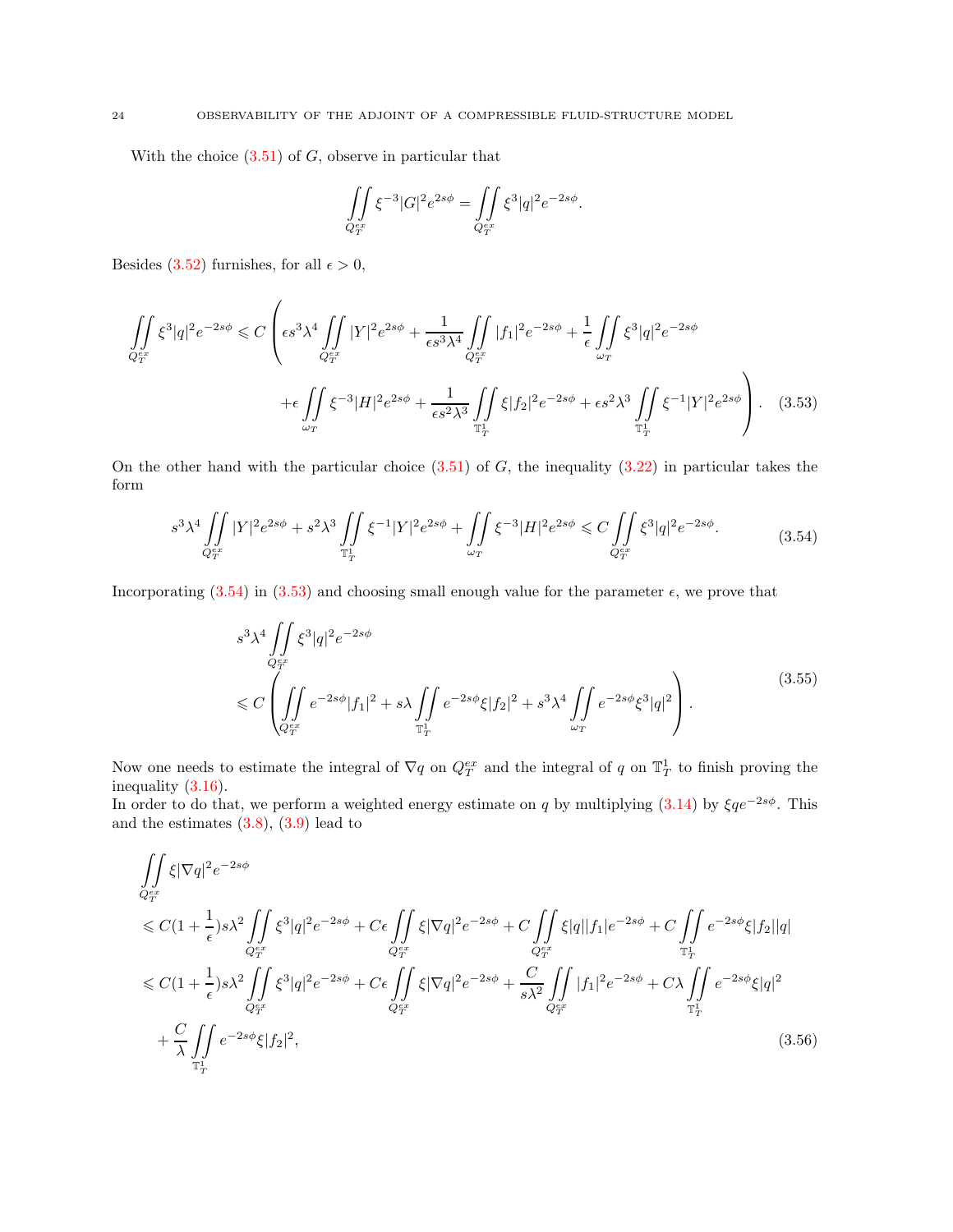for some positive parameter  $\epsilon$ . Now, similarly as in [\(3.49\)](#page-22-1), we can obtain

<span id="page-24-1"></span>
$$
s\lambda \iint\limits_{\mathbb{T}_T^1} e^{-2s\phi} \xi |q|^2 \leq s\lambda \iint\limits_{\mathbb{T}_T^1} e^{-2s\phi} \xi^2 |q|^2
$$
\n
$$
\leq C \left( s^2 \lambda^2 (1 + \frac{1}{\varepsilon}) \iint\limits_{Q_T^{ex}} \xi^3 |q|^2 e^{-2s\phi} + \varepsilon \iint\limits_{Q_T^{ex}} \xi |\nabla q|^2 e^{-2s\phi} \right).
$$
\n(3.57)

Therefore, choosing  $\varepsilon > 0$  small enough, we deduce from  $(3.56)$  and  $(3.57)$  that there exists a constant  $C > 0$  such that for all s and  $\lambda$  large enough,

$$
\begin{split} \iint\limits_{Q_T^{ex}} \xi |\nabla q|^2 e^{-2s\phi} + s\lambda \iint\limits_{\mathbb{T}_T^1} e^{-2s\phi} \xi^2 |q|^2 \\ \leqslant &\ C s^2 \lambda^2 \iint\limits_{Q_T^{ex}} \xi^3 |q|^2 e^{-2s\phi} + \frac{C}{s\lambda^2} \iint\limits_{Q_T^{ex}} |f_1|^2 e^{-2s\phi} + \frac{C}{\lambda} \iint\limits_{\mathbb{T}_T^1} e^{-2s\phi} \xi |f_2|^2. \end{split}
$$

With the estimate  $(3.55)$ , this finishes the proof of Theorem [3.3.](#page-15-5)

<span id="page-24-0"></span>3.3.4. Proof of Corollary [3.6.](#page-17-5) Let us introduce the new unknown:

<span id="page-24-2"></span>
$$
q_1 = \frac{1}{s\lambda\xi}q.
$$

From  $(3.14)$  we obtain the following system satisfied by  $q_1$ :

$$
\begin{cases}\n-\frac{\overline{\rho}}{\nu}\partial_t q_1 - \Delta q_1 = \frac{1}{s\lambda\xi} f_1 + \mathcal{F}_5 & \text{in } Q_T^{ex}, \\
\partial_z q_1 = \frac{1}{s\lambda\xi} f_2 & \text{on } \mathbb{T}_T^1, \\
\partial_z q_1 = 0 & \text{on } \mathbb{T}_T^0, \\
q_1(.,T) = \frac{1}{s\lambda\xi} q_T & \text{in } \mathbb{T}_L \times (0,1),\n\end{cases}
$$
\n(3.58)

where

$$
\mathcal{F}_5 = \frac{\overline{\rho}}{\nu} \frac{1}{s\lambda\xi^2} \partial_t \xi q + \frac{1}{s\lambda\xi^2} \nabla q \cdot \nabla \xi + \frac{1}{s\lambda\xi^2} q \Delta \xi + \frac{2}{s\lambda\xi^3} |\nabla \xi|^2 q - \frac{1}{s\lambda\xi^2} \nabla \xi \cdot \nabla q. \tag{3.59}
$$

In view of the estimates  $(3.9)$ ,  $\mathcal{F}_5$  satisfies

<span id="page-24-3"></span>
$$
\iint\limits_{Q_T^{ex}} e^{-2s\phi} |\mathcal{F}_5|^2 \leq C \left( \frac{\lambda^2}{s^2} \iint\limits_{Q_T^{ex}} e^{-2s\phi} \frac{1}{\xi} |q|^2 + \frac{1}{s^2} \iint\limits_{Q_T^{ex}} e^{-2s\phi} \frac{1}{\xi^2} |\nabla q|^2 \right). \tag{3.60}
$$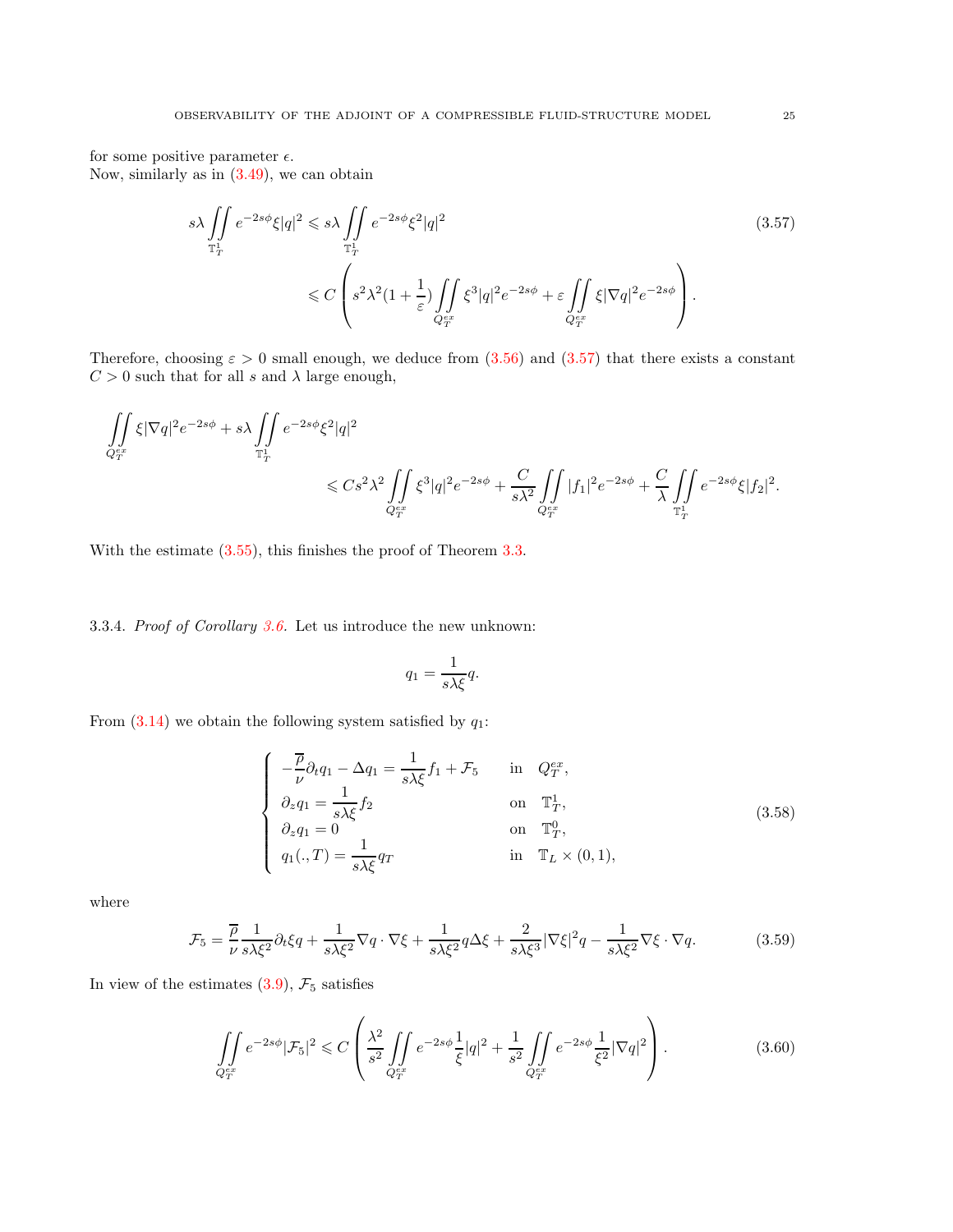Now we apply Theorem [3.3](#page-15-5) for the system [\(3.58\)](#page-24-2) to have the following

<span id="page-25-1"></span>
$$
\iint_{Q_{T}^{ex}} e^{-2s\phi} (s\lambda^{2} \xi |\nabla q_{1}|^{2} + s^{3} \lambda^{4} \xi^{3} |q_{1}|^{2}) + s^{2} \lambda^{3} \iint_{\mathbb{T}_{T}^{1}} e^{-2s\phi} \xi^{2} |q_{1}|^{2}
$$
\n
$$
\leq C \left( \frac{1}{s^{2} \lambda^{2}} \iint_{Q_{T}^{ex}} e^{-2s\phi} \frac{1}{\xi^{2}} |f_{1}|^{2} + \iint_{Q_{T}^{ex}} e^{-2s\phi} |\mathcal{F}_{5}|^{2} + \frac{1}{s\lambda} \iint_{\mathbb{T}_{T}^{1}} e^{-2s\phi} \xi \frac{1}{\xi^{2}} |f_{2}|^{2} \right.
$$
\n
$$
+ s^{3} \lambda^{4} \iint_{\omega_{T}} e^{-2s\phi} \xi^{3} |q_{1}|^{2} \right) \tag{3.61}
$$
\n
$$
\leq C \left( \frac{1}{s^{2} \lambda^{2}} \iint_{Q_{T}^{ex}} e^{-2s\phi} \frac{1}{\xi^{2}} |f_{1}|^{2} + \frac{\lambda^{2}}{s^{2}} \iint_{Q_{T}^{ex}} e^{-2s\phi} \frac{1}{\xi} |q|^{2} + \frac{1}{s^{2}} \iint_{Q_{T}^{ex}} e^{-2s\phi} \frac{1}{\xi^{2}} |\nabla q|^{2} \right.
$$
\n
$$
+ \frac{1}{s\lambda} \iint_{\mathbb{T}_{T}^{1}} e^{-2s\phi} \frac{1}{\xi} |f_{2}|^{2} + s\lambda^{2} \iint_{\omega_{T}} e^{-2s\phi} \xi |q|^{2} \right),
$$

where the last step of  $(3.61)$  from the penultimate step follows by using  $(3.60)$  and the definition of  $q_1$ . Now, using  $q = s\lambda \xi q_1$ , one further checks the following for sufficiently large vales of s and  $\lambda$ 

$$
\iint_{Q_T^{ex}} e^{-2s\phi} \left(\frac{1}{s\xi} |\nabla q|^2 + s\lambda^2 \xi |q|^2\right) + \lambda \iint_{\mathbb{T}_T^1} e^{-2s\phi} |q|^2
$$
\n
$$
\leq C \left( \iint_{Q_T^{ex}} e^{-2s\phi} \left(s\lambda^2 \xi |\nabla q_1|^2 + s^3 \lambda^4 \xi^3 |q_1|^2\right) + s^2 \lambda^3 \iint_{\mathbb{T}_T^1} e^{-2s\phi} \xi^2 |q_1|^2 \right). \tag{3.62}
$$

Combining  $(3.61)$  and  $(3.62)$ , we get

$$
\begin{split} \iint\limits_{Q_T^{ex}} e^{-2s\phi} (\frac{1}{s\xi}|\nabla q|^2 + s\lambda^2\xi|q|^2) &+ \lambda \iint\limits_{\mathbb{T}_T^1} e^{-2s\phi} |q|^2 \\ &\leqslant C \left( \frac{1}{s^2\lambda^2} \iint\limits_{Q_T^{ex}} e^{-2s\phi} \frac{1}{\xi^2} |f_1|^2 + \frac{\lambda^2}{s^2} \iint\limits_{Q_T^{ex}} e^{-2s\phi} \frac{1}{\xi} |q|^2 + \frac{1}{s^2} \iint\limits_{Q_T^{ex}} e^{-2s\phi} \frac{1}{\xi^2} |\nabla q|^2 \\ &\qquad \qquad + \frac{1}{s\lambda} \iint\limits_{\mathbb{T}_T^1} e^{-2s\phi} \frac{1}{\xi} |f_2|^2 + s\lambda^2 \iint\limits_{\omega_T} e^{-2s\phi} \xi |q|^2 \right). \end{split}
$$

<span id="page-25-0"></span>Taking s and  $\lambda$  large enough, we conclude Corollary [3.6.](#page-17-5)

3.4. Observability of an adjoint transport equation. In this section we derive an observability inequality for the adjoint transport equation

<span id="page-25-3"></span><span id="page-25-2"></span>
$$
\begin{cases}\n-\partial_t \sigma - \overline{u}_1 \partial_x \sigma + \frac{P'(\overline{\rho})}{\nu} \sigma = f_4 & \text{in } Q_T^{ex}, \\
\sigma(\cdot, T) = \sigma_T & \text{in } \mathbb{T}_L \times (0, 1).\n\end{cases}
$$
\n(3.63)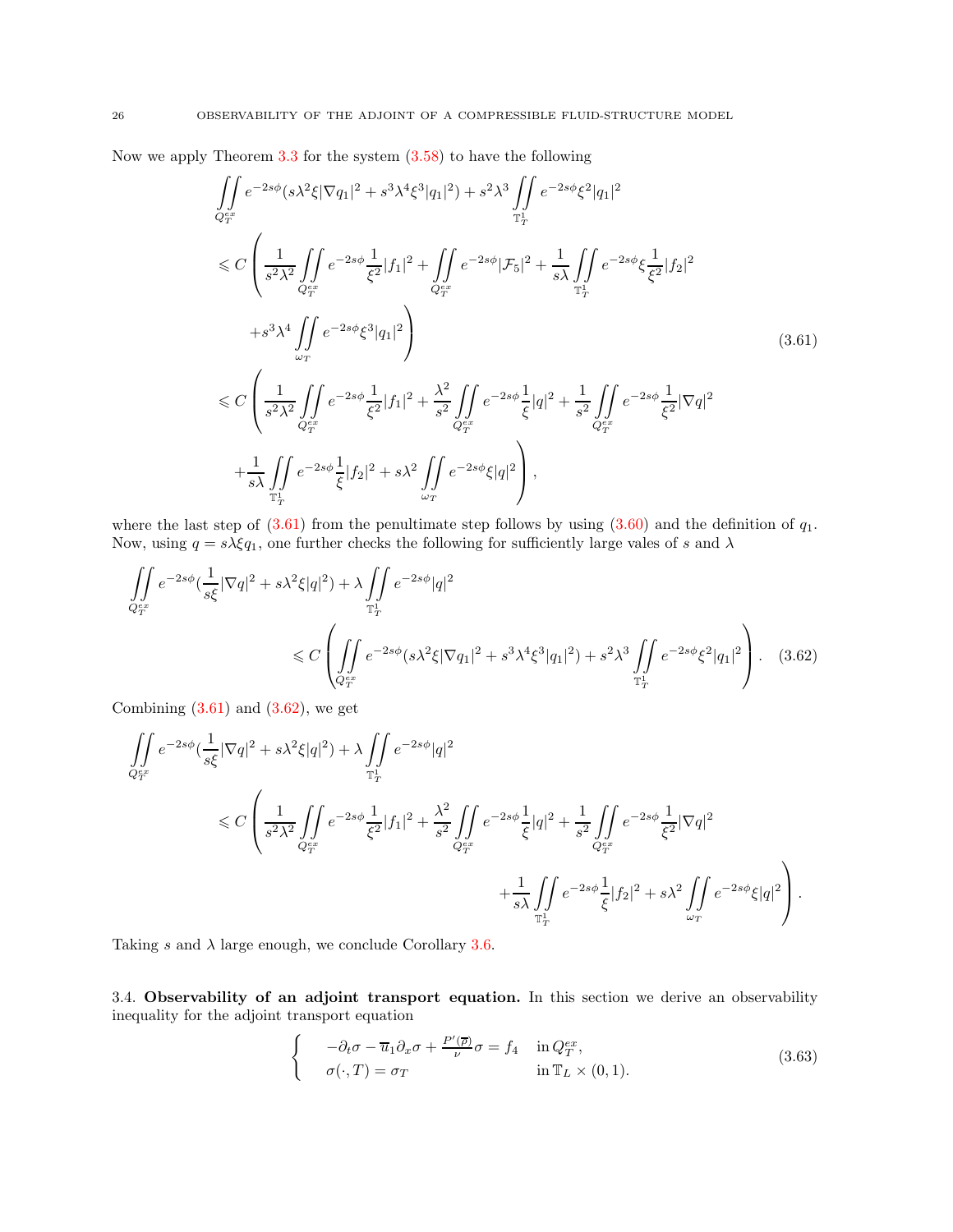<span id="page-26-5"></span>**Theorem 3.7.** Let us recall the notations  $Q_T^{ex}$  and  $\omega_T$  introduced in [\(3.11\)](#page-14-1). There exists a positive constant C such that for all  $\sigma_T \in L^2(\mathbb{T}_L \times (0,1)), f_4 \in L^2(Q_T^{ex})$  and for all values of the parameters  $s \geq 1$  and  $\lambda \geq 1$ , the solution  $\sigma$  of [\(3.63\)](#page-25-3) satisfies the following inequality

<span id="page-26-0"></span>
$$
\|\xi^{-\frac{1}{2}}\sigma e^{-s\phi}\|_{L^2(Q_T^{ex})}^2 \leq C(\|\xi^{-\frac{1}{2}}f_4e^{-s\phi}\|_{L^2(Q_T^{ex})}^2 + \|\xi^{-\frac{1}{2}}\sigma e^{-s\phi}\|_{L^2(\omega_T)}^2). \tag{3.64}
$$

There exists a positive constant C such that for all  $\sigma_T \in H^1(\mathbb{T}_L \times (0,1)), f_4 \in L^2(0,T;H^1(\mathbb{T}_L \times (0,1))),$ and for all values of the parameter  $s \geqslant 1$  and  $\lambda \geqslant 1$ , the solution  $\sigma$  of [\(3.63\)](#page-25-3) satisfies the following inequality

<span id="page-26-3"></span>
$$
\|\xi^{-\frac{1}{2}}\nabla\sigma e^{-s\phi}\|_{L^2(Q_T^{ex})}^2 \leq C(\|\xi^{-\frac{1}{2}}\nabla f_4 e^{-s\phi}\|_{L^2(Q_T^{ex})}^2 + \|\xi^{-\frac{1}{2}}\nabla\sigma e^{-s\phi}\|_{L^2(\omega_T)}^2). \tag{3.65}
$$

Consequently there exists a positive constant C such that for all  $f_4 \in L^2(0,T;H^1(\mathbb{T}_L \times (0,1))),$  and for all values of the parameter  $s \geqslant 1$  and  $\lambda \geqslant 1$ , the solution  $\sigma$  of [\(3.63\)](#page-25-3) satisfies the following inequality

$$
\|\xi^{-\frac{1}{2}}\partial_t \sigma e^{-s\phi}\|_{L^2(Q_T^{ex})}^2 \leq C(\|\xi^{-\frac{1}{2}}\nabla f_4 e^{-s\phi}\|_{L^2(Q_T^{ex})}^2 + \|\xi^{-\frac{1}{2}}f_4 e^{-s\phi}\|_{L^2(Q_T^{ex})}^2 + \|\xi^{-\frac{1}{2}}\sigma e^{-s\phi}\|_{L^2(\omega_T)}^2 + \|\xi^{-\frac{1}{2}}\nabla \sigma e^{-s\phi}\|_{L^2(\omega_T)}^2). \tag{3.66}
$$

Proof. We first prove the inequality  $(3.64)$ . The proof depends on a controllability estimate of the following problem

<span id="page-26-1"></span>
$$
\begin{cases}\n\partial_t \tilde{\sigma} + \overline{u}_1 \partial_x \tilde{\sigma} + \frac{P'(\overline{\rho})}{\nu} \tilde{\sigma} = \tilde{f}_4 + v_{\tilde{\sigma}} \chi_{\omega} & \text{in } Q_T^{ex}, \\
\tilde{\sigma}(\cdot, 0) = 0 & \text{in } \mathbb{T}_L \times (0, 1), \\
\tilde{\sigma}(\cdot, T) = 0 & \text{in } \mathbb{T}_L \times (0, 1).\n\end{cases}
$$
\n(3.67)

and a duality argument.

We suppose that the source term  $\widetilde{f}_4$  satisfies:

<span id="page-26-4"></span><span id="page-26-2"></span>
$$
\left\|\xi^{\frac{1}{2}}e^{s\phi}\widetilde{f}_4\right\|_{L^2(Q_T^{ex})}<\infty.
$$

In order to obtain controllability estimates for the problem [\(3.67\)](#page-26-1) we will follow the arguments used in [\[14,](#page-40-2) Theorem 3.5] but here with different multipliers.

The controlled trajectory  $\tilde{\sigma}$  and the control function  $v_{\tilde{\sigma}} \chi_{\omega}$  can be constructed by adapting [\[14,](#page-40-2) eq. (3.26) | and  $[14, \text{eq. } (3.28)]$  in a straight forward manner. To obtain  $(3.64)$  we recall at a glance the strategy to construct the controlled trajectory  $\tilde{\sigma}$ . It is done by gluing the solutions to the forward problem

$$
\begin{cases}\n\partial_t \tilde{\sigma}_f + \overline{u}_1 \partial_x \tilde{\sigma}_f + \frac{P'(\overline{\rho})}{\nu} \tilde{\sigma}_f = \tilde{f}_4 & \text{in } Q_T^{ex}, \\
\tilde{\sigma}_f(\cdot, 0) = 0 & \text{in } \mathbb{T}_L \times (0, 1),\n\end{cases}
$$
\n(3.68)

and the backward problem

$$
\begin{cases}\n\partial_t \tilde{\sigma}_b + \overline{u}_1 \partial_x \tilde{\sigma}_b + \frac{P'(\overline{\rho})}{\nu} \tilde{\sigma}_b = \tilde{f}_4 & \text{in } Q_T^{ex}, \\
\tilde{\sigma}(\cdot, T) = 0 & \text{in } \mathbb{T}_L \times (0, 1),\n\end{cases}
$$
\n(3.69)

using suitable cut off functions.

Esimates on  $\tilde{\sigma}$ : In view of the construction [\[14,](#page-40-2) eq. (3.26)] of the controlled trajectory, one first proves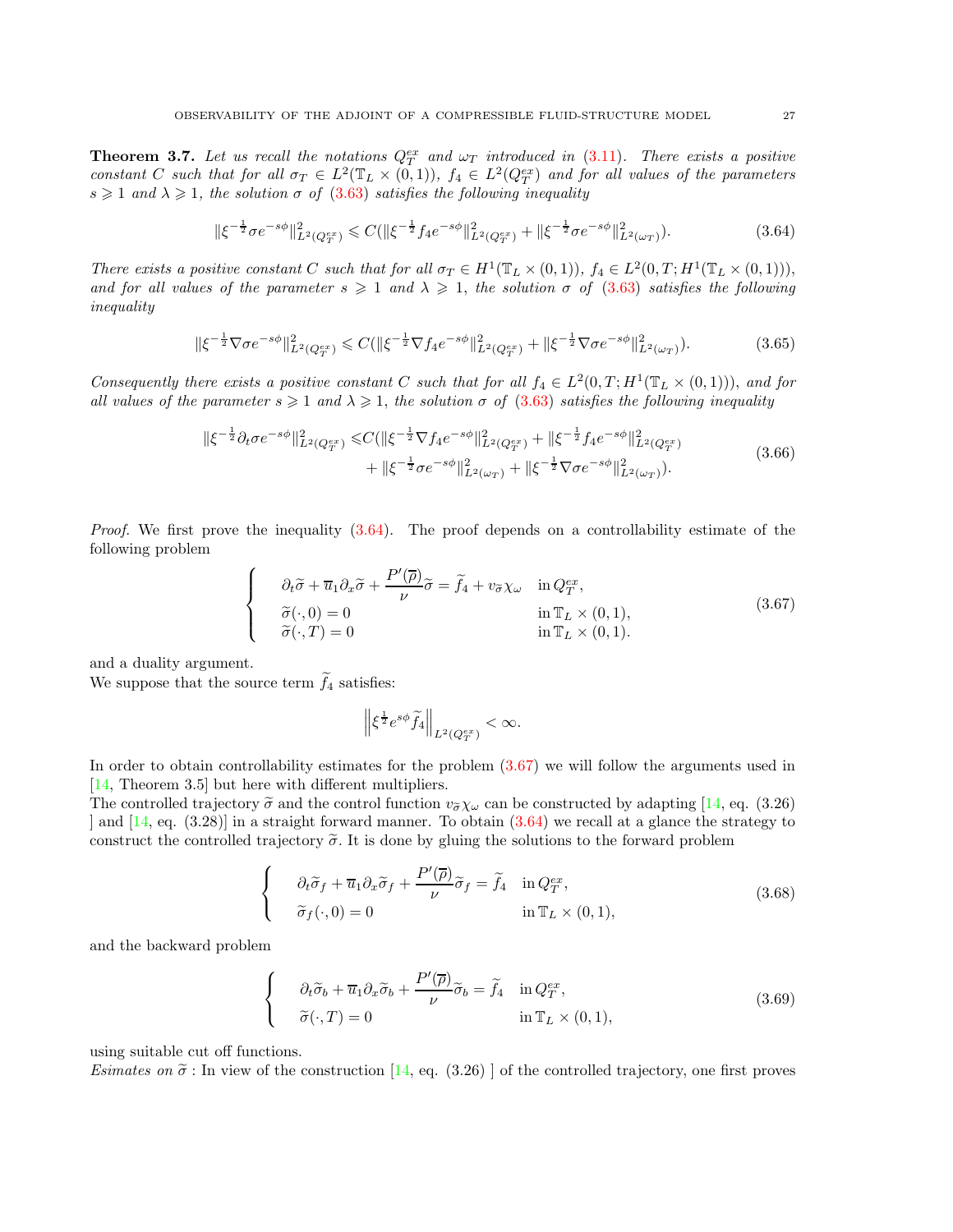estimates for  $\tilde{\sigma}_f$  and  $\tilde{\sigma}_b$ . In that direction we test  $(3.68)_1$  by  $\xi e^{2s\phi} \tilde{\sigma}_f$  to furnish

$$
\frac{d}{dt} \left( \frac{1}{2} \int_{\mathbb{T}_L \times (0,1)} \xi e^{2s\phi} |\tilde{\sigma}_f|^2 \right) \leq \frac{1}{2} \int_{\mathbb{T}_L \times (0,1)} |\tilde{\sigma}_f|^2 \left( -2 \frac{P'(\overline{\rho})}{\nu} \xi e^{2s\phi} + (\partial_t + \overline{u}_1 \partial_x) (\xi e^{2s\phi}) \right) + \left( \int_{\mathbb{T}_L \times (0,1)} \xi e^{2s\phi} |\tilde{f}_4|^2 \right)^{\frac{1}{2}} \left( \int_{\mathbb{T}_L \times (0,1)} \xi e^{2s\phi} |\tilde{\sigma}_f|^2 \right)^{\frac{1}{2}}.
$$
\n(3.70)

Further in view of [\(3.3\)](#page-13-6) and [\(3.6\)](#page-14-2) (especially the fact that  $\theta(t)$  is constant in [2T<sub>0</sub>, T – 2T<sub>1</sub>]) one has

<span id="page-27-1"></span><span id="page-27-0"></span>
$$
(\partial_t + \overline{u}_1 \partial_x) (\xi e^{2s\phi}) \leq 0 \quad \text{in} \quad (\mathbb{T}_L \times (0, 1)) \times (0, T - 2T_1).
$$

Hence  $(3.70)$  and Grönwall's inequality at once gives

$$
\|\xi^{\frac{1}{2}}e^{s\phi}\widetilde{\sigma}_f\|_{L^{\infty}(0,T-2T_1;L^2(\mathbb{T}_L\times(0,1)))}^2 \leq C\|\xi^{\frac{1}{2}}e^{s\phi}\widetilde{f}_4\|_{L^2(0,T-2T_1;L^2(\mathbb{T}_L\times(0,1)))}^2.
$$
 (3.71)

Similarly one proves

<span id="page-27-2"></span>
$$
\|\xi^{\frac{1}{2}}e^{s\phi}\widetilde{\sigma}_b\|_{L^{\infty}(T_0,T;L^2(\mathbb{T}_L\times(0,1)))}^2 \leq C\|\xi^{\frac{1}{2}}e^{s\phi}\widetilde{f}_4\|_{L^2(T_0,T;L^2(\mathbb{T}_L\times(0,1)))}^2.
$$
 (3.72)

Using the estimates  $(3.71)$  and  $(3.72)$  and adapting the expression  $[14, eq. (3.26)]$  of the controlled trajectory, one at once renders

<span id="page-27-3"></span>
$$
\|\xi^{\frac{1}{2}}e^{s\phi}\widetilde{\sigma}\|_{L^{\infty}(0,T;L^{2}(\mathbb{T}_{L}\times(0,1)))}^{2} \leq C\|\xi^{\frac{1}{2}}e^{s\phi}\widetilde{f}_{4}\|_{L^{2}(Q_{T}^{ex})}^{2}.
$$
\n(3.73)

Further one can easily adapt the construction  $[14, \text{ eq. } (3.28)]$  of the control function and use the estimates  $(3.71)$  and  $(3.72)$  to furnish

<span id="page-27-4"></span>
$$
\|\xi^{\frac{1}{2}}e^{s\phi}v_{\widetilde{\sigma}}\|_{L^{2}(Q_{T}^{ex})}^{2} \leq C\|\xi^{\frac{1}{2}}e^{s\phi}\widetilde{f}_{4}\|_{L^{2}(Q_{T}^{ex})}^{2}.
$$
\n(3.74)

Now the observability estimate [\(3.64\)](#page-26-0) follows from [\(3.73\)](#page-27-3) and [\(3.74\)](#page-27-4) by using the following duality arguments:

$$
\|\xi^{-\frac{1}{2}}\sigma e^{-s\phi}\|_{L^2(Q_T^{ex})} = \sup_{\|\xi^{\frac{1}{2}}\tilde{f}_4e^{s\phi}\|_{L^2(Q_T^{ex})}\leq 1} |\langle \tilde{f}_4, \sigma \rangle_{L^2(Q_T^{ex})}|
$$
  
\$\leq\$ 
$$
\sup_{\|\xi^{\frac{1}{2}}\tilde{f}_4e^{s\phi}\|_{L^2(Q_T^{ex})}\leq 1} (|\langle \tilde{\sigma}, f_4 \rangle_{L^2(Q_T^{ex})}| + |\langle v_{\tilde{\sigma}}\chi_{\omega}, \sigma \rangle_{L^2(Q_T^{ex})}|)
$$
  
\$\leq C(\|\xi^{-\frac{1}{2}}f\_4e^{-s\phi}\|\_{L^2(Q\_T^{ex})} + \|\xi^{-\frac{1}{2}}\sigma e^{-s\phi}\|\_{L^2(\omega\_T)}).

This provides the inequality [\(3.64\)](#page-26-0).

The inequality [\(3.65\)](#page-26-3) can be obtained by applying [\(3.64\)](#page-26-0) to the system satisfied by  $\nabla\sigma$ . Once we have  $(3.65)$ , the estimate  $(3.66)$  can be obtained directly by using the equation  $(3.63)_1$ .

The following result is a corollary to Theorem [3.7](#page-26-5) and corresponds to the weighted estimates of  $\sigma$  and  $\nabla\sigma$  in  $L^{\infty}(L^2)$  norms. The following result will be used in the next section, more precisely in the proof of Lemma [4.1,](#page-28-1) to obtain an estimate of  $\sigma(\cdot, 2T_0)$  in  $H^1(\mathbb{T}_L \times (0, 1))$  at a point  $2T_0$  intermediate to 0 and T.

<span id="page-27-6"></span>**Corollary 3.8.** Let us recall the notations  $Q_T^{ex}$  and  $\omega_T$  introduced in [\(3.11\)](#page-14-1). There exists a positive constant C such that for all  $\sigma_T \in L^2(\mathbb{T}_L \times (0,1)), f_4 \in L^2(Q_T^{ex})$  and for all values of the parameters  $s \geq 1$  and  $\lambda \geq 1$ , the solution  $\sigma$  of [\(3.63\)](#page-25-3) satisfies the following inequality

<span id="page-27-5"></span>
$$
\|\xi^{-\frac{3}{2}}\sigma e^{-s\phi}\|_{L^{\infty}(0,T;L^2(\mathbb{T}_L\times(0,1)))}^2 \leq C(\|\xi^{-\frac{1}{2}}f_4e^{-s\phi}\|_{L^2(Q_T^{ex})}^2 + s\lambda \|\xi^{-\frac{1}{2}}\sigma e^{-s\phi}\|_{L^2(\omega_T)}^2). \tag{3.75}
$$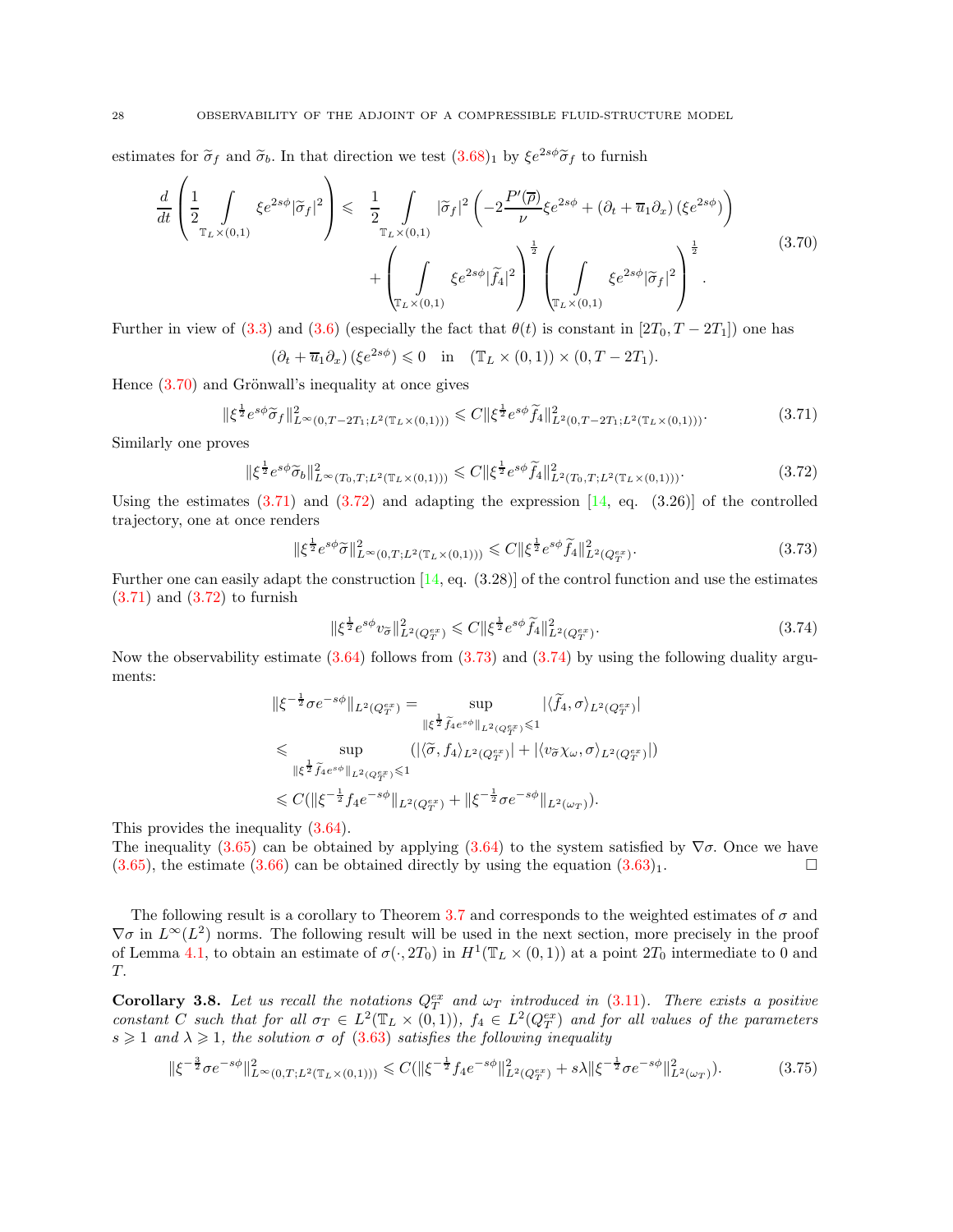There exists a positive constant C such that for all  $\sigma_T \in H^1(\mathbb{T}_L \times (0,1)), f_4 \in L^2(0,T;H^1(\mathbb{T}_L \times (0,1))),$ and for all values of the parameter  $s \geqslant 1$  and  $\lambda \geqslant 1$ , the solution  $\sigma$  of [\(3.63\)](#page-25-3) satisfies the following inequality

<span id="page-28-3"></span>
$$
\|\xi^{-\frac{3}{2}}\nabla\sigma e^{-s\phi}\|_{L^{\infty}(0,T;L^{2}(\mathbb{T}_{L}\times(0,1)))}^{2} \leq C(\|\xi^{-\frac{1}{2}}\nabla f_{4}e^{-s\phi}\|_{L^{2}(Q_{T}^{ex})}^{2} + s\lambda\|\xi^{-\frac{1}{2}}\nabla\sigma e^{-s\phi}\|_{L^{2}(\omega_{T})}^{2}).
$$
 (3.76)

*Proof.* We test  $(3.63)_1$  by  $\xi^{-3}\sigma e^{-2s\phi}$  and use integration by parts to have:

<span id="page-28-2"></span>
$$
\frac{d}{dt} \left( \frac{1}{2} \int_{\mathbb{T}_L \times (0,1)} \xi^{-3} e^{-2s\phi} |\sigma|^2 \right) \n\leq \frac{1}{2} \int_{\mathbb{T}_L \times (0,1)} |\sigma|^2 \left| \left( 2 \frac{P'(\overline{\rho})}{\nu} \xi^{-3} e^{-2s\phi} + (\partial_t + \overline{u}_1 \partial_x) (\xi^{-3} e^{-2s\phi}) \right) \right| \n+ \left( \int_{\mathbb{T}_L \times (0,1)} \xi^{-3} e^{-2s\phi} |f_4|^2 \right)^{\frac{1}{2}} \left( \int_{\mathbb{T}_L \times (0,1)} \xi^{-3} e^{-2s\phi} |\sigma|^2 \right)^{\frac{1}{2}}.
$$
\n(3.77)

Further using  $\xi \geq 1$  and the estimates [\(3.8\)](#page-14-3) and [\(3.9\)](#page-14-4) one has

$$
\left| \left( \partial_t + \overline{u}_1 \partial_x \right) \left( \xi^{-3} e^{-2s\phi} \right) \right| \leqslant C s \lambda \xi^{-1} e^{-2s\phi}.
$$

Hence the R.H.S of [\(3.77\)](#page-28-2) can be majorized by a constant multiple of

$$
s\lambda \int_{\mathbb{T}_L \times (0,1)} \xi^{-1} e^{-2s\phi} |\sigma|^2 + \int_{\mathbb{T}_L \times (0,1)} \xi^{-1} e^{-2s\phi} |f_4|^2.
$$

Now integrating both sides of [\(3.77\)](#page-28-2) with respect to time in the interval  $(0, t)$ , for any  $t \in (0, T)$ , recalling that,  $\xi^{-3}e^{-2s\phi}|\sigma|^2(\cdot,0) = 0$  and making use of  $(3.64)$  we obtain  $(3.75)$ . One proves [\(3.76\)](#page-28-3) by applying [\(3.75\)](#page-27-5) to the equation satisfied by  $\nabla \sigma$ .

<span id="page-28-5"></span>

### 4. Observability and unique continuation of the system [\(1.22\)](#page-6-1)

<span id="page-28-0"></span>The goal of this section is to prove Theorem [1.5](#page-7-1) and Corollary [1.6.](#page-8-0) In order to do that, as for the proof of Theorem [1.3,](#page-6-2) the key step is first to prove an observability result for the system [\(2.3\)](#page-11-1). In fact, we will start by showing the following result:

<span id="page-28-1"></span>**Lemma 4.1.** There exists a constant  $C > 0$  such that for all  $(\sigma, q, \psi)$  solving [\(2.3\)](#page-11-1) with initial datum  $(\sigma_T, q_T, \psi_T, \psi_T^1)$  having the regularity [\(2.4\)](#page-11-4) and satisfying the compatibility conditions [\(2.5\)](#page-11-5),

$$
\|(\psi(\cdot,0),\partial_t\psi(\cdot,0))\|_{H^3(\mathbb{T}_L\times(0,1)))\times H^1(\mathbb{T}_L\times(0,1))} + \|q(\cdot,0)\|_{H^2(\mathbb{T}_L\times(0,1))} + \|\sigma(\cdot,0)\|_{H^1(\mathbb{T}_L\times(0,1))}
$$
  
\n
$$
\leq C \|\psi\|_{L^2(\omega_1^T)} + C \|q\|_{H^1(\omega_T)} + C \|\sigma\|_{H^1(\omega_T)}, \quad (4.1)
$$
  
\nwhere  $\omega_T = \omega \times (0,T)$ ,  $\omega_1^T = \omega_1 \times (0,T)$ .

<span id="page-28-4"></span>Lemma [4.1](#page-28-1) is proved in Section [4.1](#page-28-4) below, and follows from a suitable use of the various Carleman estimates proved in the previous section. Based on Lemma [4.1,](#page-28-1) it will be rather easy to derive an estimate on  $v(\cdot,0)$  in  $H^2(\mathbb{T}_L \times (0,1))$  and conclude the proof of Theorem [1.5,](#page-7-1) which will be done in Section [4.2.](#page-31-2)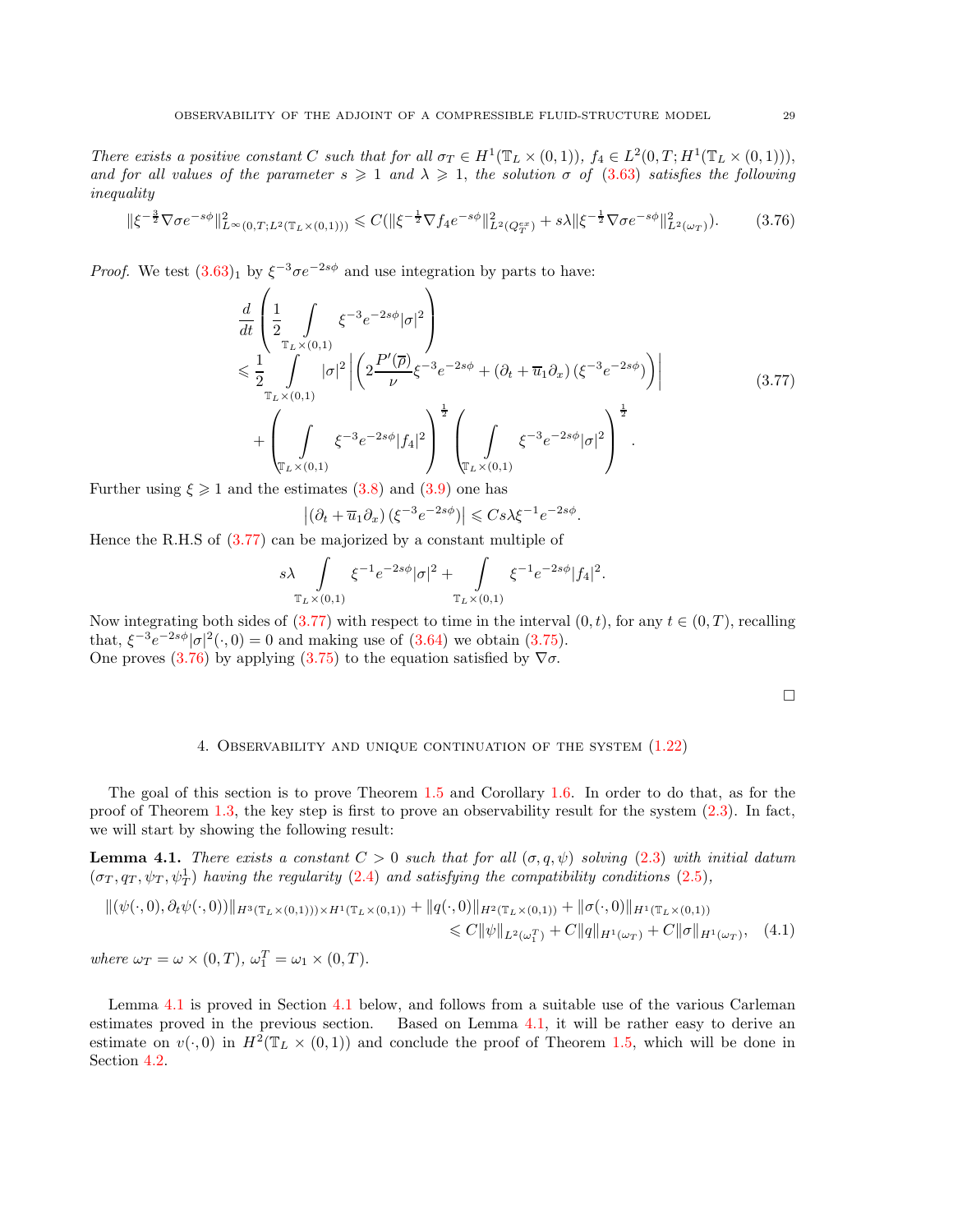[4.1.](#page-28-1) **Proof of Lemma 4.1.** Note that, from Lemma [2.2,](#page-11-2) for  $(\sigma_T, q_T, \psi_T, \psi_T^1)$  having the regularity  $(2.4)$ and satisfying the compatibility conditions [\(2.5\)](#page-11-5), we have that  $(\partial_t + \overline{u}_1 \partial_x)q_{|\mathbb{T}_L \times \{1\}}$  belongs to  $L^2(\mathbb{T}_T^1)$ . We thus apply Theorem [3.2](#page-15-3) with  $f_{\psi} = (\partial_t + \overline{u}_1 \partial_x) q_{\vert \mathbb{T}_L \times \{1\}}$ :

<span id="page-29-0"></span>
$$
s^{7} \lambda^{8} \iint_{\mathbb{T}_{T}^{1}} \xi^{7} |\psi|^{2} e^{-2s\phi} + s^{5} \lambda^{6} \iint_{\mathbb{T}_{T}^{1}} \xi^{5} |\partial_{x} \psi|^{2} e^{-2s\phi} + s^{3} \lambda^{4} \iint_{\mathbb{T}_{T}^{1}} \xi^{3} (|\partial_{xx} \psi|^{2} + |\partial_{t} \psi|^{2}) e^{-2s\phi}
$$
  
+  $s \lambda^{2} \iint_{\mathbb{T}_{T}^{1}} \xi (|\partial_{tx} \psi|^{2} + |\partial_{xxx} \psi|^{2}) e^{-2s\phi} + \frac{1}{s} \iint_{\mathbb{T}_{T}^{1}} \frac{1}{\xi} (|\partial_{tt} \psi|^{2} + |\partial_{txx} \psi|^{2} + |\partial_{xxxx} \psi|^{2}) e^{-2s\phi}$   
 $\leq C \iint_{\mathbb{T}_{T}^{1}} |\partial_{t} q + \overline{u}_{1} \partial_{x} q|^{2} e^{-2s\phi} + Cs^{7} \lambda^{8} \iint_{\omega_{1}^{T}} \xi^{7} |\psi|^{2} e^{-2s\phi}.$  (4.2)

From this estimate we deduce the estimate of  $\partial_t(\partial_t\psi + \overline{u}_1\partial_x\psi)$  and  $\partial_x(\partial_t\psi + \overline{u}_1\partial_x\psi)$ . We also know from Lemma [2.2](#page-11-2) that  $\sigma \in C^0([0,T]; H^1(\mathbb{T}_L \times (0,1)) \cap C^1([0,T]; L^2(\mathbb{T}_L \times (0,1))),$  so we can apply Corollary [3.6](#page-17-5) to q,  $\partial_t q$  and  $\partial_x q$ :

<span id="page-29-1"></span>
$$
\iint_{Q_T^{ex}} e^{-2s\phi} \left(\frac{1}{s\xi} |\nabla q|^2 + s\lambda^2 \xi |q|^2\right)
$$
\n
$$
\leq C \left( \frac{1}{s^2 \lambda^2} \iint_{Q_T^{ex}} e^{-2s\phi} \frac{1}{\xi^2} |\sigma|^2 + \frac{1}{s\lambda} \iint_{\mathbb{T}_T^1} e^{-2s\phi} \frac{1}{\xi} |\partial_t \psi + \overline{u}_1 \partial_x \psi|^2 + s\lambda^2 \iint_{\omega_T} e^{-2s\phi} \xi |q|^2 \right),
$$
\n(4.3)

$$
\iint_{Q_T^{ex}} e^{-2s\phi} \left(\frac{1}{s\xi} |\nabla \partial_t q|^2 + s\lambda^2 \xi |\partial_t q|^2\right) + \lambda \iint_{\mathbb{T}_T^1} e^{-2s\phi} |\partial_t q|^2
$$
\n
$$
\leq C \left( \frac{1}{\sqrt{\int_{-\infty}^{\infty} e^{-2s\phi} |\partial_t q|^2 + \frac{1}{\sqrt{\int_{-\infty}^{\infty} e^{-2s\phi} |\partial_t q|^2 + \frac{\pi}{2\sqrt{\int_{-\infty}^{\infty} e^{-2s\phi} |\partial_t q|^2}}}} \right)
$$
\n
$$
\leq C \left( \frac{1}{\sqrt{\int_{-\infty}^{\infty} e^{-2s\phi} |\partial_t q|^2 + \frac{1}{\sqrt{\int_{-\infty}^{\infty} e^{-2s\phi} |\partial_t q|^2 + \frac{\pi}{2\sqrt{\int_{-\infty}^{\infty} e^{-2s\phi} |\partial_t q|^2}}}} \right)
$$
\n
$$
(4.4)
$$

$$
\leq C \left( \frac{1}{s^2 \lambda^2} \iint\limits_{Q_T^{ex}} e^{-2s\phi} \frac{1}{\xi^2} |\partial_t \sigma|^2 + \frac{1}{s\lambda} \iint\limits_{\mathbb{T}_T^1} e^{-2s\phi} \frac{1}{\xi} |\partial_{tt} \psi + \overline{u}_1 \partial_{xt} \psi|^2 + s\lambda^2 \iint\limits_{\omega_T} e^{-2s\phi} \xi |\partial_t q|^2 \right),
$$
  

$$
\iint\limits_{Q_T^{ex}} e^{-2s\phi} (\frac{1}{s\xi} |\nabla \partial_x q|^2 + s\lambda^2 \xi |\partial_x q|^2) + \lambda \iint\limits_{\mathbb{T}_T^1} e^{-2s\phi} |\partial_x q|^2
$$
(4.5)

$$
\leq C\left(\frac{1}{s^2\lambda^2}\iint\limits_{Q_T^{ex}}e^{-2s\phi}\frac{1}{\xi^2}|\partial_x\sigma|^2+\frac{1}{s\lambda}\iint\limits_{\mathbb{T}_T^1}e^{-2s\phi}\frac{1}{\xi}|\partial_{tx}\psi+\overline{u}_1\partial_{xx}\psi|^2+s\lambda^2\iint\limits_{\omega_T}e^{-2s\phi}\xi|\partial_xq|^2\right).
$$

Now, we apply the observability estimates of Theorem [3.7](#page-26-5) with  $f_4 = q$ :

<span id="page-29-4"></span><span id="page-29-3"></span><span id="page-29-2"></span>
$$
\frac{1}{s\lambda} \iint\limits_{Q_T^{ex}} \frac{1}{\xi} (|\sigma|^2 + |\nabla \sigma|^2 + |\partial_t \sigma|^2) e^{-2s\phi}
$$
\n
$$
\leq C \frac{1}{s\lambda} \iint\limits_{\omega_T} \frac{1}{\xi} (|\sigma|^2 + |\nabla \sigma|^2) e^{-2s\phi} + C \frac{1}{s\lambda} \iint\limits_{Q_T^{ex}} \frac{1}{\xi} (|q|^2 + |\nabla q|^2) e^{-2s\phi}.
$$
\n(4.6)

Further applying the estimates [\(3.75\)](#page-27-5) and [\(3.76\)](#page-28-3) of Corollary [3.8](#page-27-6) with  $f_4 = q$ :

<span id="page-29-5"></span>
$$
\frac{1}{s^2\lambda^2} \sup_{(0,T)} \left( \int_{\substack{\mathbb{T}_L \times (0,1) \\ \xi \\ \omega_T}} \frac{1}{\xi^3} (|\sigma|^2 + |\nabla \sigma|^2) e^{-2s\phi} \right) \tag{4.7}
$$
\n
$$
\leq C \frac{1}{s\lambda} \iint_{\omega_T} \frac{1}{\xi} (|\sigma|^2 + |\nabla \sigma|^2) e^{-2s\phi} + C \frac{1}{s^2\lambda^2} \iint_{Q_T^{\epsilon}^x} \frac{1}{\xi} (|q|^2 + |\nabla q|^2) e^{-2s\phi}.
$$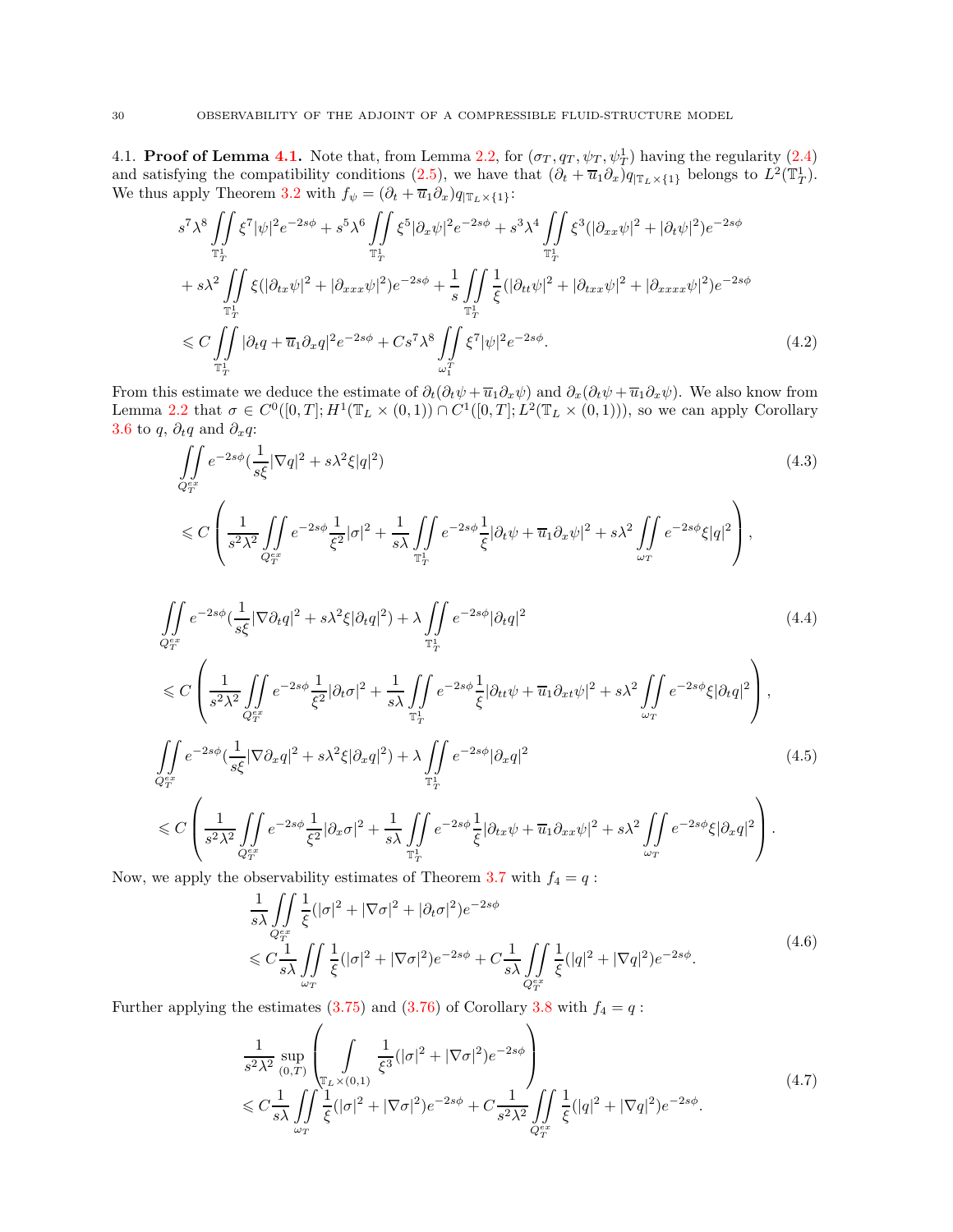Therefore, summing up  $(4.2)$ – $(4.3)$ – $(4.4)$ – $(4.5)$ – $(4.6)$ – $(4.7)$ , we obtain:

$$
s^7 \lambda^8 \iint_{\mathbb{T}_T^1} \xi^7 |\psi|^2 e^{-2s\phi} + s^5 \lambda^6 \iint_{\mathbb{T}_T^1} \xi^5 |\partial_x \psi|^2 e^{-2s\phi} + s^3 \lambda^4 \iint_{\mathbb{T}_T^1} \xi^3 (|\partial_{xx}\psi|^2 + |\partial_t \psi|^2) e^{-2s\phi}
$$
  
+
$$
+ s \lambda^2 \iint_{\mathbb{T}_T^1} \xi (|\partial_{tx}\psi|^2 + |\partial_{xxx}\psi|^2) e^{-2s\phi} + \frac{1}{s} \iint_{\mathbb{T}_T^1} \xi (|\partial_{tt}\psi|^2 + |\partial_{txx}\psi|^2 + |\partial_{xxxx}\psi|^2) e^{-2s\phi}
$$
  
+
$$
\iint_{\mathcal{Q}_{\mathbb{F}}^{\pi^2}} e^{-2s\phi} (\frac{1}{s\xi} (|\nabla q|^2 + |\nabla \partial_t q|^2 + |\nabla \partial_x q|^2) + s \lambda^2 \xi (|q|^2 + |\partial_t q|^2 + |\partial_x q|^2))
$$
  
+
$$
\lambda \iint_{\mathbb{T}_T^1} e^{-2s\phi} (|\partial_t q|^2 + |\partial_x q|^2) + \frac{1}{s \lambda} \iint_{\mathcal{Q}_{\mathbb{F}}^{\pi^2}} \xi (|\sigma|^2 + |\nabla \sigma|^2 + |\partial_t \sigma|^2) e^{-2s\phi}
$$
  
+
$$
\frac{1}{s^2 \lambda^2} \sup_{(0,T)} \left( \iint_{\mathbb{T}_L \times (0,1)} \frac{1}{\xi^3} (|\sigma|^2 + |\nabla \sigma|^2) e^{-2s\phi} \right)
$$
  

$$
\leq C \iint_{\mathbb{T}_T^1} |\partial_t q + \overline{u}_1 \partial_x q|^2 e^{-2s\phi} + Cs^7 \lambda^8 \iint_{\mathbb{F}_1^1} \xi^7 |\psi|^2 e^{-2s\phi} + C \frac{1}{s^2 \lambda^2} \iint_{\mathcal{Q}_{\mathbb{F}}^{\pi^2}} e^{-2s\phi} \frac{1}{\xi^2} (|\sigma|^2 + |\partial_x \sigma|^2 + |\partial_t \sigma|^2) + |\partial_x \sigma|^2 + |\partial_t \sigma|^2) + C \frac{1}{s \lambda} \iint_{\mathbb{F}_T^1} e^{-2s\phi} \frac{
$$

Using that  $\xi \geq \theta \geq 1$ , taking s and  $\lambda$  large enough, we can absorb all the terms in the right hand side which are not localized in the observation set, so that we deduce

<span id="page-30-0"></span>
$$
s^{7} \lambda^{8} \iint_{\mathbb{T}_{T}^{+}} \xi^{7} |\psi|^{2} e^{-2s\phi} + s^{5} \lambda^{6} \iint_{\mathbb{T}_{T}^{+}} \xi^{5} |\partial_{x} \psi|^{2} e^{-2s\phi} + s^{3} \lambda^{4} \iint_{\mathbb{T}_{T}^{1}} \xi^{3} (|\partial_{xx} \psi|^{2} + |\partial_{t} \psi|^{2}) e^{-2s\phi} + s \lambda^{2} \iint_{\mathbb{T}_{T}^{1}} \xi (|\partial_{tx} \psi|^{2} + |\partial_{xxx} \psi|^{2}) e^{-2s\phi} + \frac{1}{s} \iint_{\mathbb{T}_{T}^{1}} \xi (|\partial_{tt} \psi|^{2} + |\partial_{txx} \psi|^{2} + |\partial_{xxx} \psi|^{2}) e^{-2s\phi} + \iint_{\mathbb{T}_{T}^{1}} e^{-2s\phi} (\frac{1}{s\xi} (|\nabla \partial_{t} q|^{2} + |\nabla q|^{2}) + s \lambda^{2} \xi (|q|^{2} + |\partial_{t} q|^{2})) + \frac{1}{s \lambda} \iint_{\mathbb{Q}_{T}^{ex}} \xi (|\sigma|^{2} + |\nabla \sigma|^{2} + |\partial_{t} \sigma|^{2}) e^{-2s\phi} + \frac{1}{s^{2} \lambda^{2}} \sup_{(0,T)} \left( \iint_{\mathbb{T}_{L} \times (0,1)} \frac{1}{\xi^{3}} (|\sigma|^{2} + |\nabla \sigma|^{2}) e^{-2s\phi} \right) < \leq C s^{7} \lambda^{8} \iint_{\omega_{1}^{T}} \xi^{7} |\psi|^{2} e^{-2s\phi} + C s \lambda^{2} \iint_{\omega_{T}} e^{-2s\phi} \xi (|q|^{2} + |\partial_{x} q|^{2} + |\partial_{t} q|^{2}) + C \frac{1}{s \lambda} \iint_{\omega_{T}} \frac{1}{\xi} (|\sigma|^{2} + |\nabla \sigma|^{2}) e^{-2s\phi}.
$$
 (4.8)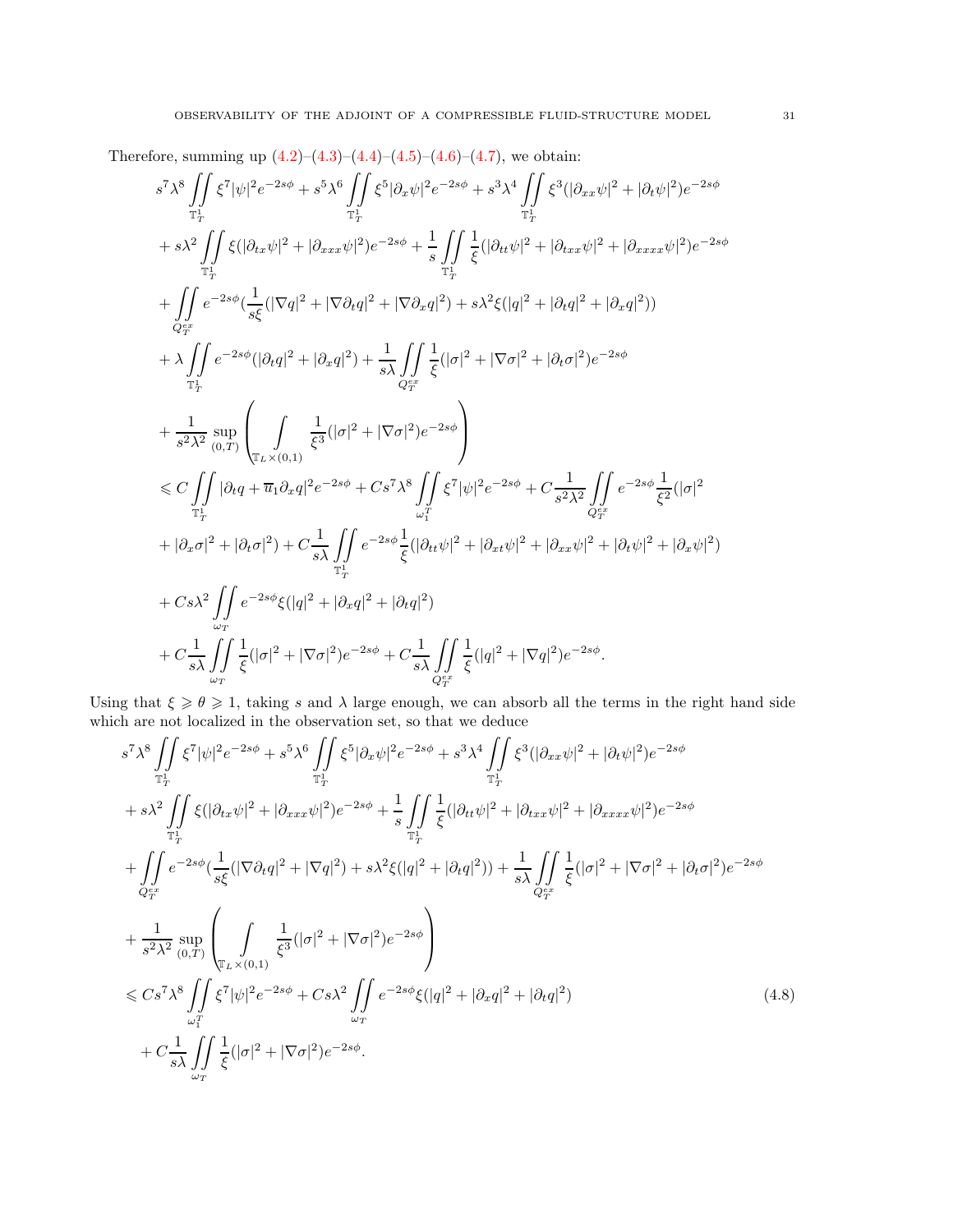We now fix s and  $\lambda$  such that [\(4.8\)](#page-30-0) holds. We then use the fact that

$$
e^{-2s\phi} \leq C \quad \text{on } \omega_T, \qquad \xi^i e^{-2s\phi} \leq C \quad \text{on } \omega_T \cup \omega_1^T \quad \text{for } i \in \{-1, 1, 7\},
$$
  
\n
$$
\exists c > 0, \text{ s.t. } e^{-2s\phi} \geq c \quad \text{on } (\mathbb{T}_L \times (0, 1)) \times (2T_0, T - 2T_1)
$$
  
\nand 
$$
\xi^i e^{-2s\phi} \geq c \quad \text{on } (\mathbb{T}_L \times \{1\}) \times (2T_0, T - 2T_1) \quad \text{for } i \in \{-3, -1, 1, 3, 5, 7\}.
$$

to deduce from [\(4.8\)](#page-30-0) that

$$
\|\psi\|_{L^{2}(2T_{0},T-2T_{1};H^{4}(\mathbb{T}_{L}\times\{1\}))\cap H^{2}(2T_{0},T-2T_{1};L^{2}(\mathbb{T}_{L}\times\{1\}))}+\|q\|_{H^{1}(2T_{0},T-2T_{1};H^{1}(\mathbb{T}_{L}\times(0,1)))}\n+ \|\sigma\|_{L^{\infty}(2T_{0},T-2T_{1};H^{1}(\mathbb{T}_{L}\times(0,1)))\cap H^{1}(2T_{0},T-2T_{1};L^{2}(\mathbb{T}_{L}\times(0,1)))}\n\leq C\|\psi\|_{L^{2}(\omega_{1}^{T})}+C\|q\|_{L^{2}(0,T;H^{1}(\omega))\cap H^{1}(0,T;L^{2}(\omega))}+C\|\sigma\|_{L^{2}(0,T;H^{1}(\omega))}.\tag{4.9}
$$

The next step consists in proving that there exists a constant  $C$  such that

$$
\begin{aligned} &\|(\psi(\cdot,2T_0),\partial_t\psi(\cdot,2T_0))\|_{H^3(\mathbb{T}_L\times\{1\})\times H^1(\mathbb{T}_L\times\{1\})} + \|q(\cdot,2T_0)\|_{H^2(\mathbb{T}_L\times(0,1))} \\ &+ \|\sigma(\cdot,2T_0)\|_{H^1(\mathbb{T}_L\times(0,1))} \leq C \|\psi\|_{L^2(\omega_1^T)} + C \|q\|_{L^2(0,T;H^1(\omega))\cap H^1(0,T;L^2(\omega))} + C \|\sigma\|_{L^2(0,T;H^1(\omega))}. \end{aligned} \tag{4.10}
$$

From [\(4.9\)](#page-31-0), we have an estimate on  $\psi$  in  $L^2(2T_0, T - 2T_1; H^4(\mathbb{T}_L \times \{1\})) \cap H^2(2T_0, T - 2T_1; L^2(\mathbb{T}_L \times \{1\}))$ and thus by interpolation on  $\psi \in C^0([2T_0, T - 2T_1]; H^3(\mathbb{T}_L \times \{1\})) \cap C^1([2T_0, T - 2T_1]; H^1(\mathbb{T}_L \times \{1\})),$ so that we obtain

<span id="page-31-4"></span>
$$
\|(\psi(\cdot, 2T_0), \partial_t \psi(\cdot, 2T_0))\|_{H^3(\mathbb{T}_L \times \{1\}) \times H^1(\mathbb{T}_L \times \{1\})} \n\leq C \|\psi\|_{L^2(\omega_1^T)} + C \|q\|_{L^2(0,T;H^1(\omega)) \cap H^1(0,T;L^2(\omega))} + C \|\sigma\|_{L^2(0,T;H^1(\omega))}.
$$
\n(4.11)

Then, from [\(4.9\)](#page-31-0), we also have an estimate on q in  $C^0([2T_0, T-2T_1]; H^1(\mathbb{T}_L \times (0,1))),$  therefore

$$
\|q(\cdot,T-2T_1)\|_{H^1(\mathbb{T}_L\times(0,1))} \leq C \|\psi\|_{L^2(\omega_1^T)} + C \|q\|_{L^2(0,T;H^1(\omega))\cap H^1(0,T;L^2(\omega))} + C \|\sigma\|_{L^2(0,T;H^1(\omega))}.
$$
 (4.12)

Now q satisfies the heat equation  $(2.3)(2,3,4,5)$  and has the regularity  $(2.6)_2$ . We thus apply Lemma [5.1](#page-39-0) with  $f_{\sigma} = -\frac{P'(\overline{\rho})\overline{\rho}^2}{\nu}$  $\frac{\rho/\rho}{\nu}$ σ,

<span id="page-31-7"></span><span id="page-31-6"></span><span id="page-31-5"></span><span id="page-31-3"></span><span id="page-31-1"></span><span id="page-31-0"></span>
$$
g_{\psi} = \begin{cases} -\overline{\rho}(\partial_t \psi + \overline{u}_1 \partial_x \psi) & \text{on} \quad \mathbb{T}_L \times \{1\}, \\ 0 & \text{on} \quad \mathbb{T}_L \times \{0\}, \end{cases}
$$
(4.13)

in the time interval  $(2T_0, T - 2T_1)$  and further use  $(4.9)$  and  $(4.12)$  to deduce

$$
||q(\cdot,2T_0)||_{H^2(\mathbb{T}_L\times(0,1))} \leq C||\psi||_{L^2(\omega_1^T)} + C||q||_{L^2(0,T;H^1(\omega))\cap H^1(0,T;L^2(\omega))} + C||\sigma||_{L^2(0,T;H^1(\omega))}.
$$
 (4.14)

Finally, in view of the assumptions [\(2.4\)](#page-11-4) and [\(2.5\)](#page-11-5) we know from [\(2.6\)](#page-12-0) that  $\sigma \in C^0([0,T]; H^1(\mathbb{T}_L \times (0,1))).$ Hence using [\(4.9\)](#page-31-0), one at once deduce that

$$
\|\sigma(\cdot, 2T_0)\|_{H^1(\mathbb{T}_L \times (0,1))} \leq C \|\psi\|_{L^2(\omega_1^T)} + C \|q\|_{L^2(0,T;H^1(\omega)) \cap H^1(0,T;L^2(\omega))} + C \|\sigma\|_{L^2(0,T;H^1(\omega))}.
$$
 (4.15)  
The combination of (4.11)–(4.14)–(4.15) then concludes the proof of (4.10).

We now use Lemma [2.2](#page-11-2) to deduce [\(4.1\)](#page-28-5). Since we are dealing with the solution  $(\sigma, q, \psi)$  of the system  $(2.3)$  in the strong regularity framework  $(2.6)$ , compatibility conditions analogous to  $(2.5)$  is automatically satisfied at time  $2T_0$ . Hence using Lemma [2.2](#page-11-2) to solve [\(2.3\)](#page-11-1) starting from the time  $2T_0$  and the estimate  $(4.10)$  we conclude the proof of  $(4.1)$ .

<span id="page-31-2"></span>4.2. **Proof of Theorem [1.5.](#page-7-1)** For  $(\sigma_T, v_T, \psi_T, \psi_T^1)$  as in Theorem [1.5,](#page-7-1) we start by solving  $(2.3)$  with initial datum  $(\sigma_T, q_T, \psi_T, \psi_T^1)$ , where  $q_T = \nu \text{div } v_T + \overline{\rho} \sigma_T$ . Using Lemma [4.1](#page-28-1) and recalling that  $q = \nu \text{div } v + \overline{\rho} \sigma$ , we deduce that

$$
\|\sigma(\cdot,0)\|_{H^1(\mathbb{T}_L\times(0,1))} + \|\text{div}\,v(\cdot,0)\|_{H^1(\mathbb{T}_L\times(0,1))} + \|(\psi(\cdot,0),\partial_t\psi(\cdot,0))\|_{H^3(\mathbb{T}_L\times\{1\})\times H^1(\mathbb{T}_L\times\{1\})} \leq C \|\psi\|_{L^2(\omega_1^T)} + C \|q\|_{L^2(0,T;H^1(\omega))\cap H^1(0,T;L^2(\omega))} + C \|\sigma\|_{L^2(0,T;H^1(\omega))} \leq C \|\psi\|_{L^2(\omega_1^T)} + C \|v\|_{L^2(0,T;H^2(\omega))\cap H^1(0,T;H^1(\omega))} + C \|\sigma\|_{L^2(0,T;H^1(\omega))}.
$$
\n(4.16)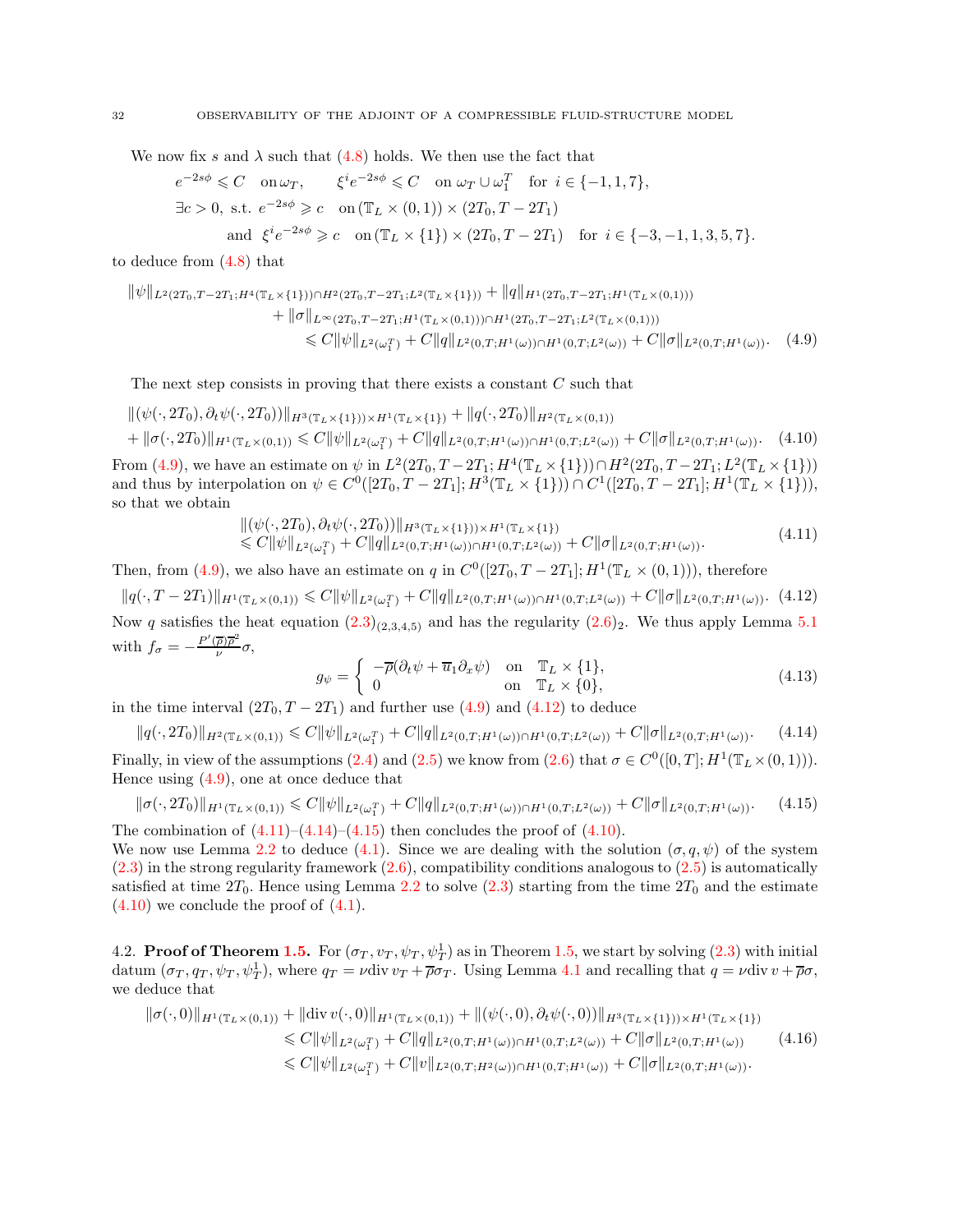One now uses the system  $(2.8)$  to obtain the following set of equations solved by curly:

$$
\begin{cases}\n-\overline{\rho}(\partial_t(\text{curl}v) + \overline{u}_1 \partial_x(\text{curl}v)) - \mu \Delta(\text{curl}v) = 0 & \text{in } (\mathbb{T}_L \times (0,1)) \times (0,T), \\
\text{curl}v = 0 & \text{on } (\mathbb{T}_L \times \{0,1\}) \times (0,T), \\
\text{curl}v(\cdot,T) = \text{curl}v_T & \text{in } \mathbb{T}_L \times (0,1).\n\end{cases}
$$
\n(4.17)

Thus,  $curl v$  satisfies a parabolic heat type equation with homogeneous Dirichlet boundary condition. Classical observability estimates for the heat equation (see e.g.  $[23]$  or  $[18]$ ) immediately yields

<span id="page-32-5"></span><span id="page-32-4"></span><span id="page-32-2"></span>
$$
\|\operatorname{curl} v(\cdot,0)\|_{H^1(\mathbb{T}_L \times (0,1))} \leq C \|\operatorname{curl} v\|_{L^2(\omega_T)} \leq C \|v\|_{L^2(0,T;H^1(\omega))}.
$$
\n(4.18)

Now we recover  $v(\cdot, 0)$  by solving the following elliptic problem at times  $t = 0$ :

$$
\begin{cases}\n\Delta v(\cdot,0) = \nabla \text{div}\left(v(\cdot,0)\right) + \begin{pmatrix} \partial_z \\ -\partial_x \end{pmatrix} (\text{curl}\,v(\cdot,0)) & \text{in} & \mathbb{T}_L \times (0,1), \\
v(\cdot,0) \cdot n = \psi(\cdot,0) & \text{on} \mathbb{T}_L \times \{1\}, \\
v(\cdot,0) \cdot n = 0 & \text{on} \mathbb{T}_L \times \{0\}, \\
\text{curl}\,v(\cdot,0) = 0 & \text{on} \mathbb{T}_L \times \{0,1\}.\n\end{cases}
$$
\n(4.19)

One can use standard elliptic regularity to deduce that

$$
||v(\cdot,0)||_{H^2(\mathbb{T}_L\times(0,1))} \leq C||\operatorname{curl} v(\cdot,0)||_{H^1(\mathbb{T}_L\times(0,1))} + C||\operatorname{div} v(\cdot,0)||_{H^1(\mathbb{T}_L\times(0,1))} + C||\psi(\cdot,0)||_{H^3(\mathbb{T}_L\times\{1\})}.
$$

With the estimates  $(4.16)$ – $(4.18)$  and this last estimate, we then deduce that

 $||v(\cdot,0)||_{H^1(\mathbb{T}_L\times(0,1))} \leq C||\psi||_{L^2(\omega_1^T)} + C||v||_{L^2(0,T;H^2(\omega))\cap H^1(0,T;H^1(\omega))} + C||\sigma||_{L^2(0,T;H^1(\omega))}.$  (4.20) Together with [\(4.16\)](#page-31-7), this concludes the proof of Theorem [1.5.](#page-7-1)

<span id="page-32-0"></span>4.3. Proof of Corollary [1.6.](#page-8-0) The assumption that  $(\sigma, v, \psi) = 0$  in  $(\omega_T)^2 \times \omega_T^1$  at once gives  $(\sigma, q, \psi) = 0$ in  $(\omega_T)^2 \times \omega_T^1$  and hence form  $(4.8)$  we furnish:

<span id="page-32-3"></span>
$$
(\sigma, q, \psi) = 0 \quad \text{in} \quad ((\mathbb{T}_L \times (0, 1)) \times (0, T))^2 \times ((\mathbb{T}_L \times \{1\}) \times (0, T)). \tag{4.21}
$$

The only task is to prove  $v = 0$  on  $((\mathbb{T}_L \times (0,1)) \times (0,T))$ . From  $(4.21)$  it is easy to observe that  $\text{div } v = 0$  in  $(\text{T}_L \times (0, 1)) \times (0, T)$ . Then one considers the system [\(4.17\)](#page-32-4) solved by curl v use curl  $v = 0$ in  $\omega_T$  and classical Carleman estimate for heat type equation from [\[23\]](#page-40-7) or [\[18\]](#page-40-6) to infer curl  $v = 0$  in  $((\mathbb{T}_L \times (0,1)) \times (0,T))$ . Since  $v \in C^0([0,T]; H^2(\mathbb{T}_L \times (0,1)))$  (follows from  $(1.25)$ ) it satisfies a system of the form  $(4.19)$  for each  $t \in (0, T)$  but with zero source terms since we already have:

$$
(\operatorname{div} v, \operatorname{curl} v, \psi) = 0 \quad \text{in} \quad ((\mathbb{T}_L \times (0, 1)) \times (0, T))^2 \times ((\mathbb{T}_L \times \{1\}) \times (0, T)).
$$

<span id="page-32-1"></span>Considering this equations component wise and using that  $v = 0$  in  $\omega_T$  one proves  $v = 0$  in  $(\mathbb{T}_L \times (0, 1)) \times$  $(0, T)$ . This finishes the proof of Corollary [1.6.](#page-8-0)

### 5. Appendix

5.1. **Proof of Lemma [2.2:](#page-11-2)** This section is devoted for the proof of Lemma [2.2.](#page-11-2)

*Proof of Lemma [2.2.](#page-11-2)* In this step we will prove the existence and regularity result for  $(\sigma, q, \psi)$  solving the system  $(2.3)$ . In fact, we will prove that under the assumptions  $(2.4)$  and  $(2.5)$ , the system  $(2.3)$  admits a unique solution in the following functional framework  $(2.6)$ . We will first prove a local in time existence result for the problem  $(2.3)$ . Then using the linearity of  $(2.3)$  we iterate the time steps in order to show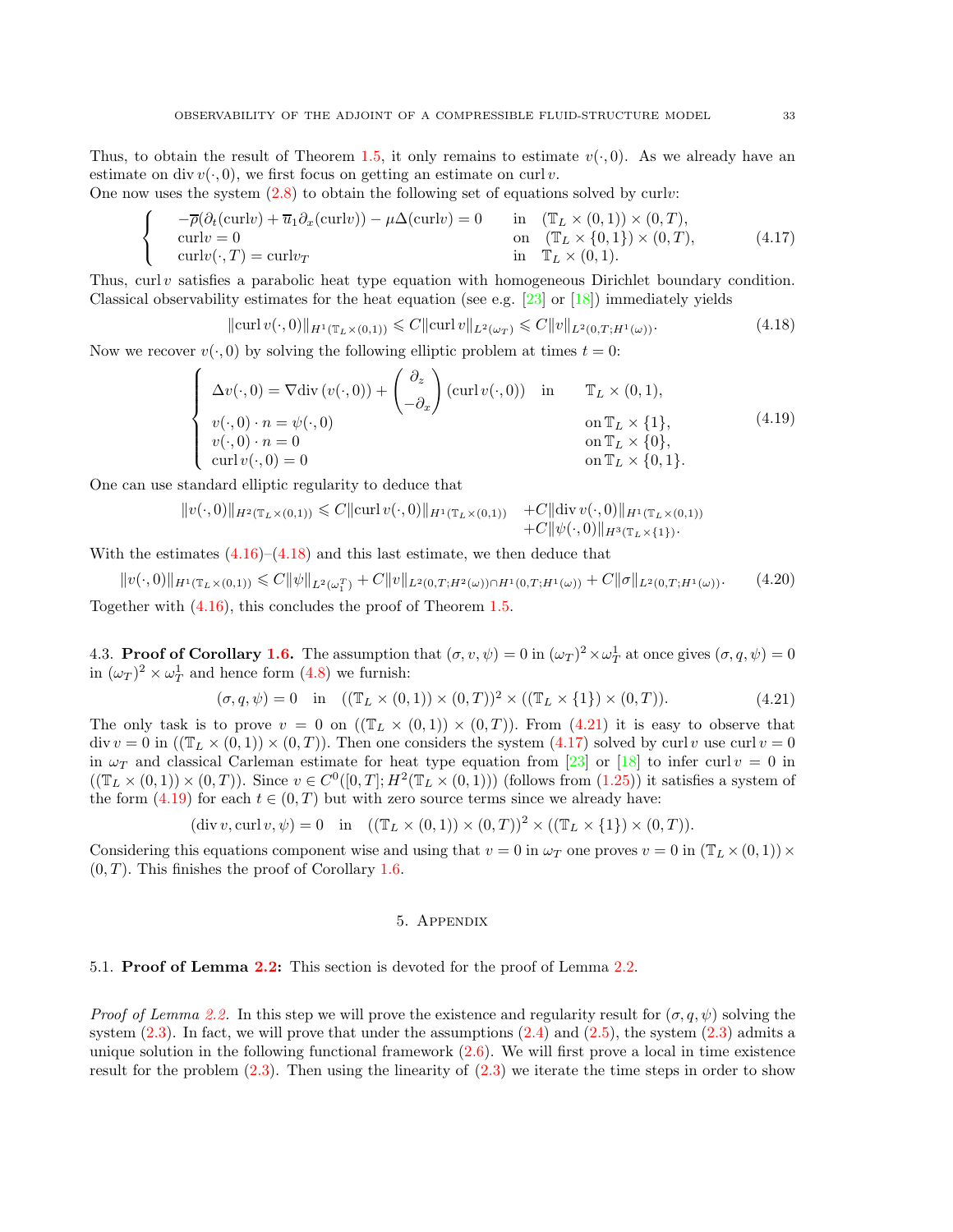$(2.6)$ . Since the problem  $(2.3)$  is posed backward in time by local in time existence, we first work in some time interval of the form  $(T - T_0, T)$  for  $T_0$  sufficiently small.

Let  $0 < T_0 < T$ . We consider the system [\(2.3\)](#page-11-1). We are going to define a suitable map whose fixed point gives a solution to the system  $(2.3)$  in the time interval  $(T - T_0, T)$ . We define

$$
\mathbb{H}_{1}^{T_{0}} = (L^{2}(T - T_{0}, T; H^{1}(\mathbb{T}_{L} \times (0, 1))) \cap H^{1}(T - T_{0}, T; L^{2}(\mathbb{T}_{L} \times (0, 1)))) \times (H^{1}(T - T_{0}, T; H^{3/2}(\mathbb{T}_{L} \times \{1\})) \cap H^{7/4}(T - T_{0}, T; L^{2}(\mathbb{T}_{L} \times \{1\})) \cap L^{2}(T - T_{0}, T; H^{5/2}(\mathbb{T}_{L} \times \{1\})) \cap H^{3/4}(T - T_{0}, T; H^{1}(\mathbb{T}_{L} \times \{1\}))),
$$
\n(5.1)

and for  $(\widehat{\sigma}, \widehat{\psi}) \in \mathbb{H}_1^{T_0}$  satisfying the condition

<span id="page-33-5"></span><span id="page-33-3"></span><span id="page-33-1"></span>
$$
\widehat{\sigma}(\cdot,T) = \sigma_T \quad \text{and} \quad (\widehat{\psi}, \partial_t \widehat{\psi})(\cdot,T) = (\psi_T, \psi_T^1), \tag{5.2}
$$

we solve the system

$$
\begin{cases}\n-\partial_t \sigma - \overline{u}_1 \partial_x \sigma + \frac{P'(\overline{\rho}) \overline{\rho}}{\nu} \sigma = \frac{P'(\overline{\rho})}{\nu} q & \text{in } (\mathbb{T}_L \times (0,1)) \times (T - T_0, T), \\
-(\partial_t q + \overline{u}_1 \partial_x q) - \frac{\nu}{\overline{\rho}} \Delta q - \frac{P'(\overline{\rho}) \overline{\rho}}{\nu} q = -\frac{P'(\overline{\rho}) \overline{\rho}^2}{\nu} \widehat{\sigma} & \text{in } (\mathbb{T}_L \times (0,1)) \times (T - T_0, T), \\
\partial_z q = -\overline{\rho} (\partial_t \widehat{\psi} + \overline{u}_1 \partial_x \widehat{\psi}) & \text{on } (\mathbb{T}_L \times \{1\}) \times (T - T_0, T), \\
\partial_z q = 0 & \text{on } (\mathbb{T}_L \times \{0\}) \times (T - T_0, T), \\
q(\cdot, T) = q_T & \text{in } \mathbb{T}_L \times (0, 1), \\
\sigma(\cdot, T) = \sigma_T & \text{in } \mathbb{T}_L \times (0, 1), \\
\partial_{tt} \psi + \partial_{txx} \psi + \partial_{xxx} \psi = (\partial_t + \overline{u}_1 \partial_x) q & \text{on } (\mathbb{T}_L \times \{1\}) \times (T - T_0, T), \\
\psi(T) = \psi_T & \text{and } \partial_t \psi(T) = \psi_T^1 & \text{in } \mathbb{T}_L \times \{1\},\n\end{cases} (5.3)
$$

This defines the following map:

<span id="page-33-4"></span>
$$
\mathcal{L}_{T_0} : (\hat{\sigma}, \hat{\psi}) \in \mathbb{H}_1^{T_0} \longrightarrow (\sigma, \psi). \tag{5.4}
$$

We will show that  $\mathcal{L}_{T_0}$  maps  $\mathbb{H}_1^{T_0}$  into itself and is a contraction there. Observe that a fixed point of the map infers a solution to the system  $(2.3)$  in the time interval  $(T - T_0, T)$ . In the sequel we will show that the map  $\mathcal{L}_{T_0}$  admits a fixed point in  $\mathbb{H}_1^{T_0}$ , for  $T_0$  sufficiently small.

5.2.  $\mathcal{L}_{T_0}$  maps  $\mathbb{H}_1^{T_0}$  to itself. . In that direction we first claim that there exists a positive constant C such that

<span id="page-33-2"></span>
$$
||q||_{L^{2}(T-T_{0},T;H^{3}(\mathbb{T}_{L}\times(0,1)))\cap H^{3/2}(T-T_{0},T;L^{2}(\mathbb{T}_{L}\times(0,1)))}
$$
  
\n
$$
\leq C(||(\partial_{t}\hat{\psi}+\overline{u}_{1}\partial_{x}\hat{\psi})||_{L^{2}(T-T_{0},T;H^{3/2}(\mathbb{T}_{L}\times\{1\}))\cap H^{3/4}(T-T_{0},T;L^{2}(\mathbb{T}_{L}\times\{1\}))})
$$
  
\n
$$
+||\hat{\sigma}||_{L^{2}(T-T_{0},T;H^{1}(\mathbb{T}_{L}\times(0,1)))\cap H^{1}(T-T_{0},T;L^{2}(\mathbb{T}_{L}\times(0,1)))}+||q_{T}||_{H^{2}(\mathbb{T}_{L}\times(0,1))})
$$
\n(5.5)

To begin with, we will just use the following regularities for the non-homogeneous source term, boundary data and the initial condition

<span id="page-33-0"></span>
$$
\begin{cases}\n\hat{\sigma} \in L^{2}(T - T_{0}, T; L^{2}(\mathbb{T}_{L} \times (0, 1))),\n-\overline{\rho}(\partial_{t}\hat{\psi} + \overline{u}_{1}\partial_{x}\hat{\psi}) \in L^{2}(T - T_{0}, T; H^{1/2}(\mathbb{T}_{L} \times \{1\}))\n\Omega H^{1/4}(T - T_{0}, T; L^{2}(\mathbb{T}_{L} \times \{1\})),\n\eta_{T} \in H^{1}(\mathbb{T}_{L} \times (0, 1)).\n\end{cases}
$$
\n(5.6)

Hence using the regularities [\(5.6\)](#page-33-0) one can apply [\[27,](#page-41-12) Theorem 5.3, p. 32] to solve  $(5.3)_2$  $(5.3)_2$ - $(5.3)_5$  in the following functional framework

$$
q \in L^{2}(T - T_{0}, T; H^{2}(\mathbb{T}_{L} \times (0, 1))) \cap H^{1}(T - T_{0}, T; L^{2}(\mathbb{T}_{L} \times (0, 1))).
$$
\n(5.7)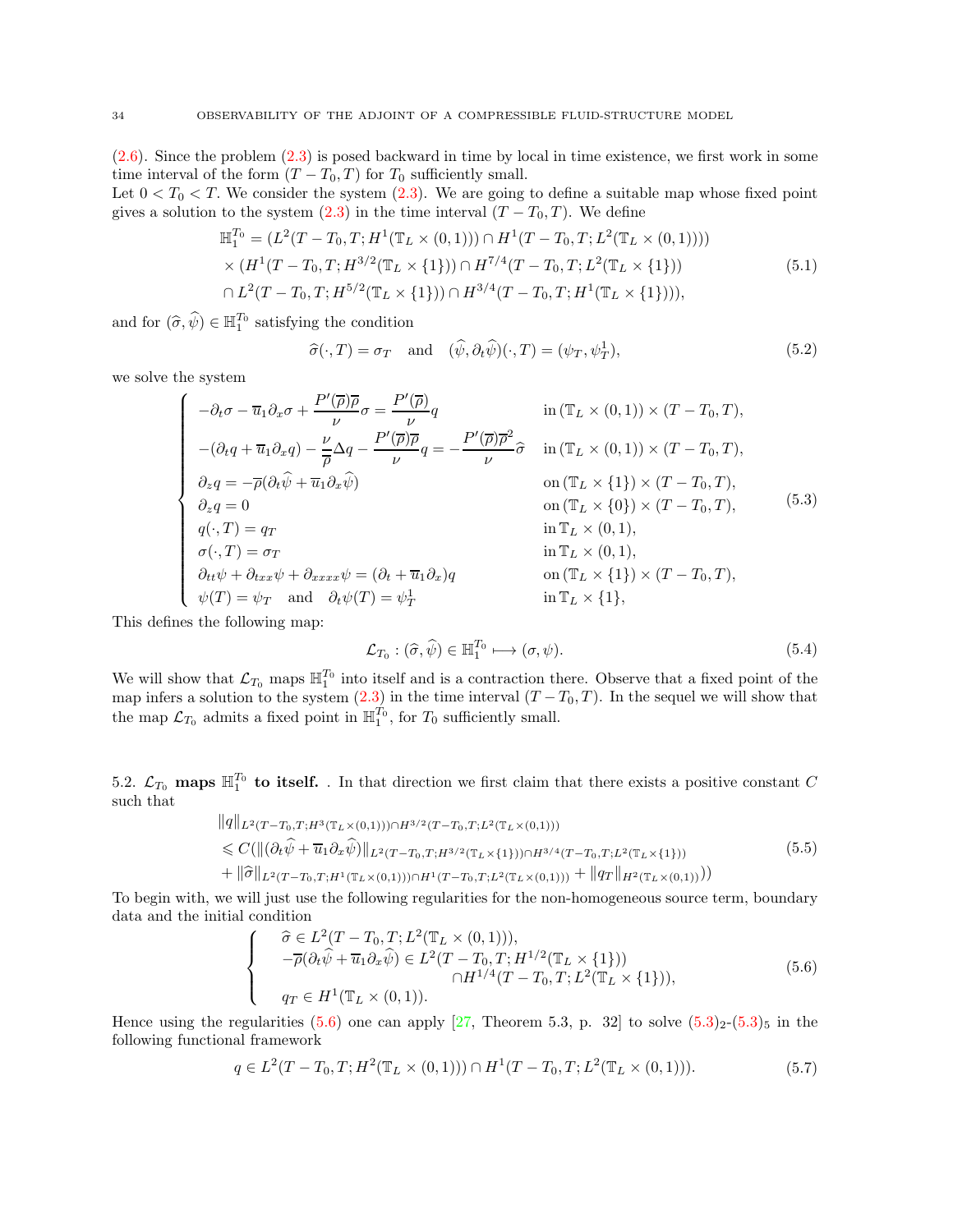Moreover there exists a positive constant C independent of  $T_0$  such that

<span id="page-34-0"></span>
$$
\|q\|_{L^{2}(T-T_{0},T;H^{2}(\mathbb{T}_{L}\times(0,1)))\cap H^{1}(T-T_{0},T;L^{2}(\mathbb{T}_{L}\times(0,1)))}\n\leq C(\|\hat{\sigma}\|_{L^{2}(T-T_{0},T;L^{2}(\mathbb{T}_{L}\times(0,1)))} + \|(\nu \operatorname{div} v_{T} + \overline{\rho}\sigma_{T})\|_{H^{1}(\mathbb{T}_{L}\times(0,1))}\n+ \|(\partial_{t}\hat{\psi} + \overline{u}_{1}\partial_{x}\hat{\psi})\|_{L^{2}(T-T_{0},T;H^{1/2}(\mathbb{T}_{L}\times\{1\}))\cap H^{1/4}(T-T_{0},T;L^{2}(\mathbb{T}_{L}\times\{1\}))}.
$$
\n(5.8)

Let us explain how we obtain a constant C independent of  $T_0$  in the inequality [\(5.8\)](#page-34-0). The technique is inspired from [\[35\]](#page-41-13). We extend  $\hat{\sigma}$  and  $(\partial_t \hat{\psi} + \overline{u}_1 \partial_x \hat{\psi})$  in  $(0, T)$  by defining them zero in the time interval  $(0, T - T_0)$ . The extended functions are also denoted by the same notations  $\hat{\sigma}$  and  $(\partial_t \hat{\psi} + \overline{u}_1 \partial_x \hat{\psi})$ . It is easy to verify that

$$
\hat{\sigma} \in L^{2}(0,T; L^{2}(\mathbb{T}_{L} \times (0,1))) \text{ and } (\partial_{t}\hat{\psi} + \overline{u}_{1}\partial_{x}\hat{\psi}) \in L^{2}(0,T; H^{1/2}(\mathbb{T}_{L} \times \{1\}))
$$

$$
\cap H^{1/4}(0,T; L^{2}(\mathbb{T}_{L} \times \{1\})).
$$

One then has the following

<span id="page-34-1"></span>
$$
||q||_{L^{2}(T-T_{0},T;H^{2}(\mathbb{T}_{L}\times(0,1)))\cap H^{1}(T-T_{0},T;L^{2}(\mathbb{T}_{L}\times(0,1)))}
$$
  
\n
$$
\leq ||q||_{L^{2}(0,T;H^{2}(\mathbb{T}_{L}\times(0,1)))\cap H^{1}(0,T;L^{2}(\mathbb{T}_{L}\times(0,1)))
$$
  
\n
$$
\leq C(||\hat{\sigma}||_{L^{2}(0,T;L^{2}(\mathbb{T}_{L}\times(0,1)))} + ||q_{T}||_{H^{1}(\mathbb{T}_{L}\times(0,1))}
$$
  
\n
$$
+ ||(\partial_{t}\hat{\psi} + \overline{u}_{1}\partial_{x}\hat{\psi})||_{L^{2}(0,T;H^{1/2}(\mathbb{T}_{L}\times\{1\}))\cap H^{1/4}(0,T;L^{2}(\mathbb{T}_{L}\times\{1\}))})
$$
  
\n
$$
= C(||\hat{\sigma}||_{L^{2}(T-T_{0},T;L^{2}(\mathbb{T}_{L}\times(0,1)))} + ||q_{T}||_{H^{1}(\mathbb{T}_{L}\times(0,1))}
$$
  
\n
$$
+ ||(\partial_{t}\hat{\psi} + \overline{u}_{1}\partial_{x}\hat{\psi})||_{L^{2}(T-T_{0},T;H^{1/2}(\mathbb{T}_{L}\times\{1\}))\cap H^{1/4}(T-T_{0},T;L^{2}(\mathbb{T}_{L}\times\{1\}))}),
$$
  
\n(5.9)

where the constant C (might depend of T) is independent of  $T_0$ . Now to prove  $(5.5)$  we write the equations  $(5.3)_2$  $(5.3)_2$ - $(5.3)_5$  as follows:

$$
\begin{cases}\n-\partial_t q - \frac{\nu}{\overline{\rho}} \Delta q = -\frac{P'(\overline{\rho})\overline{\rho}^2}{\nu} \hat{\sigma} + \overline{u}_1 \partial_x q + \frac{P'(\overline{\rho})\overline{\rho}}{\nu} q := \mathcal{G}_{\hat{\sigma},q} & \text{in } (\mathbb{T}_L \times (0,1)) \times (T - T_0, T), \\
\partial_z q = -\overline{\rho} (\partial_t \hat{\psi} + \overline{u}_1 \partial_x \hat{\psi}) & \text{on } (\mathbb{T}_L \times \{1\}) \times (T - T_0, T), \\
\partial_z q = 0 & \text{on } (\mathbb{T}_L \times \{0\}) \times (T - T_0, T), \\
q(\cdot, T) = q_T = \nu \text{div} v_T + \overline{\rho} \sigma_T & \text{in } \mathbb{T}_L \times (0,1),\n\end{cases}
$$
\n(5.10)

In view of  $(5.9)$  and the interpolation  $L^2(T-T_0,T;H^2(\mathbb{T}_L\times(0,1)))\cap H^1(T-T_0,T;L^2(\mathbb{T}_L\times(0,1)))\hookrightarrow$  $H^{\frac{1}{2}}(T-T_0,T;H^1(\mathbb{T}_L\times(0,1)))$  one has the following regularity estimate of  $\partial_x q$  by interpolation

<span id="page-34-5"></span><span id="page-34-4"></span><span id="page-34-2"></span>
$$
\|\partial_x q\|_{L^2(T-T_0,T;H^1(\mathbb{T}_L\times(0,1)))\cap H^{1/2}(T-T_0,T;L^2(\mathbb{T}_L\times(0,1)))}\n\leq C(\|\hat{\sigma}\|_{L^2(T-T_0,T;L^2(\mathbb{T}_L\times(0,1)))} + \|q_T\|_{H^1(\mathbb{T}_L\times(0,1))}\n+ \|(\partial_t \hat{\psi} + \overline{u}_1 \partial_x \hat{\psi})\|_{L^2(T-T_0,T;H^{1/2}(\mathbb{T}_L\times\{1\}))\cap H^{1/4}(T-T_0,T;L^2(\mathbb{T}_L\times\{1\})))},
$$
\n(5.11)

for some positive constant  $C$  independent of  $T_0$ . Indeed, this can be obtained by performing the interpolation process in the time interval  $(0, T)$  instead of  $(T - T_0, T)$ . Hence the assumption and for  $(\widehat{\sigma}, \widehat{\psi}) \in \mathbb{H}_1^{T_0}$  $(\mathbb{H}_{1}^{T_0}$  is defined in [\(5.1\)](#page-33-3)), the obtained regularity [\(5.9\)](#page-34-1) and [\(5.11\)](#page-34-2) implies that

$$
\mathcal{G}_{\hat{\sigma},q} \in L^2(T - T_0, T; H^1(\mathbb{T}_L \times (0,1))) \cap H^{1/2}(T - T_0, T; L^2(\mathbb{T}_L \times (0,1))) \tag{5.12}
$$

<span id="page-34-3"></span>and

$$
\|G_{\widehat{\sigma},q}\|_{L^2(T-T_0,T;H^1(\mathbb{T}_L\times(0,1)))\cap H^{1/2}(T-T_0,T;L^2(\mathbb{T}_L\times(0,1)))}
$$
  
\n
$$
\leq C(\|\widehat{\sigma}\|_{L^2(T-T_0,T;H^1(\mathbb{T}_L\times(0,1)))\cap H^1(T-T_0,T;L^2(\mathbb{T}_L\times(0,1)))}
$$
  
\n
$$
+\|(\partial_t\widehat{\psi}+\overline{u}_1\partial_x\widehat{\psi})\|_{L^2(T-T_0,T;H^{1/2}(\mathbb{T}_L\times\{1\}))\cap H^{1/4}(T-T_0,T;L^2(\mathbb{T}_L\times\{1\}))}
$$
  
\n
$$
+\|q_T\|_{H^1(\mathbb{T}_L\times(0,1)))},
$$
\n(5.13)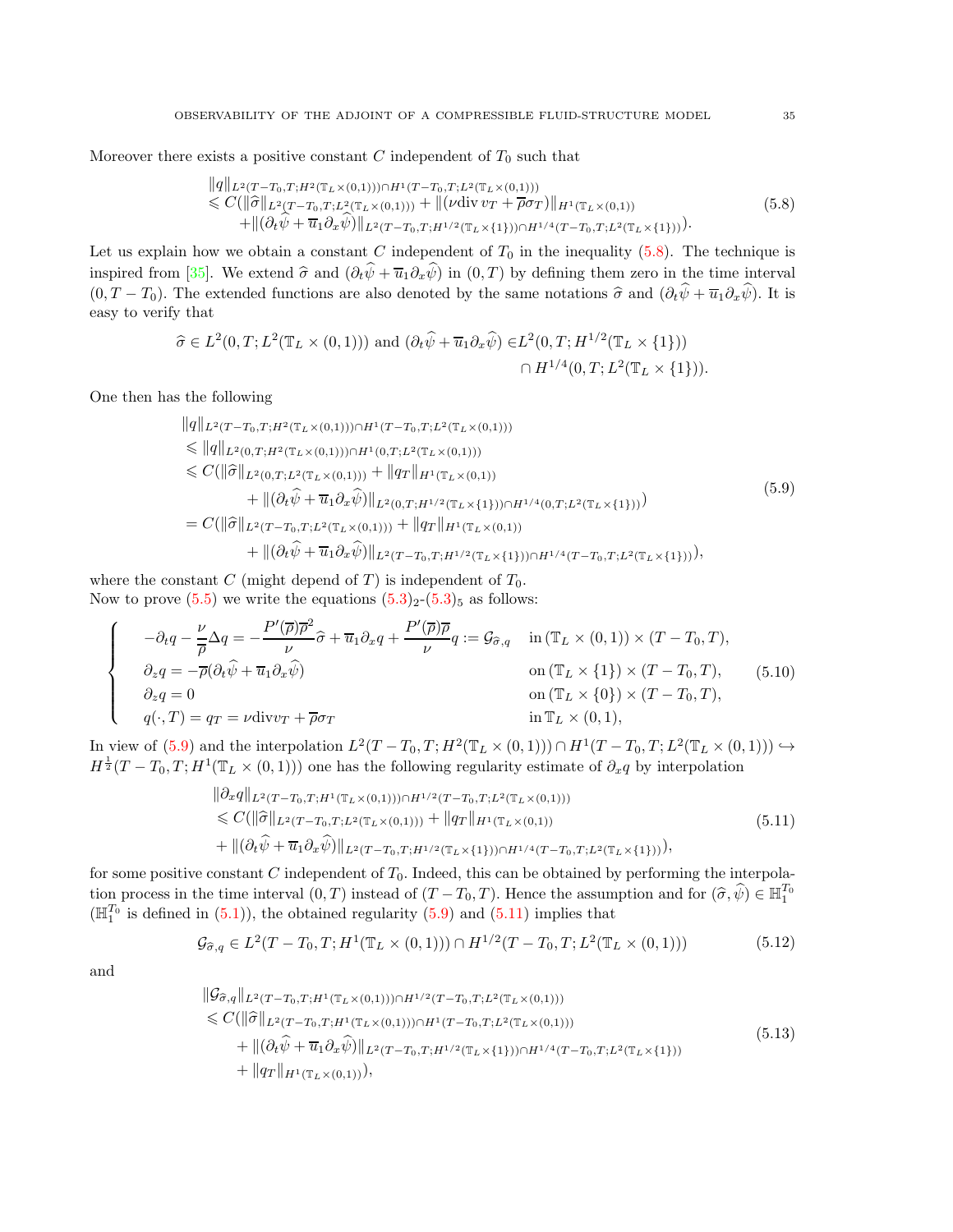for some positive constant C independent of  $T_0$ .

At this stage we will use the following regularities of the boundary and initial datum which follows from  $(5.1)$  and  $(2.4)$ :

<span id="page-35-0"></span>
$$
\begin{cases}\n-\overline{\rho}(\partial_t\widehat{\psi} + \overline{u}_1\partial_x\widehat{\psi}) \in L^2(T - T_0, T; H^{3/2}(\mathbb{T}_L \times \{1\})) \\
\Omega T \in H^{3/4}(T - T_0, T; L^2(\mathbb{T}_L \times \{1\})),\n\end{cases} (5.14)
$$

Furthermore, in view of  $(2.5)$ ,  $(5.13)$  and  $(5.14)$ , we can apply  $[27,$  Theorem 5.3, p. 32 to solve  $(5.10)$  in the functional framework

<span id="page-35-2"></span>
$$
q \in L^{2}(T - T_{0}, T; H^{3}(\mathbb{T}_{L} \times (0, 1))) \cap H^{3/2}(T - T_{0}, T; L^{2}(\mathbb{T}_{L} \times (0, 1))).
$$
\n(5.15)

There exists a positive constant C, such that the solution q of the heat equation [\(5.10\)](#page-34-4) satisfies the following estimate

<span id="page-35-1"></span>
$$
||q||_{L^{2}(T-T_{0},T;H^{3}(\mathbb{T}_{L}\times(0,1)))\cap H^{3/2}(T-T_{0},T;L^{2}(\mathbb{T}_{L}\times(0,1)))}
$$
  
\n
$$
\leq C(||\mathcal{G}_{\widehat{\sigma},q}||_{L^{2}(T-T_{0},T;H^{1}(\mathbb{T}_{L}\times(0,1)))\cap H^{1/2}(T-T_{0},T;L^{2}(\mathbb{T}_{L}\times(0,1)))}
$$
  
\n
$$
+ ||(\partial_{t}\widehat{\psi} + \overline{u}_{1}\partial_{x}\widehat{\psi})||_{L^{2}(T-T_{0},T;H^{3/2}(\mathbb{T}_{L}\times\{1\}))\cap H^{3/4}(T-T_{0},T;L^{2}(\mathbb{T}_{L}\times\{1\}))}
$$
  
\n
$$
+ ||q_{T}||_{H^{2}(\mathbb{T}_{L}\times(0,1)))}
$$
  
\n
$$
\leq C(||\widehat{\sigma}||_{L^{2}(T-T_{0},T;H^{1}(\mathbb{T}_{L}\times(0,1)))\cap H^{1}(T-T_{0},T;L^{2}(\mathbb{T}_{L}\times(0,1)))}
$$
  
\n
$$
+ ||(\partial_{t}\widehat{\psi} + \overline{u}_{1}\partial_{x}\widehat{\psi})||_{L^{2}(T-T_{0},T;H^{3/2}(\mathbb{T}_{L}\times\{1\}))\cap H^{3/4}(T-T_{0},T;L^{2}(\mathbb{T}_{L}\times\{1\}))
$$
  
\n
$$
+ ||q_{T}||_{H^{2}(\mathbb{T}_{L}\times(0,1))}).
$$
  
\n(5.16)

In the final step of the estimate  $(5.16)$  we have used  $(5.13)$ . Note that the constant C in  $(5.16)$  might depend on  $T_0$ .

The regularity  $(5.15)$  implies that  $q \in C^{0}([T - T_0, T]; H^{1}(\mathbb{T}_L \times (0, 1)))$ . Hence using the regularity assumption  $\sigma_T \in H^1(\mathbb{T}_L \times (0,1))$ , we obtain the following by solving  $(5.3)_1$  and  $(5.3)_6$ ,

$$
\sigma\in \mathbb{H}_2^{T_0},
$$

where we have set  $H_2^{T_0} = C^0([T - T_0, T]; H^1(\mathbb{T}_L \times (0, 1))) \cap C^1([T - T_0, T]; L^2(\mathbb{T}_L \times (0, 1))).$  (5.17)

Moreover, we have the estimate

<span id="page-35-4"></span><span id="page-35-3"></span>
$$
\|\sigma\|_{\mathbb{H}_2^{T_0}} \leqslant C(\|q\|_{L^\infty(T-T_0,T;H^1(\mathbb{T}_L\times(0,1)))} + \|\sigma_T\|_{H^1(\mathbb{T}_L\times(0,1))}),\tag{5.18}
$$

for some positive constant C independent of  $T_0$ . For the proofs of  $(5.17)$  and  $(5.18)$  one can follow the arguments used in proving [\[38,](#page-41-14) Lemma 2.4].

<span id="page-35-5"></span>Now one considers the equations  $(5.3)_{7}(5.3)_{8}$  $(5.3)_{7}(5.3)_{8}$ . Using standard trace theorem and  $(5.15)$  one in particular has

<span id="page-35-6"></span>
$$
(\partial_t + \overline{u}_1 \partial_x)q \mid_{\mathbb{T}_L \times \{1\}} \in L^2(T - T_0, T; L^2(\mathbb{T}_L \times \{1\})).
$$
\n
$$
(5.19)
$$

Now the regularity [\(5.19\)](#page-35-5) and the assumption [\(2.4\)](#page-11-4) on  $(\psi_T, \psi_T^1)$  furnish the following regularities for  $\psi$ :

$$
\psi \in L^2(T - T_0, T; H^4(\mathbb{T}_L \times \{1\})) \cap H^1(T - T_0, T; H^2(\mathbb{T}_L \times \{1\}))
$$
  
 
$$
\cap H^2(T - T_0, T; L^2(\mathbb{T}_L \times \{1\})).
$$
 (5.20)

The above regularity result for  $\psi$  is a consequence of the fact that the corresponding damped beam operator is the generator of an analytic semigroup. This result can be found in  $[9]$  (see also  $[34]$ ). Using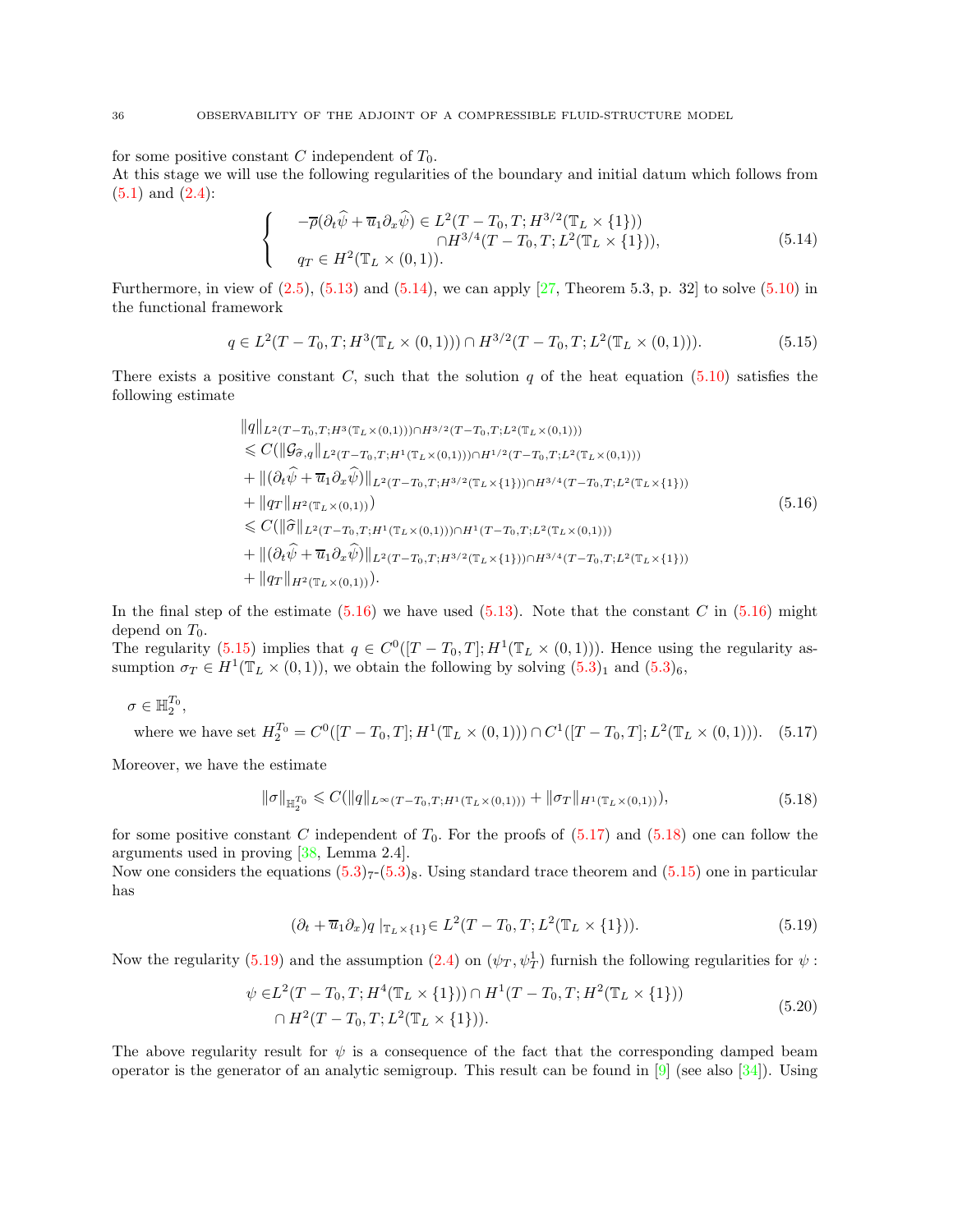standard interpolation results it is not hard to observe from [\(5.20\)](#page-35-6) that

$$
\psi \in \mathbb{H}_3^{T_0},
$$

where we have set 
$$
\mathbb{H}_{3}^{T_0} = H^{5/4}(T - T_0, T; H^{3/2}(\mathbb{T}_L \times \{1\})) \cap H^1(T - T_0, T; H^2((\mathbb{T}_L \times \{1\})))
$$
  
 $\cap H^2(T - T_0, T; L^2(\mathbb{T}_L \times \{1\})) \cap H^{3/4}(T - T_0, T; H^{5/2}((\mathbb{T}_L \times \{1\}))).$  (5.21)

Furthermore, one has the following

$$
\|\psi\|_{\mathbb{H}_3^{T_0}}\n\leq C(\|(\partial_t + \overline{u}_1 \partial_x)q\|_{L^2(T-T_0,T;L^2(\mathbb{T}_L\times\{1\}))} + \|(\psi_T, \psi_T^1)\|_{H^3(\mathbb{T}_L\times\{1\})\times H^1(\mathbb{T}_L\times\{1\})}),
$$
\n(5.22)

for some positive constant C independent of  $T_0$ . One can obtain a constant C independent of  $T_0$  in the inequality [\(5.22\)](#page-36-0) by defining  $(\partial_t + \overline{u}_1 \partial_x)q$  equal zero in the times interval  $(0, T - T_0)$  and following the line of arguments already used in [\(5.9\)](#page-34-1).

Hence from  $(5.18)$  and  $(5.22)$  one obtains that

<span id="page-36-2"></span><span id="page-36-0"></span>
$$
(\sigma, \psi) \in \mathbb{H}_2^{T_0} \times \mathbb{H}_3^{T_0}.
$$
\n
$$
(5.23)
$$

So far we have observed that for  $0 < T_0 < T$ ,  $\mathcal{L}_{T_0}$  (defined in  $(5.4)$ ) maps  $\mathbb{H}_1^{T_0}$  to  $\mathbb{H}_2^{T_0} \times \mathbb{H}_3^{T_0}$ , which is obviously a subset of  $\mathbb{H}_1^{T_0}$ .

5.3. Choice of  $T_0$  small enough such that the map  $\mathcal{L}_{T_0}$  admits a fixed point in the space  $\mathbb{H}^{T_0}_1$ . Let us compare the space  $\mathbb{H}_1^{T_0}$  with  $\mathbb{H}_2^{T_0} \times \mathbb{H}_3^{T_0}$  to observe that there exists a constant  $s > 0$  such that

<span id="page-36-1"></span>
$$
\|(\cdot,\cdot)\|_{\mathbb{H}_1^{T_0}} \leqslant C T_0^s \|(\cdot,\cdot)\|_{\mathbb{H}_2^{T_0} \times \mathbb{H}_3^{T_0}},\tag{5.24}
$$

for some positive constant C independent of  $T_0$ . Now let  $(\hat{\sigma}_1, \hat{\psi}_1) \in \mathbb{H}_1^{T_0}$ ,  $(\hat{\sigma}_2, \hat{\psi}_2) \in \mathbb{H}_1^{T_0}$  and both the pairs satisfy [\(5.2\)](#page-33-5). Let the triplets  $(\sigma_1, q_1, \psi_1)$  and  $(\sigma_2, q_2, \psi_2)$  are solutions to [\(5.3\)](#page-33-1) corresponding to  $(\widehat{\sigma}_1, \psi_1)$  and  $(\widehat{\sigma}_2, \psi_2)$  respectively. This implies  $(\sigma_1, \psi_1) = \mathcal{L}_{T_0}(\widehat{\sigma}_1, \psi_1)$  and  $(\sigma_2, \psi_2) = \mathcal{L}_{T_0}(\widehat{\sigma}_2, \psi_2)$ . Considering the difference of the two linear systems solved by  $(\sigma_1, q_1, \psi_1)$  and  $(\sigma_2, q_2, \psi_2)$ , one obtains that  $(\sigma_d, q_d, \psi_d) = (\sigma_1 - \sigma_2, q_1 - q_2, \psi_1 - \psi_2)$  solves

$$
\begin{cases}\n-\partial_t \sigma_d - \overline{u}_1 \partial_x \sigma_d + \frac{P'(\overline{\rho}) \overline{\rho}}{\nu} \sigma_d = \frac{P'(\overline{\rho})}{\nu} q_d & \text{in } (\mathbb{T}_L \times (0,1)) \times (T - T_0, T), \\
-(\partial_t q_d + \overline{u}_1 \partial_x q_d) - \frac{\nu}{\rho} \Delta q_d - \frac{P'(\overline{\rho}) \overline{\rho}}{\nu} q_d = -\frac{P'(\overline{\rho}) \overline{\rho}^2}{\nu} (\widehat{\sigma}_1 - \widehat{\sigma}_2) & \text{in } (\mathbb{T}_L \times (0,1)) \times (T - T_0, T), \\
\partial_z q_d = -\overline{\rho} (\partial_t (\widehat{\psi}_1 - \widehat{\psi}_2) + \overline{u}_1 \partial_x (\widehat{\psi}_1 - \widehat{\psi}_2)) & \text{on } (\mathbb{T}_L \times \{1\}) \times (T - T_0, T), \\
\partial_z q = 0 & \text{on } (\mathbb{T}_L \times \{0\}) \times (T - T_0, T), \\
q_d(\cdot, T) = 0 & \text{in } \mathbb{T}_L \times (0, 1), \\
\partial_{tt} \psi_d + \partial_{txx} \psi_d + \partial_{xxx} \psi_d = (\partial_t + \overline{u}_1 \partial_x) q_d & \text{on } (\mathbb{T}_L \times \{1\}) \times (T - T_0, T), \\
\psi_d(T) = 0 & \text{and } \partial_t \psi_d(T) = 0 & \text{in } \mathbb{T}_L \times \{1\}, \\
\end{cases}
$$
\n(5.25)

The goal now is to show the following:

<span id="page-36-3"></span>
$$
\|\mathcal{L}_{T_0}(\hat{\sigma}_1, \hat{\psi}_1) - \mathcal{L}_{T_0}(\hat{\sigma}_2, \hat{\psi}_2)\|_{\mathbb{H}_1^{T_0}} = \|(\sigma_1 - \sigma_2, \psi_1 - \psi_2)\|_{\mathbb{H}_1^{T_0}} = \|(\sigma_d, \psi_d)\|_{\mathbb{H}_1^{T_0}} \leq CT_0^s \|(\hat{\sigma}_1 - \hat{\sigma}_2, \hat{\psi} - \hat{\psi}_2)\|_{\mathbb{H}_1^{T_0}}, \tag{5.26}
$$

for some positive constant C independent of  $T_0$ .

One recalls that during the analysis of the system  $(5.3)$ , we obtained  $(5.5)-(5.22)$  $(5.5)-(5.22)$  with the constants in the estimates independent of  $T_0$ , while the only exception was  $(5.16)$ . Now we will explain how to obtain an estimate for  $q_d = q_1 - q_2$ , analogous to [\(5.16\)](#page-35-1) but with a constant independent of  $T_0$ . In that direction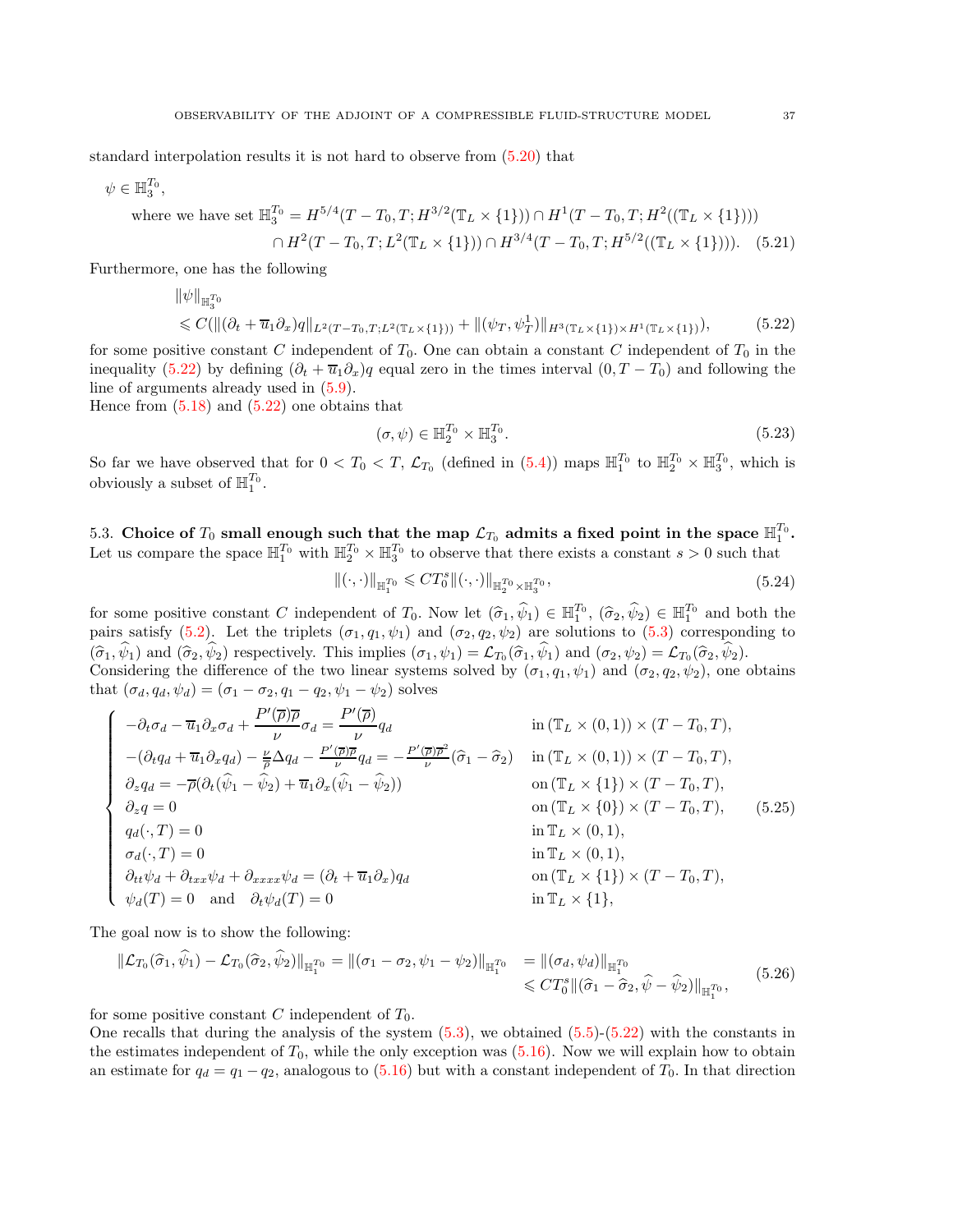one first obtains an estimate similar to [\(5.9\)](#page-34-1) with q replaced by  $q_d$ ,  $\hat{\sigma}$  replaced by  $(\hat{\sigma}_1 - \hat{\sigma}_2)$ ,  $q_T$  by zero and  $\hat{\psi}$  by  $(\hat{\psi}_1 - \hat{\psi}_2)$ . Then from [\(5.25\)](#page-36-1) one computes the following system similar to [\(5.10\)](#page-34-4):

$$
\begin{cases}\n-\partial_t q_d - \frac{\nu}{\overline{\rho}} \Delta q_d = -\frac{P'(\overline{\rho}) \overline{\rho}^2}{\nu} (\widehat{\sigma}_1 - \widehat{\sigma}_2) + \overline{u}_1 \partial_x q_d \\
+ \frac{P'(\overline{\rho}) \overline{\rho}}{\nu} q_d = \mathcal{G}_{\widehat{\sigma}_1 - \widehat{\sigma}_2, q_d} \quad \text{in } (\mathbb{T}_L \times (0, 1)) \times (T - T_0, T), \\
\partial_z q_d = -\overline{\rho} (\partial_t (\widehat{\psi}_1 - \widehat{\psi}_2) + \overline{u}_1 \partial_x (\widehat{\psi}_1 - \widehat{\psi}_2)) \quad \text{on } (\mathbb{T}_L \times \{1\}) \times (T - T_0, T), \\
\partial_z q_d = 0 \quad \text{on } (\mathbb{T}_L \times \{0\}) \times (T - T_0, T), \\
q_d(\cdot, T) = 0 \quad \text{in } \mathbb{T}_L \times (0, 1).\n\end{cases} (5.27)
$$

Similar to  $(5.12)$  and  $(5.14)_1$ , one can verify that:

$$
\begin{cases}\n\mathcal{G}_{\widehat{\sigma}_1-\widehat{\sigma}_2,q_d} \in L^2(T-T_0,T;H^1(\mathbb{T}_L \times (0,1))) \cap H^{1/2}(T-T_0,T;L^2(\mathbb{T}_L \times (0,1))),\\ \n\partial_z q_d \in L^2(T-T_0,T;H^{3/2}(\mathbb{T}_L \times \{0,1\})) \cap H^{3/4}(T-T_0,T;L^2(\mathbb{T}_L \times \{0,1\})).\n\end{cases} (5.28)
$$

One further observes that

<span id="page-37-3"></span><span id="page-37-1"></span><span id="page-37-0"></span>
$$
\begin{cases}\n\mathcal{G}_{\widehat{\sigma}_1-\widehat{\sigma}_2,q_d}(\cdot,T)=0 \text{ in } \mathbb{T}_L \times (0,1), \\
\partial_z q_d \big|_{\mathbb{T}_L \times \{0,1\}} (\cdot,T)=0.\n\end{cases}
$$
\n(5.29)

We will now define extensions of  $\mathcal{G}_{\hat{\sigma}_1-\hat{\sigma}_2}$  and the normal trace  $\partial_z q_d$  in  $(-T, T)$ . We define:

$$
\widetilde{\mathcal{G}}_{\widehat{\sigma}_1-\widehat{\sigma}_2,q_d}(\cdot,t) = \begin{cases}\n\mathcal{G}_{\widehat{\sigma}_1-\widehat{\sigma}_2,q_d}(\cdot,t) & \text{in} \quad (T-T_0,T), \\
\mathcal{G}_{\widehat{\sigma}_1-\widehat{\sigma}_2,q_d}(\cdot,2(T-T_0)-t) & \text{in} \quad (T-2T_0,T-T_0), \\
0 & \text{in} \quad (-T,T-T_0)\n\end{cases}
$$
\n(5.30)

In a similar way by reflection one defines  $\widetilde{\partial_z q_d}$ , the extension of  $\partial_z q_d$  in  $(-T, T)$ . By virtue of  $(5.28)$  and  $(5.29)$  it is not hard to check that

$$
\begin{cases} \ \tilde{\mathcal{G}}_{\hat{\sigma}_1 - \hat{\sigma}_2, q_d} \in L^2(-T, T; H^1(\mathbb{T}_L \times (0, 1))) \cap H^{1/2}(-T, T; L^2(\mathbb{T}_L \times (0, 1))), \\ \ \tilde{\partial}_z q_d \in L^2(-T, T; H^{3/2}(\mathbb{T}_L \times \{0, 1\})) \cap H^{3/4}(-T, T; L^2(\mathbb{T}_L \times \{0, 1\})), \end{cases} \tag{5.31}
$$

and most importantly

<span id="page-37-4"></span><span id="page-37-2"></span>
$$
\begin{cases}\n\|\widetilde{\mathcal{G}}_{\widehat{\sigma}_1-\widehat{\sigma}_2,q_d}\|_{L^2(-T,T;H^1(\mathbb{T}_L\times(0,1)))\cap H^{1/2}(-T,T;L^2(\mathbb{T}_L\times(0,1))) \\
\leq 2\|\mathcal{G}_{\widehat{\sigma}_1-\widehat{\sigma}_2,q_d}\|_{L^2(T-T_0,T;H^1(\mathbb{T}_L\times(0,1)))\cap H^{1/2}(T-T_0,T;L^2(\mathbb{T}_L\times(0,1)))}, \\
\|\widehat{\partial_z q_d}\|_{L^2(-T,T;H^{3/2}(\mathbb{T}_L\times\{0,1\}))\cap H^{3/4}(-T,T;L^2(\mathbb{T}_L\times\{0,1\}))} \\
\leq 2\|\partial_z q_d\|_{L^2(T-T_0,T;H^{3/2}(\mathbb{T}_L\times\{0,1\}))\cap H^{3/4}(T-T_0,T;L^2(\mathbb{T}_L\times\{0,1\}))},\n\end{cases} (5.32)
$$

with the constants in the inequalities  $(5.32)$  independent of  $T_0$ . One can now solve  $(5.27)$  in the extended interval  $(-T, T)$  and furnish

$$
\|q_d\|_{L^2(T-T_0,T;H^3(\mathbb{T}_L\times(0,1)))\cap H^{3/2}(T-T_0,T;L^2(\mathbb{T}_L\times(0,1)))}
$$
\n
$$
\leq \|q_d\|_{L^2(-T,T;H^3(\mathbb{T}_L\times(0,1)))\cap H^{3/2}(-T,T;L^2(\mathbb{T}_L\times(0,1)))}
$$
\n
$$
\leq C\left(\|\tilde{\mathcal{G}}_{\tilde{\sigma}_1-\tilde{\sigma}_2,q_d}\|_{L^2(-T,T;H^1(\mathbb{T}_L\times(0,1)))\cap H^{1/2}(-T,T;L^2(\mathbb{T}_L\times(0,1)))}
$$
\n
$$
+\|\tilde{\partial}_z q_d\|_{L^2(-T,T;H^{3/2}(\mathbb{T}_L\times\{0,1\}))\cap H^{3/4}(-T,T;L^2(\mathbb{T}_L\times\{0,1\}))}\right)
$$
\n
$$
\leq 2C\left(\|\mathcal{G}_{\tilde{\sigma}_1-\tilde{\sigma}_2,q_d}\|_{L^2(T-T_0,T;H^1(\mathbb{T}_L\times(0,1)))\cap H^{1/2}(T-T_0,T;L^2(\mathbb{T}_L\times(0,1)))}\right)
$$
\n
$$
+\|\partial_z q_d\|_{L^2(T-T_0,T;H^{3/2}(\mathbb{T}_L\times\{0,1\}))\cap H^{3/4}(T-T_0,T;L^2(\mathbb{T}_L\times\{0,1\}))}\right)
$$
\n
$$
\leq C\left(\|\hat{\sigma}_1-\hat{\sigma}_2\|_{L^2(T-T_0,T;H^1(\mathbb{T}_L\times(0,1)))\cap H^1(T-T_0,T;L^2(\mathbb{T}_L\times(0,1)))}\right)
$$
\n
$$
+\|\partial_t(\hat{\psi}_1-\hat{\psi}_2)+\overline{u}_1\partial_x(\hat{\psi}_1-\hat{\psi}_2)\|_{L^2(T-T_0,T;H^{3/2}(\mathbb{T}_L\times\{1\}))\cap H^{3/4}(T-T_0,T;L^2(\mathbb{T}_L\times\{1\}))}\right),
$$
\n(5.33)

where the fourth step of  $(5.33)$  from the third one follows by using  $(5.32)$ , the final step from the penultimate one uses an estimate similar to  $(5.13)$  and  $(5.27)_2$ . We specify that the constants in the inequalities of [\(5.33\)](#page-37-4) only depends on the measure of  $(-T, T)$  i.e only on T but not on  $T_0$ . Using interpolation it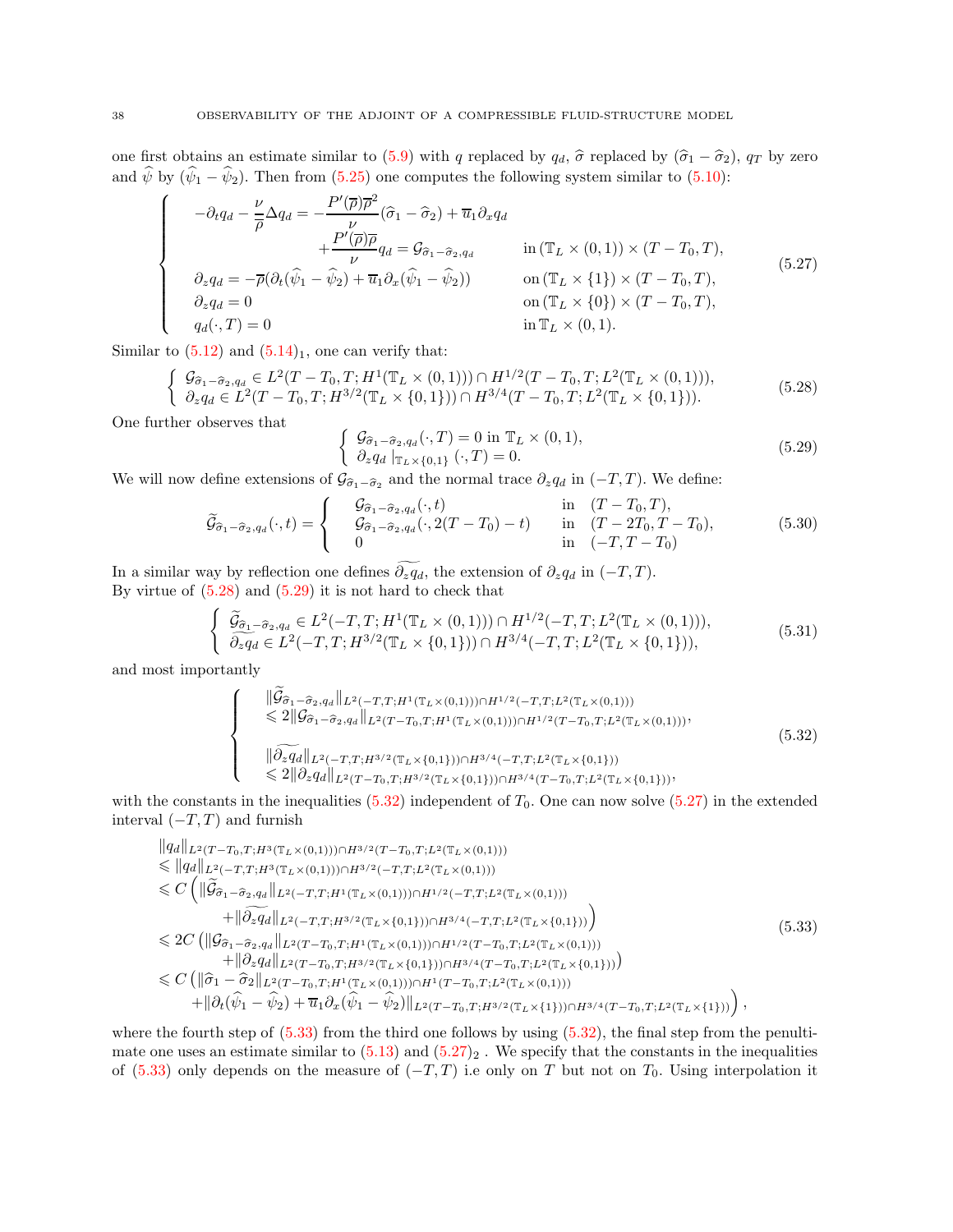is evident from  $(5.33)$  that  $q_d \in C^0([T - T_0, T]; H^1(\mathbb{T}_L \times (0, 1)))$ . Further the interpolation can be first performed in the extended interval  $(-T, T)$  and then take its restriction on  $(T - T_0, T)$  to furnish the following from [\(5.33\)](#page-37-4):

<span id="page-38-0"></span>
$$
\|q_d\|_{L^{\infty}(T-T_0,T;H^1(\mathbb{T}_L\times(0,1)))}\n\leq C\left(\|\hat{\sigma}_1-\hat{\sigma}_2\|_{L^2(T-T_0,T;H^1(\mathbb{T}_L\times(0,1)))\cap H^1(T-T_0,T;L^2(\mathbb{T}_L\times(0,1)))}\n+ \|\partial_t(\hat{\psi}_1-\hat{\psi}_2)+\overline{u}_1\partial_x(\hat{\psi}_1-\hat{\psi}_2)\|_{L^2(T-T_0,T;H^{3/2}(\mathbb{T}_L\times\{1\}))\cap H^{3/4}(T-T_0,T;L^2(\mathbb{T}_L\times\{1\}))}\right),
$$
\n(5.34)

for some positive constant C independent of  $T_0$ . In a similar spirit we obtain the following trace estimate from [\(5.33\)](#page-37-4):

<span id="page-38-1"></span>
$$
\begin{split} &\|(\partial_t + \overline{u}_1 \partial_x)q_d\|_{L^2(T - T_0, T; L^2(\mathbb{T}_L \times \{1\}))} \\ &\leq C\left(\|\widehat{\sigma}_1 - \widehat{\sigma}_2\|_{L^2(T - T_0, T; H^1(\mathbb{T}_L \times (0, 1))) \cap H^1(T - T_0, T; L^2(\mathbb{T}_L \times (0, 1)))} \\ &\quad + \|\partial_t(\widehat{\psi}_1 - \widehat{\psi}_2) + \overline{u}_1 \partial_x(\widehat{\psi}_1 - \widehat{\psi}_2)\|_{L^2(T - T_0, T; H^{3/2}(\mathbb{T}_L \times \{1\})) \cap H^{3/4}(T - T_0, T; L^2(\mathbb{T}_L \times \{1\})))}\right), \end{split} \tag{5.35}
$$

for some positive constant C independent of  $T_0$ . Similar to [\(5.18\)](#page-35-4) and [\(5.22\)](#page-36-0) one also obtains the following for  $\sigma_d$  and  $\psi_d$ :

$$
\begin{cases}\n\|\sigma_d\|_{\mathbb{H}_2^{T_0}} \leq C \|q_d\|_{L^\infty(T - T_0, T; H^1(\mathbb{T}_L \times (0, 1)))}, \\
\|\psi_d\|_{\mathbb{H}_3^{T_0}} \leq C \|(\partial_t + \overline{u}_1 \partial_x) q_d\|_{L^2(T - T_0, T; L^2(\mathbb{T}_L \times \{1\})))},\n\end{cases} (5.36)
$$

for some positive constant C independent of  $T_0$ . Using  $(5.34)$  and  $(5.35)$  into  $(5.36)$  one concludes that

<span id="page-38-4"></span><span id="page-38-3"></span><span id="page-38-2"></span>
$$
\left\| \left( \sigma_d, \psi_d \right) \right\|_{\mathbb{H}_2^{T_0} \times \mathbb{H}_3^{T_0}} \leqslant C \left\| \left( \hat{\sigma}_1 - \hat{\sigma}_2, \hat{\psi}_1 - \hat{\psi}_2 \right) \right\|_{\mathbb{H}_1^{T_0}},\tag{5.37}
$$

for some positive constant C independent of  $T_0$ .

Using  $(5.24)$  and  $(5.37)$  one concludes the proof of  $(5.26)$ .

In view of  $(5.26)$ , for  $T - T_0$  close to T, *i.e* for  $T_0$  small enough, the map  $\mathcal{L}_{T_0}$  is a contraction from  $\mathbb{H}_1^{T_0}$ to itself. Hence applying the Banach fixed point theorem we obtain that for  $T_0$  small enough, the map  $\mathcal{L}_{T_0}$  admits a unique fixed point  $(\widehat{\sigma}, \widehat{\psi})$  in  $\mathbb{H}_1^{T_0}$ . As  $(\widehat{\sigma}, \widehat{\psi}) = \mathcal{L}_{T_0}(\widehat{\sigma}, \widehat{\psi})$ , we also have that  $(\widehat{\sigma}, \widehat{\psi})$  belongs to  $\mathbb{H}_2^{T_0} \times \mathbb{H}_3^{T_0}$  and the following regularities coming from [\(5.15\)](#page-35-2) and [\(5.20\)](#page-35-6):

$$
\begin{cases}\n\sigma \in C^{0}([T-T_{0},T]; H^{1}(\mathbb{T}_{L} \times (0,1))) \cap C^{1}([T-T_{0},T]; L^{2}(\mathbb{T}_{L} \times (0,1))), \\
q \in L^{2}(T-T_{0},T; H^{3}(\mathbb{T}_{L} \times (0,1))) \cap H^{3/2}(T-T_{0},T; L^{2}(\mathbb{T}_{L} \times (0,1))), \\
\psi \in L^{2}(T-T_{0},T; H^{4}(\mathbb{T}_{L} \times \{1\})) \cap H^{1}(T-T_{0},T; H^{2}(\mathbb{T}_{L} \times \{1\}))) \\
\cap H^{2}(T-T_{0},T; L^{2}(\mathbb{T}_{L} \times \{1\})),\n\end{cases} (5.38)
$$

provided  $T_0$  is sufficiently small. Further  $(5.38)$  infers that

$$
\begin{cases}\n\sigma \in C^{0}([T - T_{0}, T]; H^{1}(\mathbb{T}_{L} \times (0, 1))], q \in C^{0}([T - T_{0}, T]; H^{2}(\mathbb{T}_{L} \times (0, 1))) \\
\psi \in C^{0}([T - T_{0}, T]; H^{3}(\mathbb{T}_{L} \times \{1\})) \cap C^{1}([T - T_{0}, T]; H^{1}(\mathbb{T}_{L} \times (0, 1))).\n\end{cases}
$$
\n(5.39)

The continuities  $(5.39)$  in time and the system  $(2.3)$  can be used to check the following compatibilities at time  $t = T - T_0$ :

<span id="page-38-6"></span><span id="page-38-5"></span>
$$
(i) \partial_z q(\cdot, T - T_0) = -\overline{\rho}(\partial_t \psi + \overline{u}_1 \partial_x \psi)(\cdot, T - T_0) \text{ on } \mathbb{T}_L \times \{1\},
$$
  
\n
$$
(ii) \partial_z q(\cdot, T - T_0) = 0 \text{ on } \mathbb{T}_L \times \{0\}.
$$
\n(5.40)

Further one recalls that in proving [\(5.38\)](#page-38-4) we did no assumption on the size of the initial datum. In view of [\(5.39\)](#page-38-5), [\(5.40\)](#page-38-6) and using that the linearity of the system [\(2.3\)](#page-11-1) the solution  $(\sigma, q, \psi)$  can be extended to the time interval  $(0, T)$  by iteration in order to prove  $(2.6)$ .

This finishes the proof of  $(2.6)$  and thus of Lemma [2.2.](#page-11-2)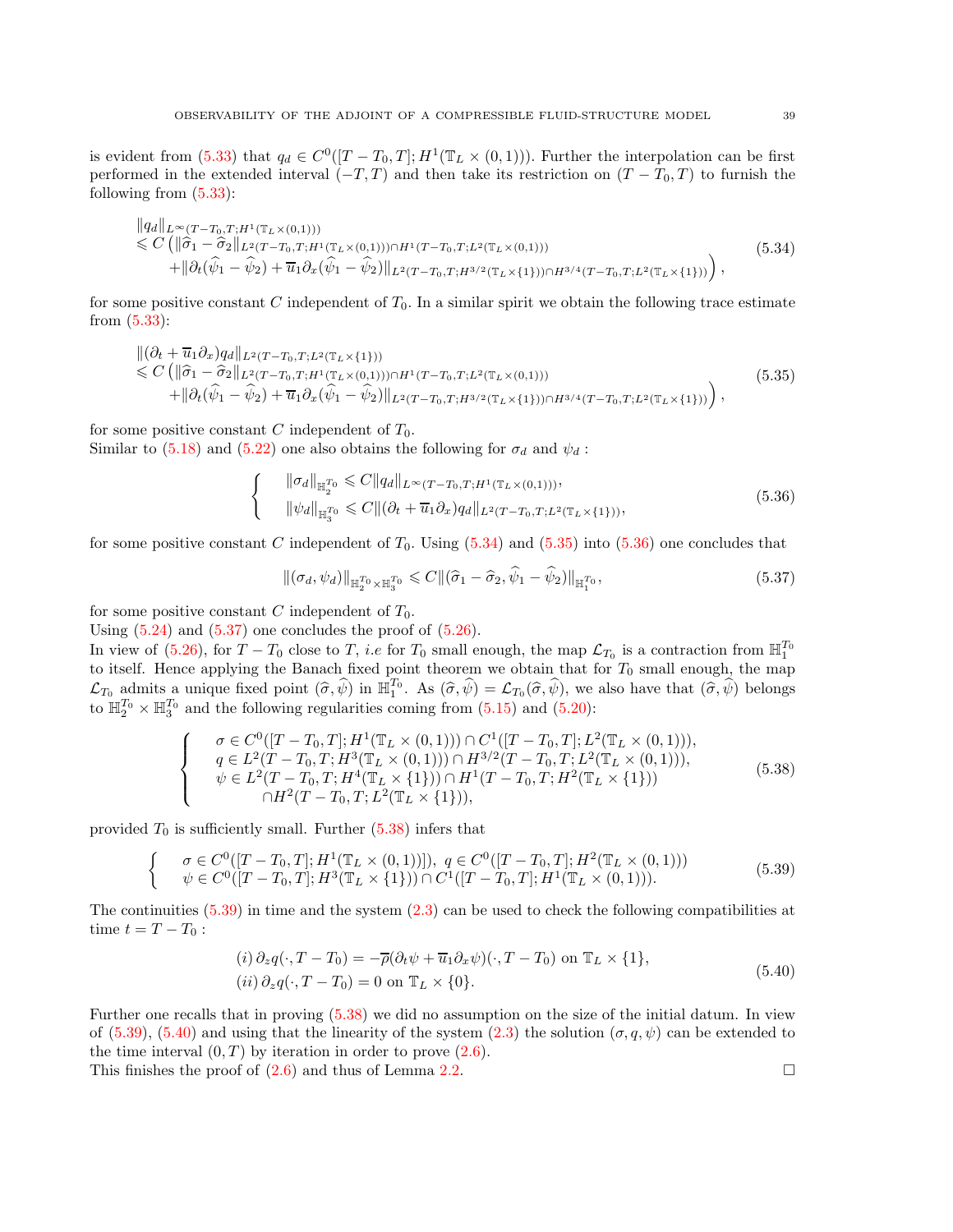5.4. A lemma on parabolic regularization. In this section we prove a result on parabolic regularization for a heat type equation with non homogeneous Neumann boundary condition. This result is in particular used in proving the inequality [\(4.14\)](#page-31-5) from the information [\(4.12\)](#page-31-3).

<span id="page-39-0"></span>**Lemma 5.1.** We recall the notations introduced in  $(3.11)$ . Let

$$
\begin{cases}\n f_{\sigma} \in L^{2}(0, T; H^{1}(\mathbb{T}_{L} \times (0, 1))) \cap H^{\frac{1}{2}}(0, T; L^{2}(\mathbb{T}_{L} \times (0, 1))), \\
 g_{\psi} \in L^{2}(0, T; H^{\frac{3}{2}}(\mathbb{T}_{L} \times \{0, 1\})) \cap H^{\frac{3}{4}}(0, T; L^{2}(\mathbb{T}_{L} \times \{0, 1\})),\n\end{cases}
$$
\n(5.41)

 $q_T \in H^1(\mathbb{T}_L \times (0,1))$  and the following compatibility is satisfied:

<span id="page-39-4"></span><span id="page-39-1"></span>
$$
\partial_z q_T = g_{\psi}(\cdot, T) \quad in \quad \mathbb{T}_L \times \{0, 1\}. \tag{5.42}
$$

Then for every  $0 < \epsilon \leq T$ ,  $q(\cdot, T - \epsilon) \in H^2(\mathbb{T}_L \times (0, 1))$ , where q solves

$$
\begin{cases}\n-(\partial_t q + \overline{u}_1 \partial_x q) - \frac{\nu}{\overline{\rho}} \Delta q - \frac{P'(\overline{\rho}) \overline{\rho}}{\nu} q = f_\sigma & \text{in } Q_T^{ex}, \\
\partial_z q = g_\psi & \text{on } \mathbb{T}_T^1 \cup \mathbb{T}_T^0, \\
q(\cdot, T) = q_T & \text{in } \mathbb{T}_L \times (0, 1),\n\end{cases}
$$
\n(5.43)

with P,  $\overline{\rho}$ ,  $\overline{u}_1$  introduced respectively in [\(1.6\)](#page-2-4) and [\(1.18\)](#page-5-3). Further the following inequality holds:

$$
\|q(\cdot,T-\epsilon)\|_{H^2(\mathbb{T}_L\times(0,1))}
$$
  
\n
$$
\leq C \left( \|q_T\|_{H^1(\mathbb{T}_L\times(0,1))} + \|f_{\sigma}\|_{L^2(0,T;H^1(\mathbb{T}_L\times(0,1)))\cap H^{\frac{1}{2}}(0,T;L^2(\mathbb{T}_L\times(0,1)))}
$$
  
\n
$$
+ \|g_{\psi}\|_{L^2(0,T;H^{\frac{3}{2}}(\mathbb{T}_L\times\{0,1\}))\cap H^{\frac{3}{4}}(0,T;L^2(\mathbb{T}_L\times\{0,1\}))} \right),
$$
\n(5.44)

for some positive constant C.

*Proof.* We first apply  $[27,$  Theorem 5.3, p. 32 (of course here backward in time) to get:

$$
\|q\|_{L^{2}(0,T;H^{2}(\mathbb{T}_{L}\times(0,1)))\cap H^{1}(0,T;L^{2}(\mathbb{T}_{L}\times(0,1))))} \n\leq C \left( \|q_{T}\|_{H^{1}(\mathbb{T}_{L}\times(0,1))} + \|f_{\sigma}\|_{L^{2}(Q_{T}^{ex})} + \|g_{\psi}\|_{L^{2}(0,T;H^{\frac{1}{2}}(\mathbb{T}_{L}\times\{0,1\}))\cap H^{\frac{1}{4}}(0,T;L^{2}(\mathbb{T}_{L}\times\{0,1\}))} \right),
$$
\n(5.45)

for some positive constant  $C$ . Now we introduce:

<span id="page-39-3"></span><span id="page-39-2"></span>
$$
q_1(\cdot, t) = (T - t)q(\cdot, t) \quad \text{in} \quad Q_T^{ex}.\tag{5.46}
$$

One observes that  $q_1$  solves:

$$
\begin{cases}\n-(\partial_t q_1 + \overline{u}_1 \partial_x q_1) - \frac{\nu}{\overline{\rho}} \Delta q_1 - \frac{P'(\overline{\rho}) \overline{\rho}}{\nu} q_1 = (T - t) f_\sigma + q & \text{in } Q_T^{ex}, \\
\partial_z q_1 = (T - t) g_\psi & \text{on } \mathbb{T}_T^1 \cup \mathbb{T}_T^0, \\
q_1(\cdot, T) = 0 & \text{in } \mathbb{T}_L \times (0, 1),\n\end{cases}
$$
\n
$$
(5.47)
$$

In view of  $(5.41)$  and  $(5.45)$ :

$$
(T-t)f_{\sigma} + q \in L^{2}(0,T; H^{1}(\mathbb{T}_{L} \times (0,1))) \cap H^{\frac{1}{2}}(0,T; L^{2}(\mathbb{T}_{L} \times (0,1)))
$$

and

$$
(T-t)g_{\psi} \in L^{2}(0,T; H^{\frac{3}{2}}(\mathbb{T}_{L}\times\{0,1\}))\cap H^{\frac{3}{4}}(0,T; L^{2}(\mathbb{T}_{L}\times\{0,1\})).
$$

Of course the compatibility  $\partial_z q_1(\cdot, T) = 0 = (T - T) \partial_z q_{\psi}(\cdot, T)$  is satisfied on  $\mathbb{T}_L \times \{0, 1\}.$ Hence once again applying [\[27,](#page-41-12) Theorem 5.3, p. 32], we furnish that

$$
q_1 \in L^2(0,T;H^3(\mathbb{T}_L \times (0,1))) \cap H^{\frac{3}{2}}(0,T;(\mathbb{T}_L \times (0,1))).
$$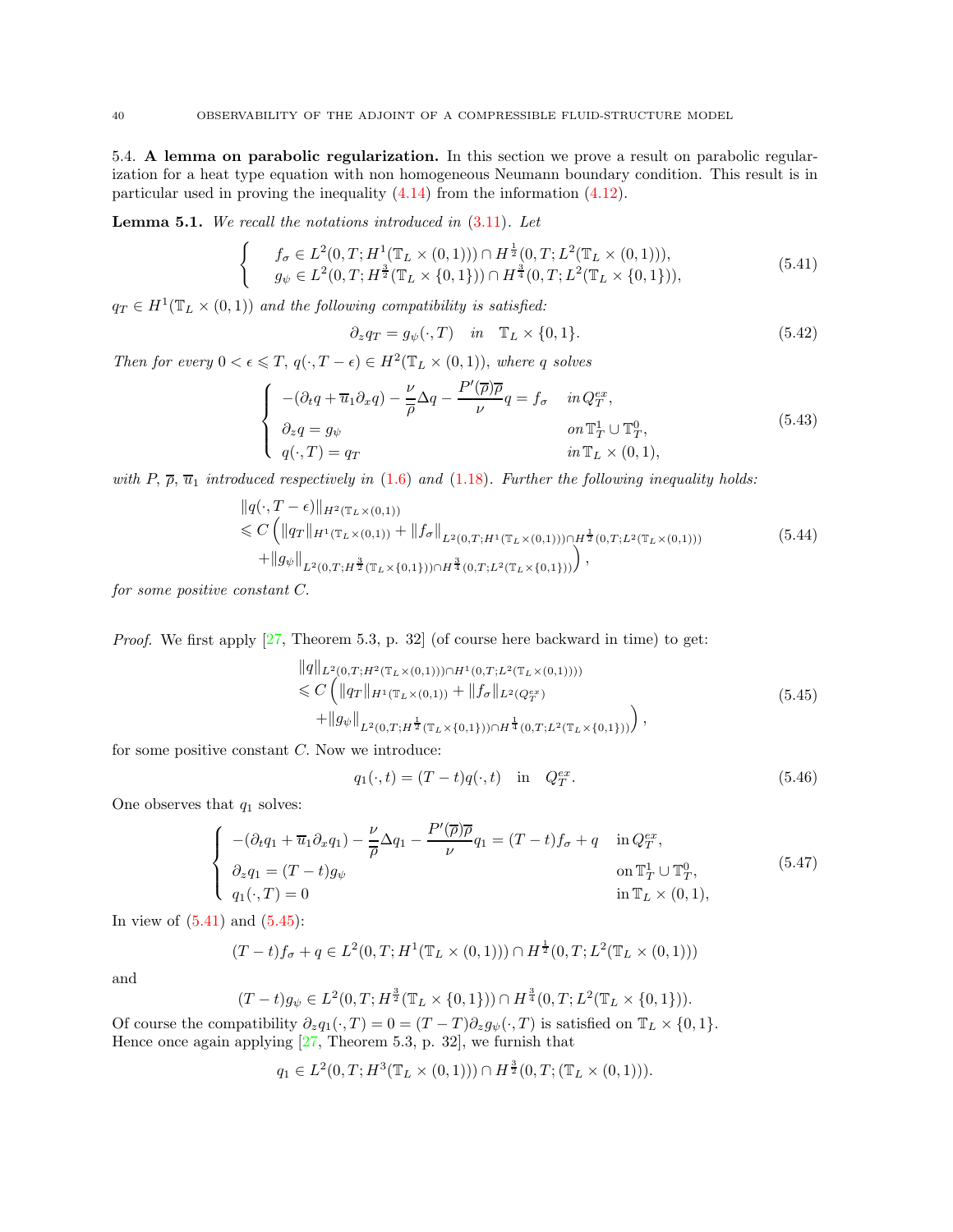Consequently using [\[27,](#page-41-12) Theorem 2.1, Section 2.2] in the interval  $(T - \epsilon, T)$  one obtains that

$$
q_1(\cdot, T - \epsilon) \in H^2(\mathbb{T}_L \times (0, 1)).
$$

Hence the definition [\(5.46\)](#page-39-3) clearly implies that  $q(\cdot, T - \epsilon) \in H^2(\mathbb{T}_L \times (0,1))$ , for every  $0 < \epsilon \leq T$  and the estimate  $(5.44)$  follows.

### **REFERENCES**

- <span id="page-40-10"></span><span id="page-40-4"></span>[1] P. Albano and D. Tataru. Carleman estimates and boundary observability for a coupled parabolic-hyperbolic system. Electron. J. Differential Equations, pages No. 22, 15, 2000.
- [2] M. Badra, S. Ervedoza, and S. Guerrero. Local controllability to trajectories for non-homogeneous incompressible Navier-Stokes equations. Ann. Inst. H. Poincaré Anal. Non Linéaire, 33(2):529–574, 2016.
- [3] A. Bensoussan, G. Da Prato, M. C. Delfour, and S. K. Mitter. Representation and control of infinite dimensional systems. Systems & Control: Foundations & Applications. Birkhäuser Boston, Inc., Boston, MA, second edition, 2007.
- <span id="page-40-14"></span>[4] M. Boulakia and S. Guerrero. Local null controllability of a fluid-solid interaction problem in dimension 3. J. Eur. Math. Soc. (JEMS), 15(3):825–856, 2013.
- <span id="page-40-13"></span>[5] M. Boulakia and A. Osses. Local null controllability of a two-dimensional fluid-structure interaction problem. ESAIM Control Optim. Calc. Var., 14(1):1–42, 2008.
- [6] F. Boyer and P. Fabrie. Mathematical tools for the study of the incompressible Navier-Stokes equations and related models, volume 183 of Applied Mathematical Sciences. Springer, New York, 2013.
- <span id="page-40-12"></span>[7] M. Chapouly. On the global null controllability of a Navier-Stokes system with Navier slip boundary conditions. J. Differential Equations, 247(7):2094–2123, 2009.
- <span id="page-40-5"></span>[8] F. W. Chaves-Silva, Lionel R., and E. Zuazua. Null controllability of a system of viscoelasticity with a moving control. J. Math. Pures Appl. (9), 101(2):198–222, 2014.
- <span id="page-40-20"></span>[9] S. P. Chen and R. Triggiani. Proof of extensions of two conjectures on structural damping for elastic systems. Pacific J. Math., 136(1):15–55, 1989.
- <span id="page-40-17"></span>[10] S. Chowdhury, D. Maity, M. Ramaswamy, and J-P. Raymond. Local stabilization of the compressible Navier-Stokes system, around null velocity, in one dimension. J. Differential Equations, 259(1):371–407, 2015.
- <span id="page-40-18"></span>[11] S. Chowdhury, M. Ramaswamy, and J.-P. Raymond. Controllability and stabilizability of the linearized compressible Navier-Stokes system in one dimension. SIAM J. Control Optim., 50(5):2959–2987, 2012.
- <span id="page-40-11"></span>[12] J. M. Coron and A. V. Fursikov. Global exact controllability of the 2D Navier-Stokes equations on a manifold without boundary. Russian J. Math. Phys., 4(4):429–448, 1996.
- [13] S. Ervedoza, M.and Savel. Local boundary controllability to trajectories for the 1D compressible Navier Stokes equations. ESAIM Control Optim. Calc. Var., 24(1):211–235, 2018.
- <span id="page-40-2"></span>[14] S. Ervedoza, O. Glass, and S. Guerrero. Local exact controllability for the two- and three-dimensional compressible Navier-Stokes equations. Comm. Partial Differential Equations,  $41(11):1660-1691$ , 2016.
- <span id="page-40-16"></span>[15] S. Ervedoza, O. Glass, S. Guerrero, and J.-P Puel. Local exact controllability for the one-dimensional compressible Navier-Stokes equation. Arch. Ration. Mech. Anal., 206(1):189–238, 2012.
- <span id="page-40-19"></span>[16] C. Fabre and G. Lebeau. Prolongement unique des solutions de l'equation de Stokes. Comm. Partial Differential Equations, 21(3-4):573–596, 1996.
- <span id="page-40-3"></span>[17] E. Feireisl, A. Novotný, and H. Petzeltová. On the existence of globally defined weak solutions to the Navier-Stokes equations. J. Math. Fluid Mech., 3(4):358–392, 2001.
- <span id="page-40-6"></span>[18] E. Fernández-Cara, M. González-Burgos, S. Guerrero, and J.-P Puel. Null controllability of the heat equation with boundary Fourier conditions: the linear case. ESAIM Control Optim. Calc. Var., 12(3):442–465, 2006.
- <span id="page-40-8"></span>[19] E. Fernández-Cara, S. Guerrero, O. Yu. Imanuvilov, and J.-P. Puel. Local exact controllability of the Navier-Stokes system. J. Math. Pures Appl. (9), 83(12):1501–1542, 2004.
- <span id="page-40-1"></span>[20] F. Flori and P. Orenga. On a nonlinear fluid-structure interaction problem defined on a domain depending on time. Nonlinear Anal., 38(5, Ser. B: Real World Appl.):549–569, 1999.
- <span id="page-40-0"></span>[21] F. Flori and P. Orenga. Fluid-structure interaction: analysis of a 3-D compressible model. Ann. Inst. H. Poincaré Anal. Non Linéaire, 17(6):753–777, 2000.
- <span id="page-40-15"></span>[22] X. Fu, X. Zhang, and E. Zuazua. On the optimality of some observability inequalities for plate systems with potentials. In Phase space analysis of partial differential equations, volume 69 of Progr. Nonlinear Differential Equations Appl., pages 117–132. Birkhäuser Boston, Boston, MA, 2006.
- <span id="page-40-7"></span>A. V. Fursikov and O. Yu. Imanuvilov. Controllability of evolution equations, volume 34 of Lecture Notes Series. Seoul National University, Research Institute of Mathematics, Global Analysis Research Center, Seoul, 1996.
- <span id="page-40-9"></span>[24] S. Guerrero. Local exact controllability to the trajectories of the Navier-Stokes system with nonlinear Navier-slip boundary conditions. ESAIM Control Optim. Calc. Var., 12(3):484–544, 2006.